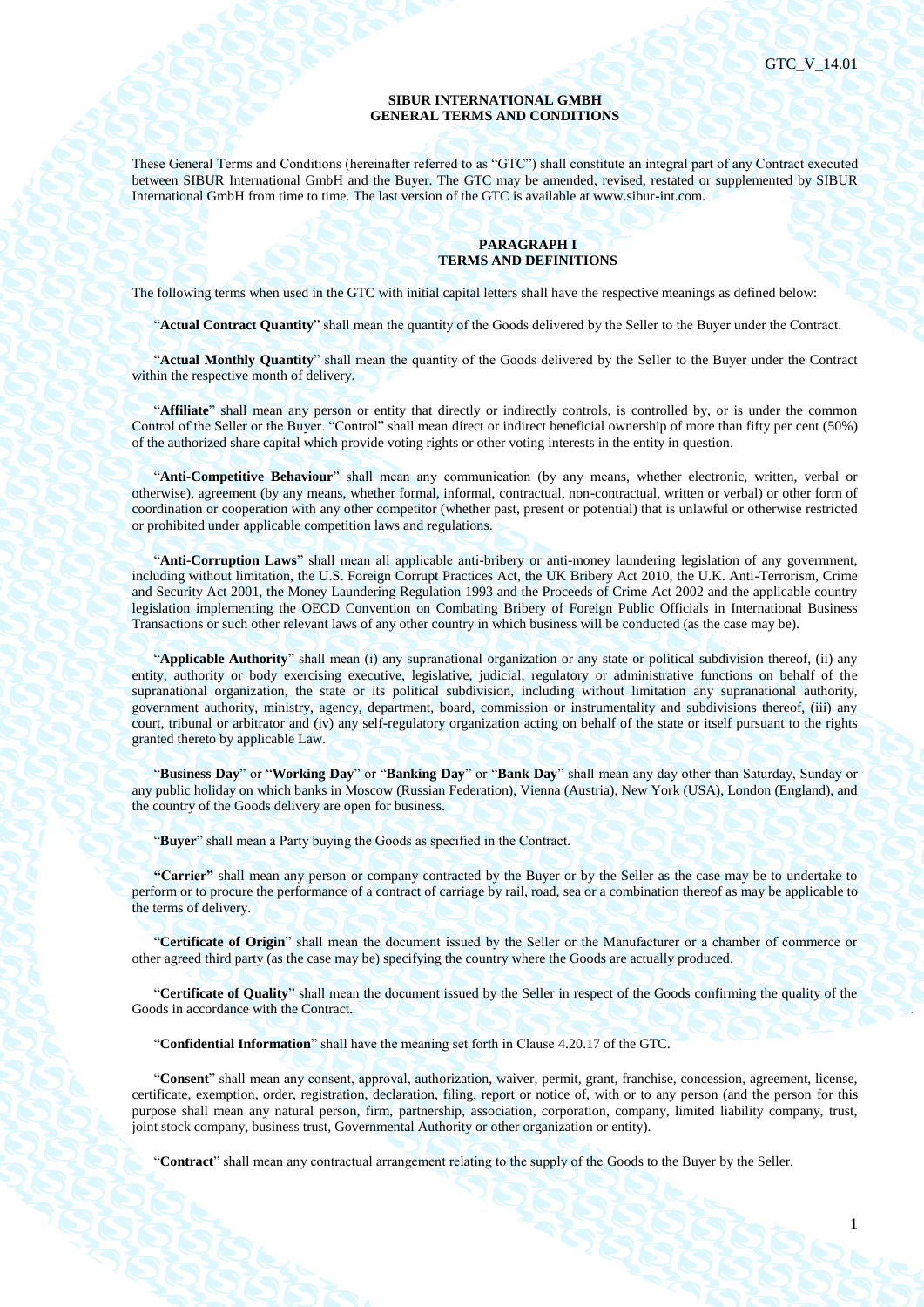"**Delivery Date**" shall mean the moment when the Goods are deemed delivered to the Buyer. The Delivery Date shall be specified in the Contract.

"**ETA**" or "**Estimated Time of Arrival**" shall mean estimated time of arrival.

**"Euro**" or "**EUR**" or "**€**" shall mean the official currency of the European Union.

"**Force Majeure Event**" shall have the meaning set forth in Claus[e 4.19.4](#page-40-0) of the GTC.

"**Goods**" shall mean the Goods to be delivered by the Seller to the Buyer as specified in the Contract.

"**Governmental Approval**" shall mean any Consent of or from an Authorized Authority, including without limitation any certificates, licenses or permits issued by an Authorized Authority.

"**GTC**" shall mean the standard terms and conditions of purchase set out in this document.

"**Incoterms**" shall mean the international commercial terms, the official publication by the International Chamber of Commerce No. 715, 2010.

"**Inspector**" shall mean an independent inspector appointed pursuant to the GTC to perform quality and quantity inspection of the Goods.

"**Inspector's Report**" shall mean any report, conclusion, opinion, certificate or other written document (or combination thereof) issued by the Inspector and reflecting results of the Goods' quantity and quality inspection as described in greater detail in Clause [4.8.3](#page-31-0) of the GTC.

"**Law**" shall mean all applicable (i) provisions of all constitutions, treaties, statutes, laws, customs, codes, rules, regulations, ordinances or orders of any Applicable Authority, (ii) Governmental Approvals including without limitation any consent, approval, authorization, waiver, permit, grant, franchise, concession, agreement, license, certificate, exemption, order, permit, registration, declaration, filing, report or notice of or from an Applicable Authority and (iii) orders, decisions, injunctions, judgments, awards and decrees of any Applicable Authority.

"**Letter of Credit**" or "**Stand-by Letter of Credit**" shall have the meanings set forth in the Uniform Customs and Practice for Documentary Credits, 2007 Revision, ICC Publication No. 600 (UCP).

"**Manufacturer**" shall mean the plant by which the Goods are produced.

"**MT**" shall mean metric tonne (i.e. 1,000 kilograms).

"**Nomination**" shall mean the nomination of the Vessel which is to be loaded with the Goods, as would be described in greater detail in the Contract (when applicable).

"**NOR**" shall mean the notice of readiness tendered by the Vessel upon arrival of the Vessel at the Place of Destination (unloading port or customary anchorage or area or such other place as the Vessel may be ordered to await unload), if applicable.

"**Packaging**" shall mean all products made of any materials of any nature to be used for the containment, protection, handling, delivery and presentation of the Goods, including (but not limited to) paper, wooden, plastic and metal boxes, bags, pallets, and not fall within the definition of Transport as specified herein.

"**Party**" and "**Parties**" shall mean parties to the Contract referred to individually and collectively.

"**PDPR**" means per day pro rata.

"**Place of Destination**" shall mean the place the Goods are to be delivered to as specified in the Contract.

"**Place of Shipment**" shall mean the place where the Goods are to be loaded (dispatched), which shall be without limitations (i) the Manufacturer or warehouse or storehouse, (ii) the load port or terminal, or (iii) any other place, whichever is applicable and as may be specified in the Contract.

**"Planned Contract Quantity"** shall mean the quantity of the Goods set forth in the Contract agreed by the Parties to be delivered under the Contract during the terms of the Contract.

"**Planned Monthly Quantity**" shall mean the quantity of the Goods set forth in the Contract agreed by the Parties to be delivered under the Contract in a month.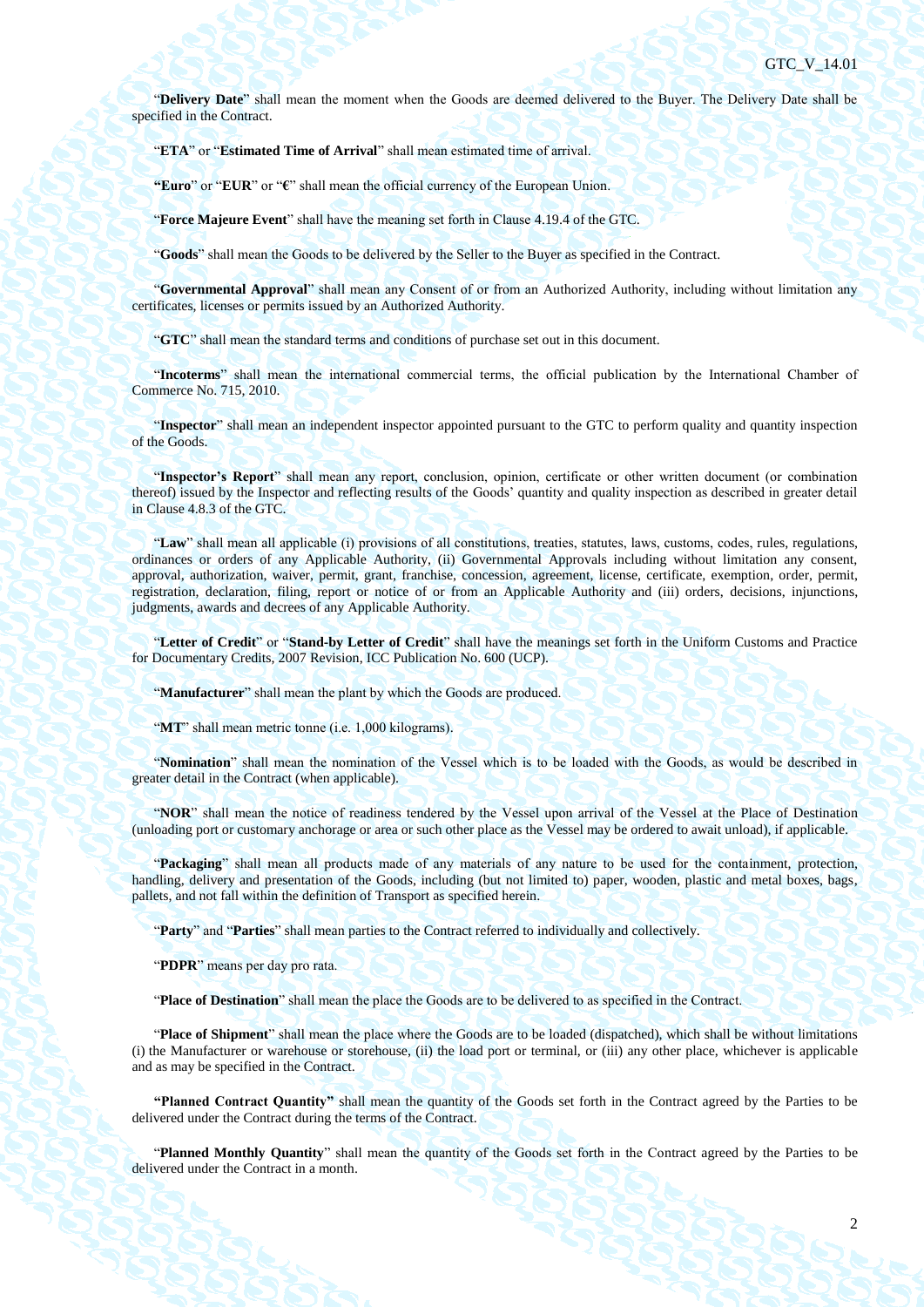"**Price**" shall mean the price per metric ton of the Goods at which the Seller sells the Goods to the Buyer as stipulated in the Contract.

"**Quarter**" shall mean the period of the three consecutive months commencing on 1<sup>st</sup> January ("Q I"), or 1<sup>st</sup> April ("Q II"), or  $1<sup>st</sup>$  July ("Q III"), or  $1<sup>st</sup>$  October ("Q IV").

"**RMB**" or "**Yuan**" or "**CNY**" or "**Renminbi**" shall mean the lawful official currency of the People Republic of China.

"**RUB**" shall mean Russian Rubles, the lawful currency of the Russian Federation.

"**Seller**" shall mean SIBUR International GmbH that sells the Goods under the Contract.

"**Signing Date**" shall have the meaning set forth in the introductory paragraph of the Contract.

"**Specification**" shall mean the specification describing the quality of the Goods agreed by the Parties set forth in the Contract.

"**Transport**" shall mean containers, tank cars, cisterns, other means of transport used for the Goods delivery, transportation, storage, etc.

"**Transport Return Date**" shall mean the period within which the Buyer shall return the Transport (when applicable) and at the address specified in the Contract.

"**Tax**" or "**Taxes**" shall mean all (i) taxes, fees, duties, tariffs, levies, imposts, or other public charges of any kind, including, without limitation, taxes, required contributions or other charges on or with respect to income, franchise, gross receipts, property, sales, use, profits, capital stock, payroll, employment, social security, health insurance fund, pension fund and other social funds, workers compensation and unemployment or related compensation, (ii) taxes or charges in the nature of excise, withholding, ad valorem, stamp, transfer, value added or gains taxes, (iii) license registration or documentation fees, (iv) customs duties, tariffs and similar charges of any kind whatsoever and (v) any interest, penalties, additions to tax or additional amounts imposed by any taxing authority with respect to those items enumerated in clauses (i), (ii), (iii) and (iv) of this definition.

"**Third Party**" shall mean any person or entity other than a Party of the Contract.

"**Total Goods Value"** shall mean the amount, calculated by multiplying the Actual Contract Quantity by the Price.

"**Transport Document**" shall mean a document issued by a Carrier to a shipper, acknowledging that specified the Goods have been received on board as cargo for conveyance to a named Place of Destination as described in greater detail in Clause 2.2.2 of the GTC.

"**USD**" or **"US Dollar"** or "**Dollar**" or "**US\$**" or "**\$**" shall mean United States Dollars, the lawful official currency of the United States of America.

"**Verification Act**" shall mean verification act executed between the Buyer and the Seller and confirming the quantity of and amount paid for delivered the Goods for a particular period and as described in greater detail in Clause [4.5.9](#page-27-0) hereof.

"**Vessel**" shall mean the ship contracted by the Buyer or the Seller, as the case may be, for the delivery of the Goods (if applicable).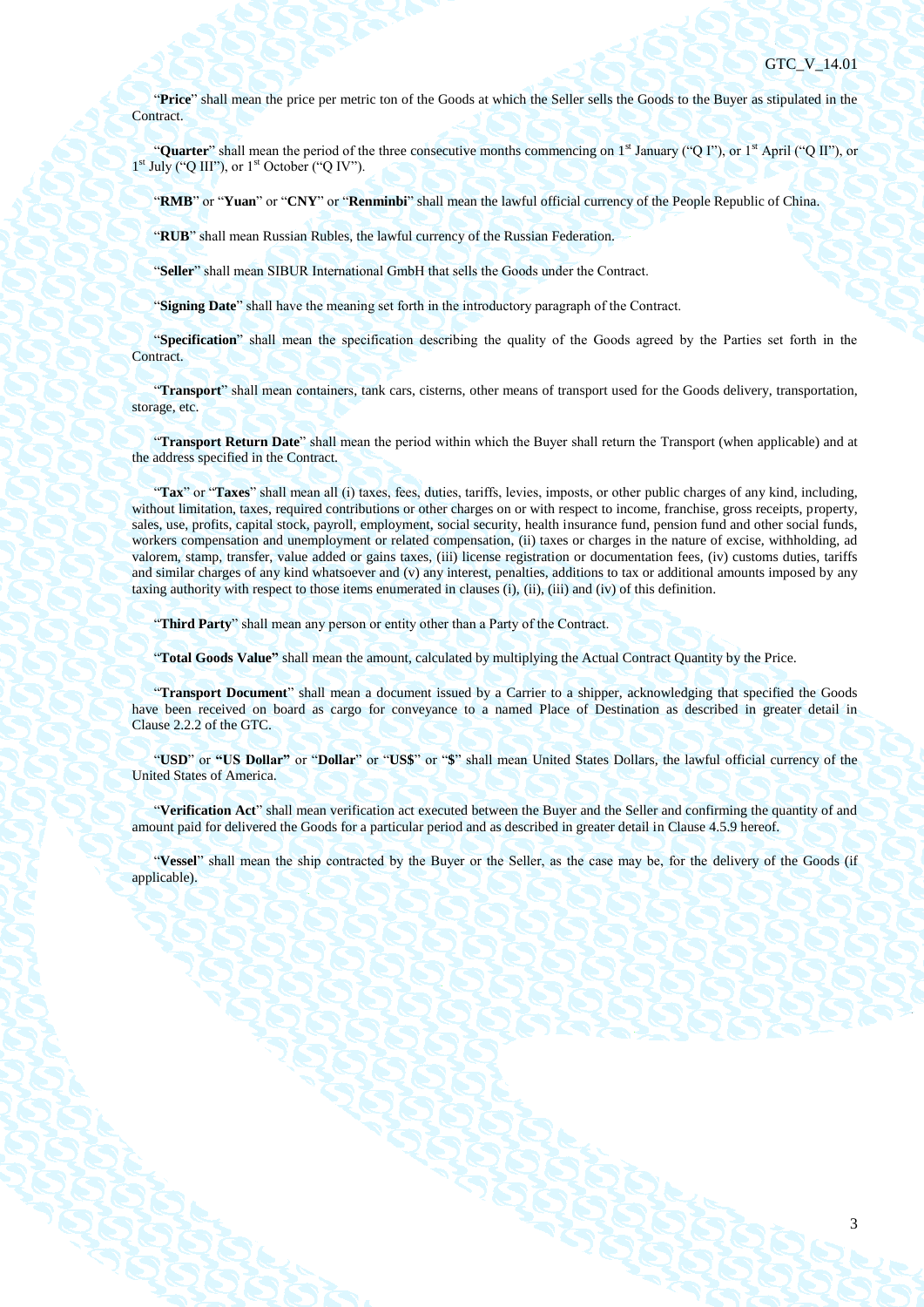4

# **PARAGRAPH II CONDITIONS**

# **2.1. Application of the GTC**

- **2.1.1.** The GTC shall govern and be incorporated into every Contract.
- **2.1.2.** Execution of the Contract by the Buyer shall (without affecting any other manner in which acceptance of the GTC may otherwise be evidenced) be deemed to constitute unqualified acceptance of the GTC.
- **2.1.3.** If there is any conflict between the terms of the Contract and the GTC, the Contract shall prevail.
- **2.1.4.** The GTC shall apply to the exclusion of, and shall prevail over, any terms or conditions contained in or referred to in the Buyer's acceptance of the Contract, or in any other documentation submitted by the Buyer, or in any correspondence or elsewhere, or implied by trade custom, practice or course of dealing, unless specifically excluded or varied in writing by any authorized representative of the Seller.
- **2.1.5.** If, subsequent to any Contract which is subject to the GTC, a Contract is made with the Buyer in any form without reference to any conditions of sale or purchase, the GTC shall apply to the new Contract.

#### **2.2. Delivery**

- **2.2.1. General Delivery Terms**
	- **a**) The delivery shall be in accordance with relevant Incoterms subject to provisions of the Contract and GTC.
	- **b)** The Goods may be delivered by the Seller by sea, railroad, road transport or self-delivered by the Buyer as specified by the Contract. If the means of transport is not specified in the Contract, the Seller may choose a means of transport suitable for delivery of the Goods at the Place of Destination at its own discretion; in such event the Buyer hereby unconditionally accepts the means of transport chosen by the Seller and waives any claims in this regard.
	- **c)** The Seller shall use its reasonable endeavours to deliver the Goods on the date or between the dates (as the case may be) as specified in the Contract, but the time of delivery shall not be of the essence. The Seller shall notify the Buyer immediately if the delivery dates for the Goods cannot be met; in such a case the Parties shall re-schedule in good faith.

#### **2.2.2. Transport Documents**

- **a)** Transportation documents shall be:
	- $\bullet$  Bill of Lading (or "B/L" or "BL" or "BOL") for delivery by sea;
	- Railway bill (or "RWB" or "Rail way bill" or "CIM consignment note") for delivery by railroad;
	- CMR (or consignment note) for delivery by road.
- **b)** Delivery of the Goods shall be immediately followed and witnessed by presentation by the Seller to the Buyer or Carrier, or the Buyer's representative of a valid transportation document. Such documents shall be signed and marked by the Seller and Carrier of the Goods or by authorized employee / representative of railway Carrier at the place of loading or by Master of the Vessel respectively and shall be a nondisputed proof of delivery by the Seller.
- **c)** The Buyer warrants that the Place of Destination is (i) reachable by the agreed means of transport and (ii) suitable and equipped, if necessary, for unloading of the Goods.
- **2.2.3. Shipping information**
	- **a**) If the Goods' transportation is arranged by the Seller, the Buyer shall submit to the Seller shipping information required for the Goods delivery via facsimile, or by other means agreed upon by the Parties, at least 5 (five) Business Days before the first day of laytime of each shipment.
	- **b)** The shipping information shall include: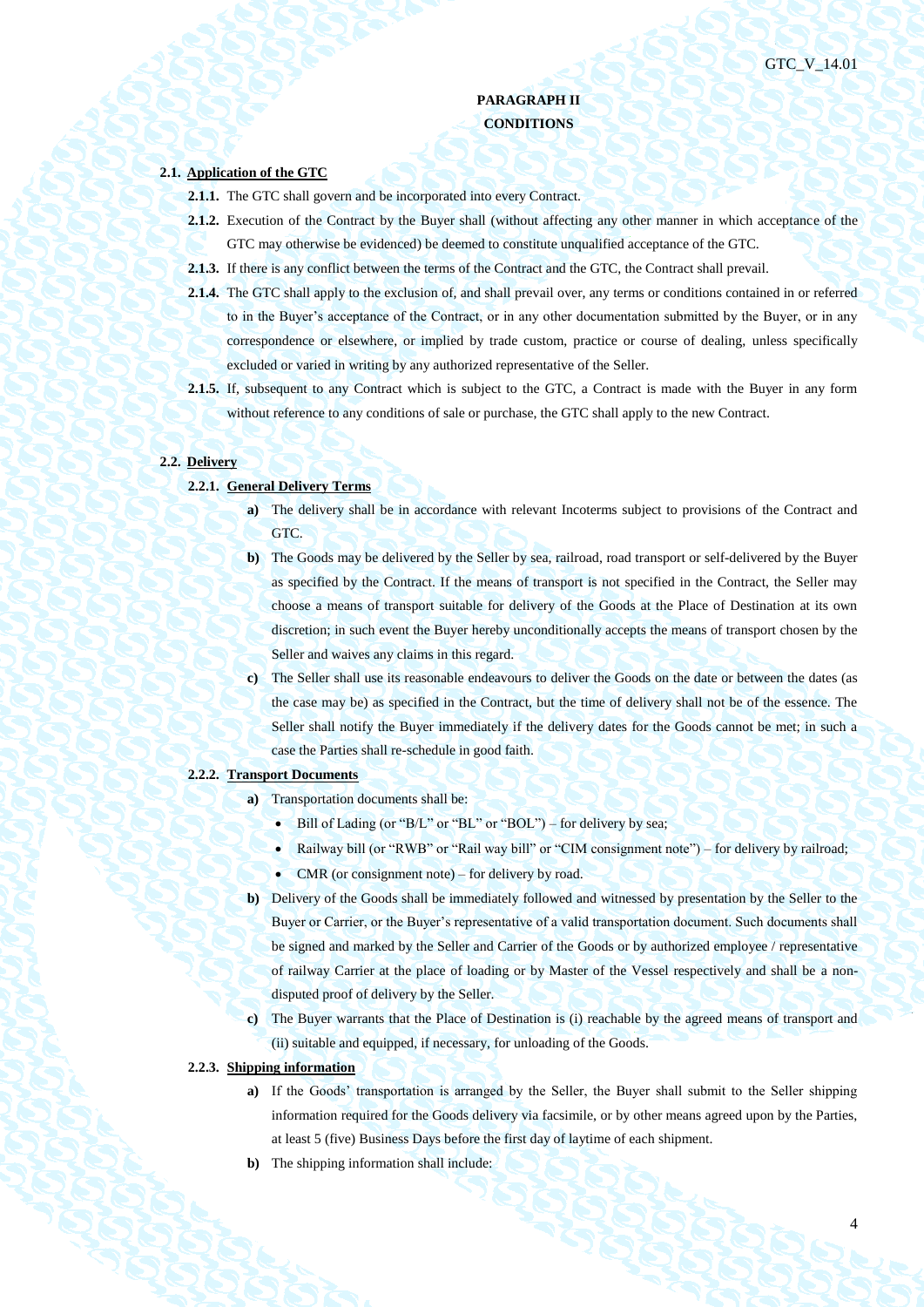- all instructions regarding customary documentation which may be required at the Place of Destination;
- the identity of the terminal(s) at the Place of Destination, with instructions to enable the Carrier to prepare and submit necessary information to the customs or border authorities; and
- any other documents requested by the Seller.
- **c)** Should the Buyer fail to timely submit shipping information, the Seller may, at their sole discretion, choose to extend the time for delivery of the Goods which, if so extended, will not constitute a waiver of the Buyer's breach of the Contract. The Seller shall send the shipping details to the Buyer via facsimile or by other means agreed upon by the Parties within 5 (five) Business Days after shipment of the Goods. The shipping details shall include: transport details/Vessel name, the Goods quantity and ETA at the Place of Shipment or the Place of Destination (whichever is applicable).
- **d)** Date of shipment shall be the date stamped on the Shipping Document at the departure point.
- **e)** Any delays in loading the Goods at the Place of Shipment (including circumstances where the Seller is entitled to delay shipment) or in unloading the Goods at the Place of Destination caused by the Buyer's failure to provide any necessary information, or as a result of omissions or inaccuracies in the information provided, will be for the Buyer's account. The Buyer shall indemnify the Seller for all costs, losses and damages, including, but not limited to, demurrage and/or detention incurred by the Seller as a result thereof.

# **2.2.4. The Seller's right to refuse.**

The Seller is entitled to refuse at any time to undertake or complete the delivery if:

- **a)** the delivery under an intended or customary route to the Place of Destination becomes unable whatsoever reason beyond the Seller's control;
- **b)** the cost of the delivery to the Place of Destination (including Taxes) and/or insurance, if applicable, has been significantly increased (more than by 20 (twenty)% within 1 (one) month), which could not be expected by the Seller acting reasonably; and/or
- **c)** at any time after the Good's loading but before the commencement of the Goods unloading:
	- i. importation of the Goods at the Place of Destination is prohibited under the laws of the country in which such the Goods were produced, or by regulations, rules, directives or guidelines applied by the government of that country or any relevant agency thereof; and/or
	- ii. the country, state, territory or region at which the Place of Destination becomes an embargoed country,
- **d)** Should the Seller agree to undertake or complete the delivery under an alternative route or at an alternative Place of Destination nominated by the Buyer, that is not subject to any such prohibition and that is acceptable to the Seller (which acceptance shall not be unreasonably withheld), or under changed circumstances as the case may be, the Buyer shall reimburse the Seller for any additional costs and/or expenses incurred by the Seller.

### **2.2.5. Transfer of risk and title.**

The risk and title to the Goods shall transfer from the Seller to the Buyer at the Delivery Date, unless otherwise provided in the Contract or the GTC. The Parties agree that the transfer of risk, and title to, the Goods is not conditional upon delivery of the Transport Document or any other documentation. Neither the time, method, or place of payment, method of transportation, form of shipping document, manner of consignment nor place of acceptance of the Goods shall alter the foregoing.

#### **2.2.6. Laytime.**

The time allowed to the Buyer for the loading or unloading of the quantity of the Goods deliverable under the Contract shall be as set out in the Contract. If the amount of laytime permitted is not set out in the Contract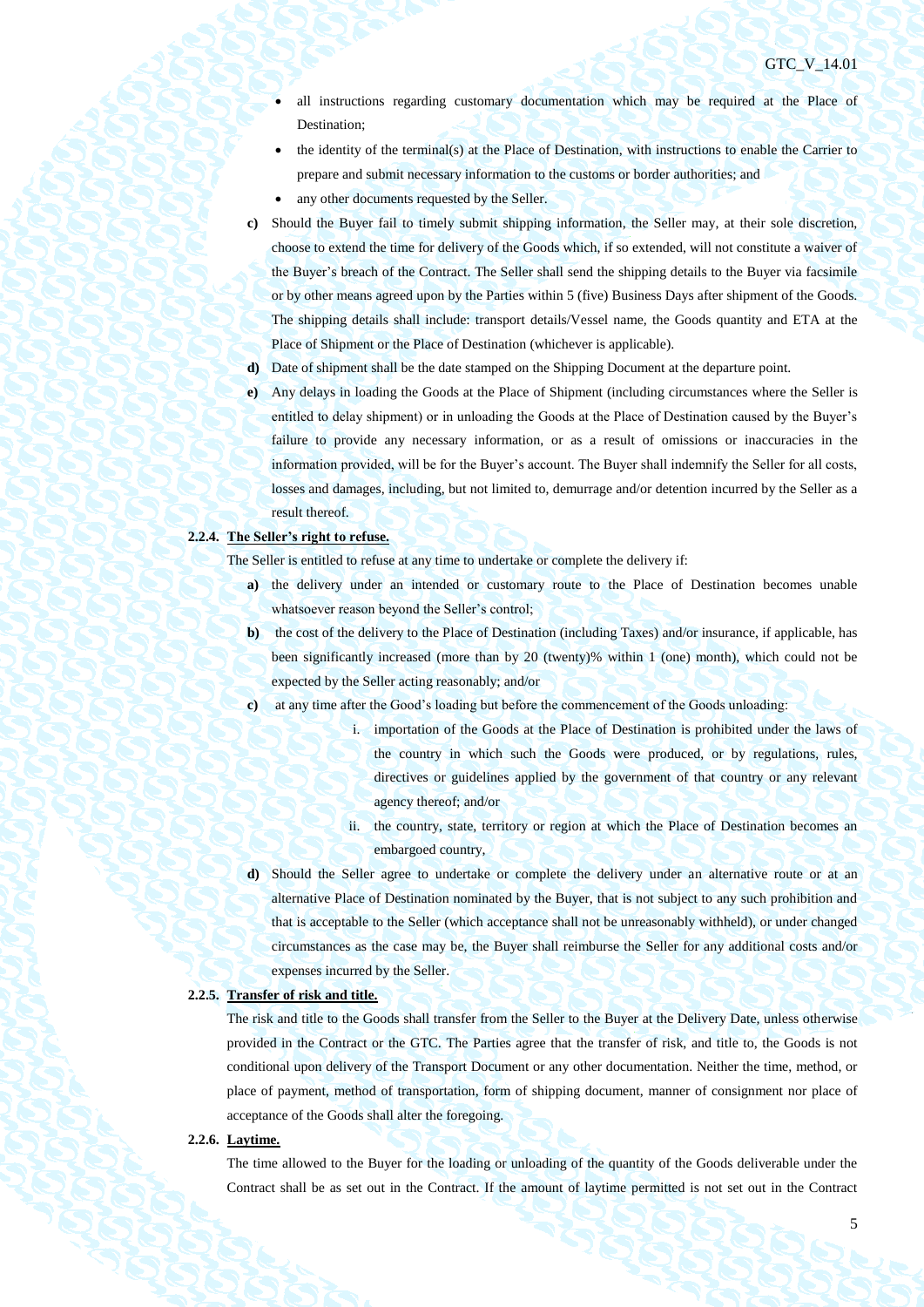laytime shall be 24 (twenty four) hours for the delivery by sea and railroad and 6 (six) hours for the delivery by road respectively or such a lesser period as may be specified in the relevant charterparty, unless otherwise expressly mutually agreed by the Parties in writing. Sundays and Holidays shall be included unless loading on the Sunday or Holiday in question is prohibited by Law or regulation or custom at the unloading terminal. Laytime shall commence: (i) 6 (six) hours after NOR has been tendered (berth or no berth) for each voyage; or when the Vessel is all fast at the berth; whichever is the earlier or (ii) 2 (two) hours after the relevant train or truck has arrived at the Place of Destination. The train will be deemed to have arrived according to the schedule (the exact arrival time, when required, can be evidenced from the records of the relevant train station) and the truck will be deemed to have arrived as of the moment a relevant notice is furnished by the Carrier at the Place of Destination. The Buyer may not refuse to certify the receipt of the notice and if it does so, the Carrier must immediately notify the Buyer thereof and the time of arrival shall be according to the Carrier's records. The Carrier may, but not obliged to, to engage a third party to certify the truck's arrival. The Buyer shall pay in full any Carrier's and Seller's expenses and costs related to the Buyer's refusal to certify the notification.

For the purpose of calculating laytime, loading and unloading of the Goods shall be deemed to have been completed upon disconnection of the discharging hoses or the loading or unloading of the last portion of the firm cargo.

#### **2.2.7. Demurrage**

- **a)** Without prejudice to the Contract, these demurrage terms apply to all supplies of the Goods, unless they are specified and/or extended in the provisions of a particular Incoterms term.
- **b**) If the Goods are not loaded or unloaded (whichever is applicable) by the Party which shall load/unload the Goods (whichever is applicable) within the time allowed in accordance with the laytime provisions of the Contract, such Party shall pay to the other Party demurrage in respect of the excess time at the rate set out in the Contract. Unless otherwise is provided in the Contract or the GTC, a Force Majeure Event shall not interrupt the running of laytime or vary or excuse the obligation to pay demurrage. The Party which shall load/unload the Goods shall indemnify the other Party for all costs for demurrage or detention of RTC / railway wagon(s) or detention of auto truck(s). In order to be indemnified, such demurrage and/or detention must result from delay in loading or unloading of the Goods by the Party which shall load/unload the Good or its action.
- **c)** Where no demurrage rate has been provided in the Contract, the demurrage rate shall be as set out in the relevant agreement with the Carrier or, if the agreement does not specify a demurrage rate, as per the market rate for the relevant/applicable means and size of transport on the date of the completion of loading/unloading as shall be assessed by a mutually agreed independent broker. In the event that the Parties do not agree on a mutually acceptable broker, then each Party will appoint an independent broker and the two so appointed will appoint a third. The assessment that is the furthest away from the median will be discounted and the applicable demurrage rate will be the average of the two remaining assessments.
- **d)** Unless otherwise agreed in the Contract or the GTC, the Parties understand that demurrage claims could be addressed to the Buyer within 9 (nine) months after the Delivery Date (and the Parties acknowledge this term as reasonable); however, it shall not be considered as time-barred by this Clause. The Parties consider this period reasonable as the Seller usually receives demurrage claims from the Carrier more than 6 (six) months after the Delivery Date.
- **e)** Demurrage claims shall be considered within 30 (thirty) days after their receipt by a relevant Party and shall be paid by the relevant Party not later than 5 (five) days after receipt of the Seller's invoice. If no motivated comments have been given within the specified 30 days period, the claim shall be deemed accepted.

# **2.2.8. Transport and Packaging**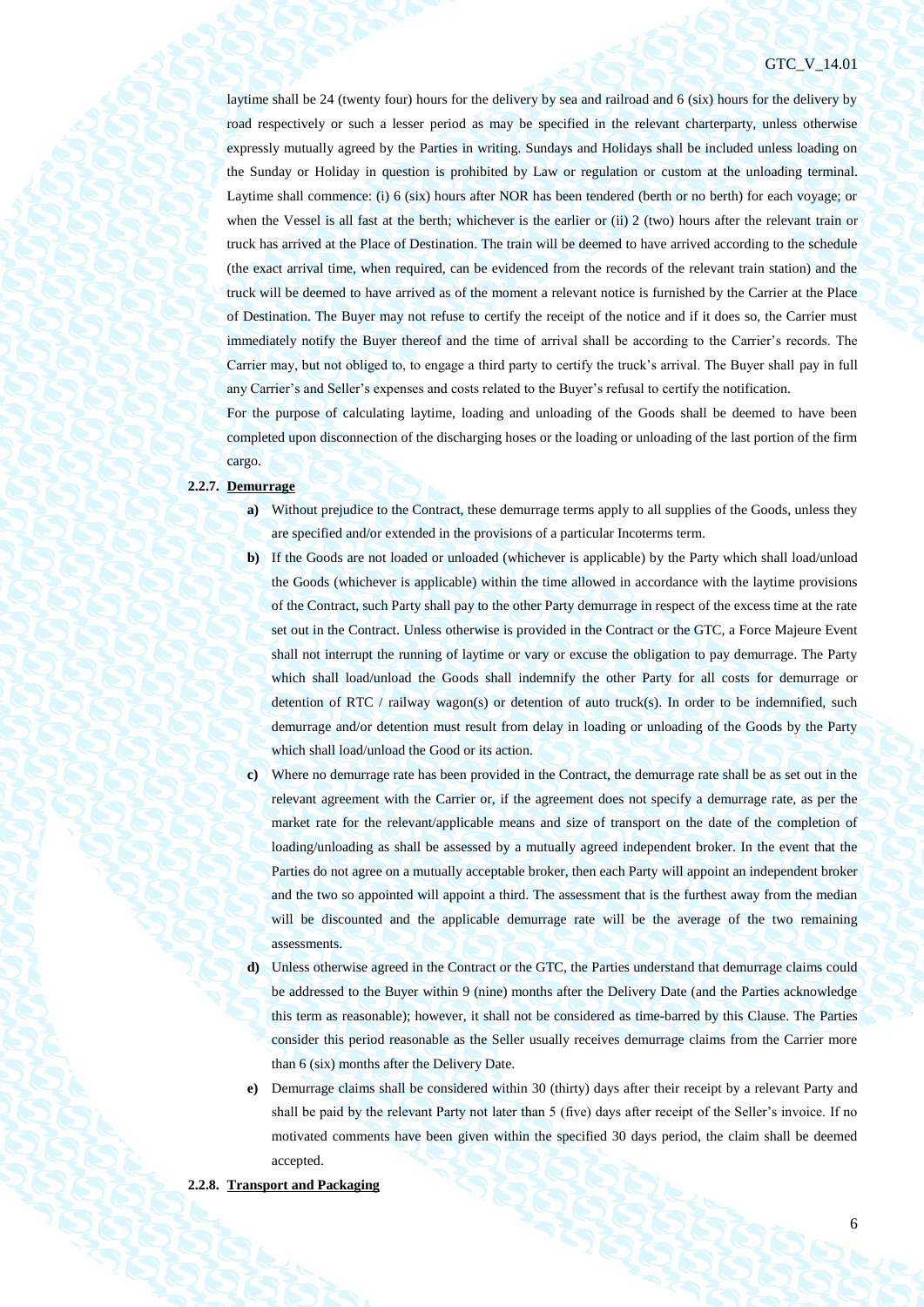- **a)** The Goods may be supplied in Transport. The Transport and Transport Return Date are to be specified in the Contract.
- **b)** Late Transport return. In the event that the Buyer (or the Buyer's authorized representative, or the Buyer's Carrier, etc.) fails to return Transport in Transport Return Date, the Buyer shall reimburse all and any Seller's costs and expenses arising out of or in connection with such late Transport return.
- **c)** The Transport, unless otherwise provided in the Contract, shall be returned at the Buyer's expense and risk at the address specified by the Seller.
- **d)** Defective Transport. In the event that the Buyer (or the Buyer's authorized representative, or the Buyer's Carrier, etc.) returns the Transport defective, unrepaired, or affected (the "Defective Transport"), the Buyer shall reimburse all and any Seller's costs and expenses arising out of or in connection with such Defective Transport.
- **e)** Unless otherwise specified in the Contract or the GTC, the Packaging shall be per good commercial practice, taking into account the type of the Goods, transportation, storage used. The Packaging could be returnable and non-returnable as provided in the Contract.

# **2.2.9. Documents**

Both Parties shall perform any and all acts and execute and deliver any and all documents as may be necessary and proper under applicable law or under the circumstances in order to accomplish the intents and purposes of the Contract and to carry out its provisions.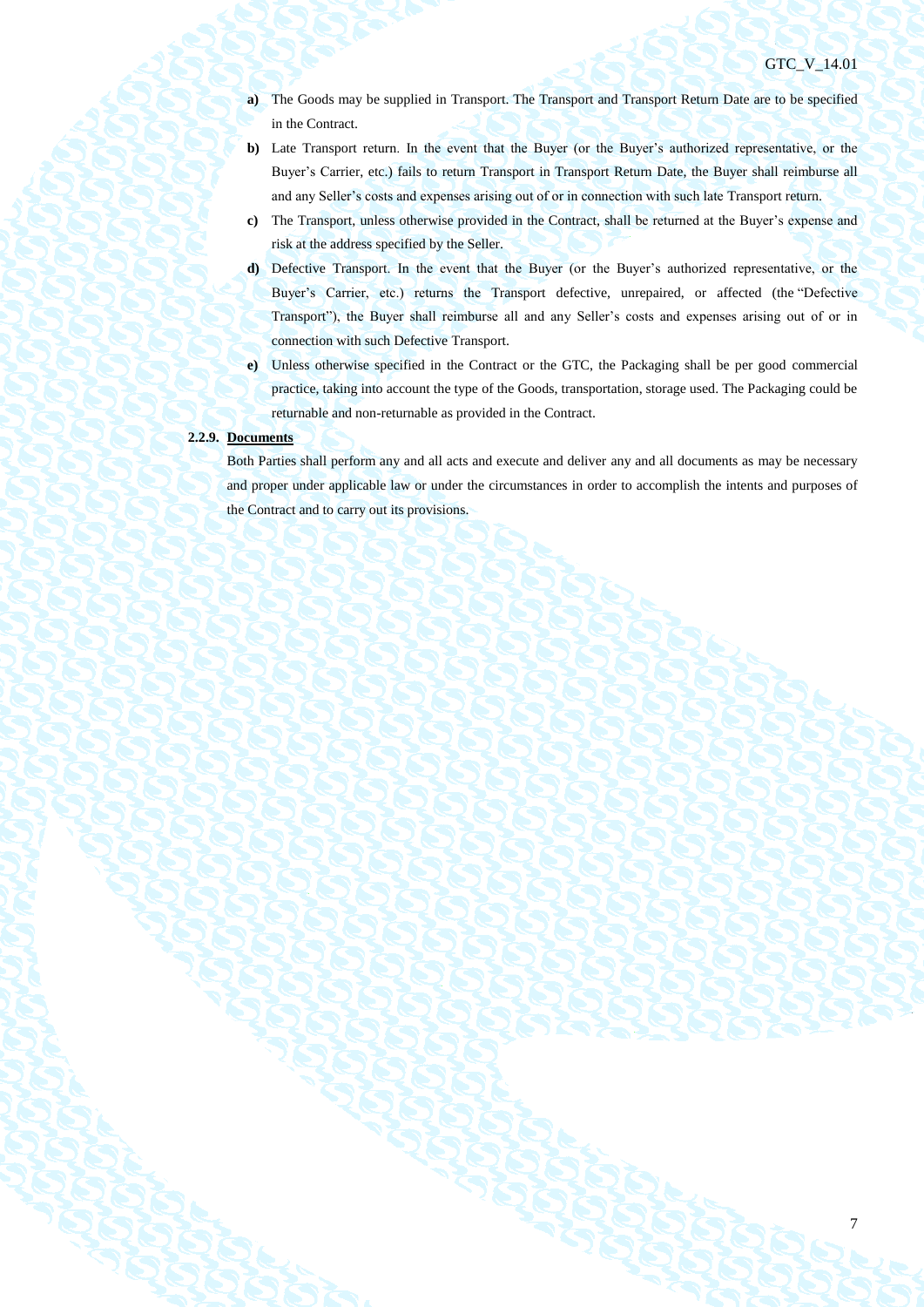# **PARAGRAPH III DELIVERY CONDITIONS**

# **3.1. EXW**

# **3.1.1. Delivery Date**

Delivery Date shall mean the moment of the receipt of the Seller's notice to the Buyer, within the agreed shipment period(s), that the Goods are ready for loading.

# **3.1.2. Delivery Terms**

- a) The loading of the Goods at the Place of Shipment shall be at the Buyer's risk and expense; the Seller may load the Goods at the Buyer's risk and expense if specified in Article I of the Contract.
- b) The Seller shall provide the usual packaging and marking of the Goods, except when the Buyer gave special instructions to the Seller on this matter within reasonable time before shipment. The Seller may charge the Buyer any additional costs in connection with performing such special instructions unless these special requirements are not provided in Clause 2. 1.5 of the Contract and considered in the Goods' Price.

## **3.1.3. Licenses and clearances**

Where necessary, the Seller shall provide the Buyer with reasonable support in acquisition of all appropriate export and import licenses and clearances; provided that the Buyer shall reimburse the Seller's costs and expenses arising out of or in connection with such support.

#### **3.1.4. Taxes prior to delivery**

All taxes, customs and other duties and fees incurred as a result of the conclusion and execution of the Contract which are levied on the Goods prior to delivery or required for the dispatch of the Goods outside the customs territory of the Russian Federation will be paid by the Seller. However, the Buyer shall reimburse the Seller for any related expenses.

#### **3.1.5. Taxes after delivery**

Unless otherwise expressly agreed by the Parties in the Contract, all taxes, customs and other duties and fees incurred as a result of or in connection with the conclusion and execution of the Contract if any, after delivery will be paid by the Buyer.

# **3.2. FCA**

#### **3.2.1. Delivery Date**

The Delivery Date shall mean the moment when:

- **a)** Seller's auto truck(s), loaded with the Goods, arrive to Place of Destination (or closest possible to the Place of Destination in case the access to the Place of Destination is restricted) and stand ready for unload by Buyer's representative or Carrier.
- **b)** Seller's RTC / railway wagon(s), loaded with the Goods, arrive to Place of Destination (or closest possible to the Place of Destination in case the access to the Place of Destination is restricted) and gives Notice of Arrival ("NOA") to the Carrier or Buyer's representative at the zone of unloading.
- **c)** Seller's Vessel, loaded with the Goods, arrives to Place of Destination (or closest possible to the Place of Destination in case access to the Place of Destination is restricted) and gives Notice of Readiness ("NOR") to the Carrier or the Buyer's representative at the port of unloading.
- **d)** The Goods have been loaded at the Place of Shipment on the means of transport provided by the Carrier nominated by the Buyer – if the delivery is at the Manufacturer or warehouse or storehouse.

#### **3.2.2. Delivery Terms**

**a)** Discharging and unloading of the Goods is the Buyer's sole responsibility and shall not prejudice completed delivery of the Goods by the Seller, except for the delivery is at the Manufacturer or warehouse or storehouse in which case the loading of the Goods shall be the Seller's responsibility and risk.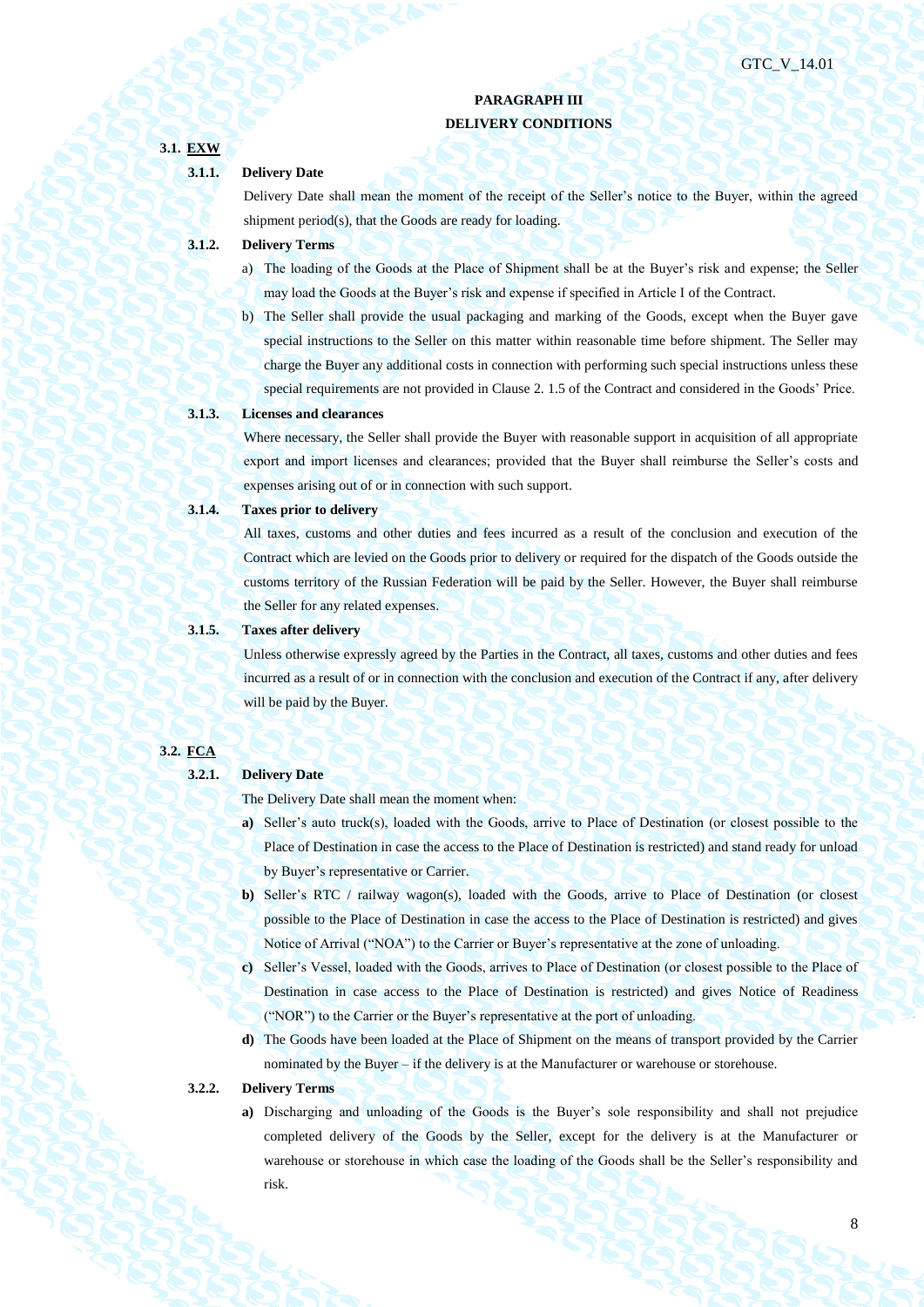**b)** The Buyer provides the Seller with full and timely information about the Place of Destination and the Carrier, including any special location access instructions and all contact information of the Carrier. The named information is to be provided to the Seller via facsimile or by other means agreed upon by the Parties, at least 5 (five) Business Days prior to each scheduled date of shipment of the Goods by the Seller. Such information can be changed by the Buyer with written notification to the Seller and no later than 1 (one) Business Day before each scheduled shipment.

The information must include:

- i. The name of the Carrier (person or entity).
- ii. Documentation testifying Carrier's rights to accept and carry the Goods (should be presented by the Carrier at delivery).
- iii. The identity, location and address of Place of Destination, with instructions for access to the Place of Destination.
- iv. Any other information requested by the Seller.

Should the Buyer fail to timely submit the named information, the Seller is not required to initiate the shipping and delivery of the Goods, which will not constitute a waiver of the Buyer's breach of Contract. Any delays in delivery of the Goods which result from inaccuracies of provided information will be on the account of the Buyer and shall not be viewed as breach of Contract by the Seller.

- **c)** If applicable, the Nomination shall be made in accordance with the GTC.
- **d)** Immediately upon the receipt of Seller's Nomination, but not later than one day from the receipt of Seller's Nomination, the Buyer shall provide the Seller with full written instructions regarding the particulars for the Bills of Lading including consignee, contact details and address of the authorized person of the consignee, other information necessary for the delivery and reasonably required by the Seller, number of the copies, addresses, etc. and such other information which may be required by the Place of Shipment, Place of Destination and/or the Seller. The Seller shall have the right to issue its own instructions if the Buyer fails to provide such instructions and/or information required by this Clause. Any delays or time lost caused by any failure of the Buyer to comply with this Clause shall count as laytime or time on demurrage.
- **e)** The Parties shall obtain any licenses, permits and documents which are necessary for successful import and export clearance of the Goods.
- **f)** Export permits shall be timely obtained by the Seller.
- **g)** Import permits shall be timely obtained by the Buyer.
- **h)** All delays for the reason of absence of custom clearance shall be at the expense of the liable Party.

# **3.2.3. Taxes prior to delivery**

All taxes, customs and other duties and fees incurred as a result of the conclusion and execution of the Contract which are levied on the Goods prior to delivery or required for the dispatch of the Goods outside the customs territory of the Russian Federation will be paid by the Seller.

# **3.2.4. Taxes after delivery**

Unless otherwise expressly agreed by the Parties in the Contract, all taxes, customs and other duties and fees incurred as a result of or in connection with the conclusion and execution of the contract if any, after delivery will be paid by the Buyer.

#### **3.3. FOB**

**3.3.1. Delivery Date**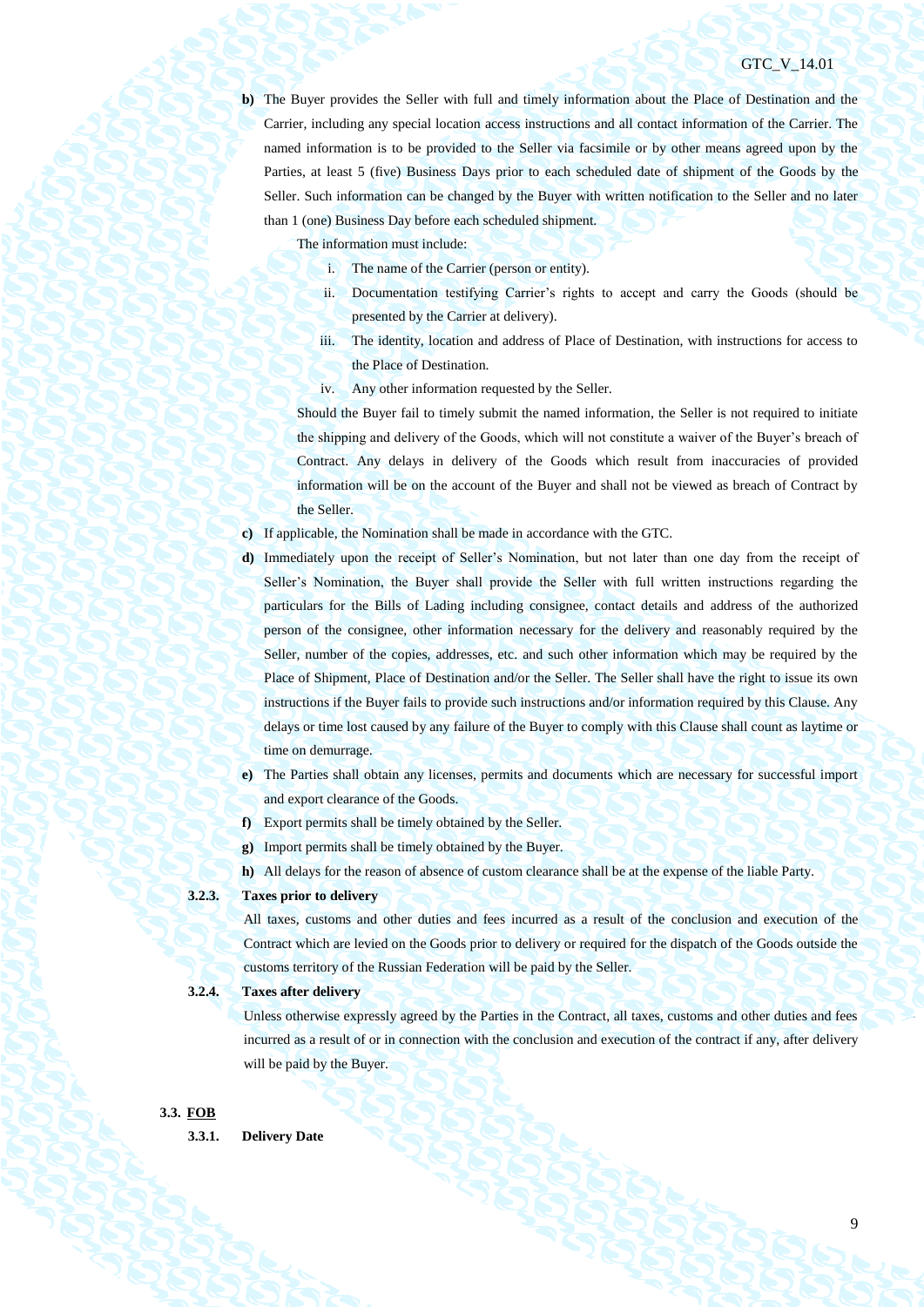# GTC V 14.01

- **a)** The Delivery Date shall mean the moment when the Goods have been loaded on board of the nominated Vessel by customary means of the loading port at the Place of Destination which date is set in the Bill of Lading.
- **b)** For the liquid Goods the Delivery Date means the moment when the Goods passes the flange connection between the delivery hose and the permanent hose connection of the vessel at the Place of destination.

#### **3.3.2. Delivery terms**

- **a)** Discharging and unloading the Goods is the Buyer's sole responsibility and shall not prejudice completed delivery of the Goods by the Seller.
- **b)** The time required by the Vessel to clean the tanks or otherwise prepare the Vessel for the loading of the Goods or start the voyage shall not be included in the laytime.
- **c)** The Buyer provides the Seller with full and timely information about the Vessel and the Place of Destination, including but not limited to the required documents, the mode of operation. The named information is to be provided to the Seller via facsimile or by other means agreed upon by the Parties, at least 5 (five) Business Days prior to each scheduled date of shipment of the Goods by the Seller.

The information must include:

- i. The name of the Place of Destination (loading port).
- ii. The identity of the expected arrival terminal(s) at loading port.
- iii. The name of the Vessel and Vessel's Master contact information.
- iv. Any other information requested by the Seller.
- **d)** Should the Buyer fail to timely submit the named information, the Seller is not required to initiate the shipping and delivery of the Goods, which will not constitute a waiver of the Buyer's breach of Contract. Any delays in delivery of the Goods which result from inaccuracies of provided information will be on the account of the Buyer and shall not be viewed as breach of the Contract by the Seller.

**e)** The Nomination, if applicable, shall be made in accordance with the GTC.

The information on the Vessel to be submitted by the Buyer shall include:

- i. name of vessel, date built, flag;
- ii. position at 10:00 gmt on the date of nomination and ETA loadport;
- iii. deadweight;
- iv. draft;
- v. length and width;
- vi. ballast type;
- vii. type of hull;
- viii. cp speed;
- ix. three previous cargoes;
- x. demurrage rate;
- xi. vessel's approvals;
- xii. ship's agents loadport;
- xiii. details of any other cargo on board and conditions of segregation

The substitution of the nominated Vessel shall be subject to acceptance by the Seller and loading terminal.

#### **3.3.3. Notice of Readiness (NOR)**

- **a)** The Buyer shall arrange for the Master of the Vessel loading under the contract to advise telegraphically
	- to Seller's local representative about the following notices within the limits specified:
	- i. At least 72 (seventy-two) hours before arrival to advise ETA.
	- ii. At least 48 (forty-eight) hours before arrival to confirm or amend ETA.
	- iii. At least 24 (twenty-four) hours before arrival to confirm or amend ETA.
	- iv. On arrival to advise the exact time of arrival.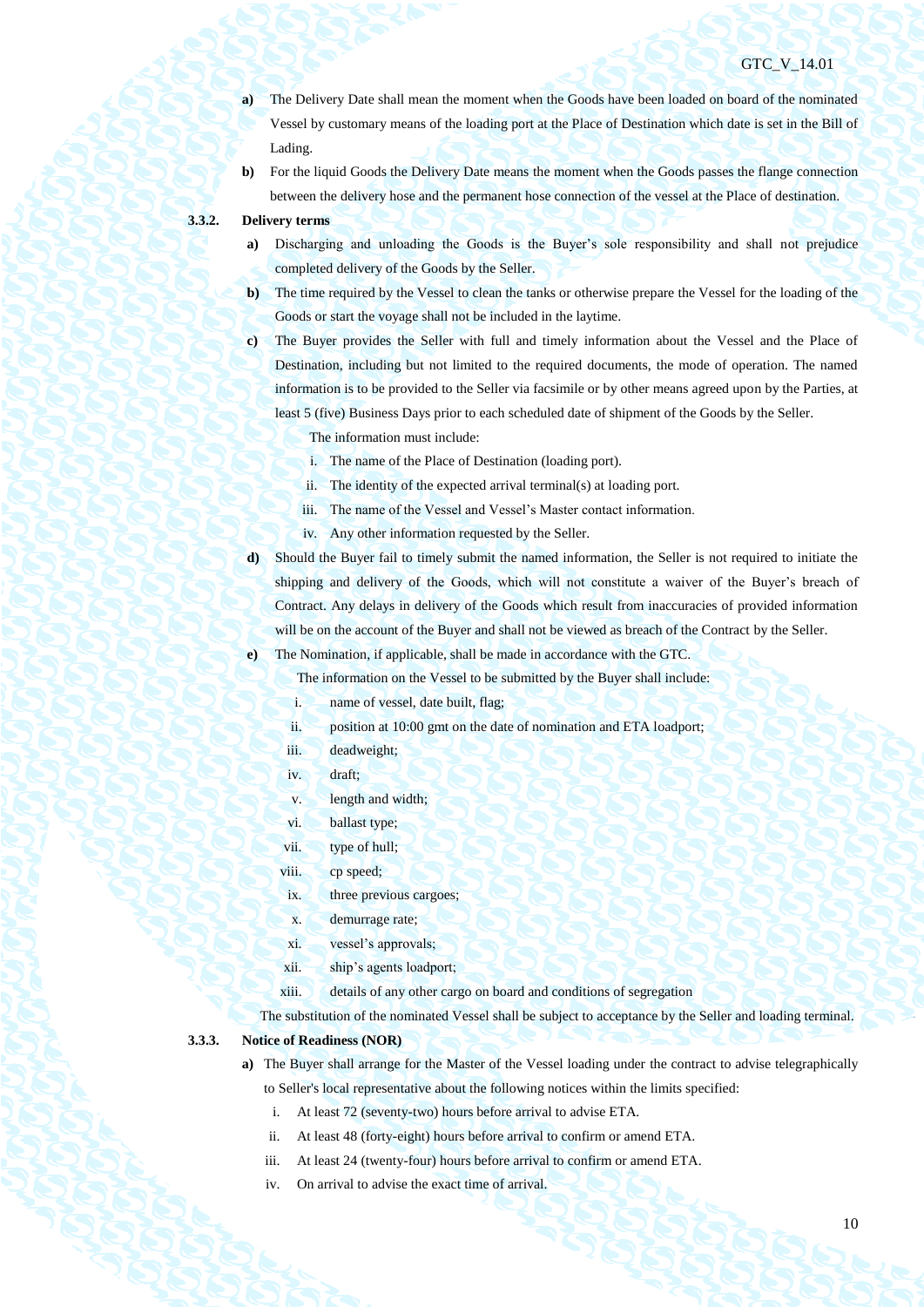- **b)** Upon arrival of the Vessel at the customary anchorage for the Place of Destination, the Master of the Vessel or his local representative shall give Seller's local representative a written NOR evidencing the Vessel's readiness to load the Goods. Such NOR shall not be given until the Vessel has clean tanks ready for loading and has received all clearances required by Customs and/or other local government authorities.
- **c)** The Buyer shall ensure that the Vessel and its Master shall comply with the rules and regulations at Place of Destination. All damage which may occur to the Vessel, port infrastructure, surroundings and people for the reason of such non-compliance shall be on account of the Buyer alone.
- **d)** If the Vessel tenders NOR at the Place of Destination before the first day of the loading date-range allocated to that Vessel, it can be given a loading berth as soon as possible but without commitment or obligation by the Seller to load immediately and laytime shall begin on commencement of loading or at 06:00 hours a.m. local time on the first day of the loading date-range, whichever occurs first.
- **e)** If the Vessel tenders NOR after the loading date-range as well as if the Vessel is not ready (not suitable) for loading of the Goods, the Seller shall not be obligated to deliver the Goods which should have been loaded on such Vessel unless the Seller specifically agrees to do so, in which case laytime shall begin when vessel is all fast at berth.
- **f)** In case the Vessel has not arrived at the port within the agreed delivery range, as well as if the Vessel is not ready (not suitable) for loading of the goods but the Seller agrees to deliver the Goods, laytime shall commence when vessel is all fast at berth.
- **g)** If the Buyer fails to submit notifications and NOR when due, the Seller shall not be responsible for any eventual demurrage at loading port.
- **h)** The Parties shall obtain any licenses, permits and documents which are necessary for successful import and export clearance of the Goods.
- **i)** Export permits shall be timely obtained by the Seller.
- **j)** Import permits shall be timely obtained by the Buyer.
- **k)** All delays for the reason of absence of custom clearance shall be at the expense of the liable Party.

# **3.3.4. Demurrage**

- **a)** The Seller shall indemnify the Buyer for all costs for Demurrage. In order to be indemnified, such demurrage must result from delay in loading of the Goods by the Seller's fault beyond allowed laytime.
- **b)** The Seller shall pay demurrage for time used for loading in excess of laytime allowed. Seller's liability for demurrage under the contract shall not exceed the actual demurrage which the Buyer is held liable for under the terms of the charter party, as evidenced by the Buyer's documentation to Seller's reasonable satisfaction.
- **c)** The Seller shall not be liable for demurrage for any delay due to fault or failure of the Vessel or its Master or crew, or if loading is suspended for Vessel's own purposes, in which case the the Buyer shall pay all expenses incurred by the Seller as a result thereof.
- **d)** The demurrage rates referred to above shall be reduced by 50% (fifty percent) where demurrage is caused by events such as accidents occurring to equipment affecting the loading at the loading port or fire in or near the loading facilities.
- **e)** The Seller shall be unloaded and released from all liability for payment of demurrage if claims for demurrage have not been presented to the Seller in writing with complete supporting documentation within 60 (sixty) days from the date of the Bill of Lading under which the claim for demurrage arises.

# **3.3.5. Taxes prior to delivery.**

All taxes, customs and other duties and fees incurred as a result of the conclusion and execution of the Contract which are levied on the Goods prior to delivery or required for the dispatch of the Goods outside the customs territory of the Russian Federation will be paid by the Seller.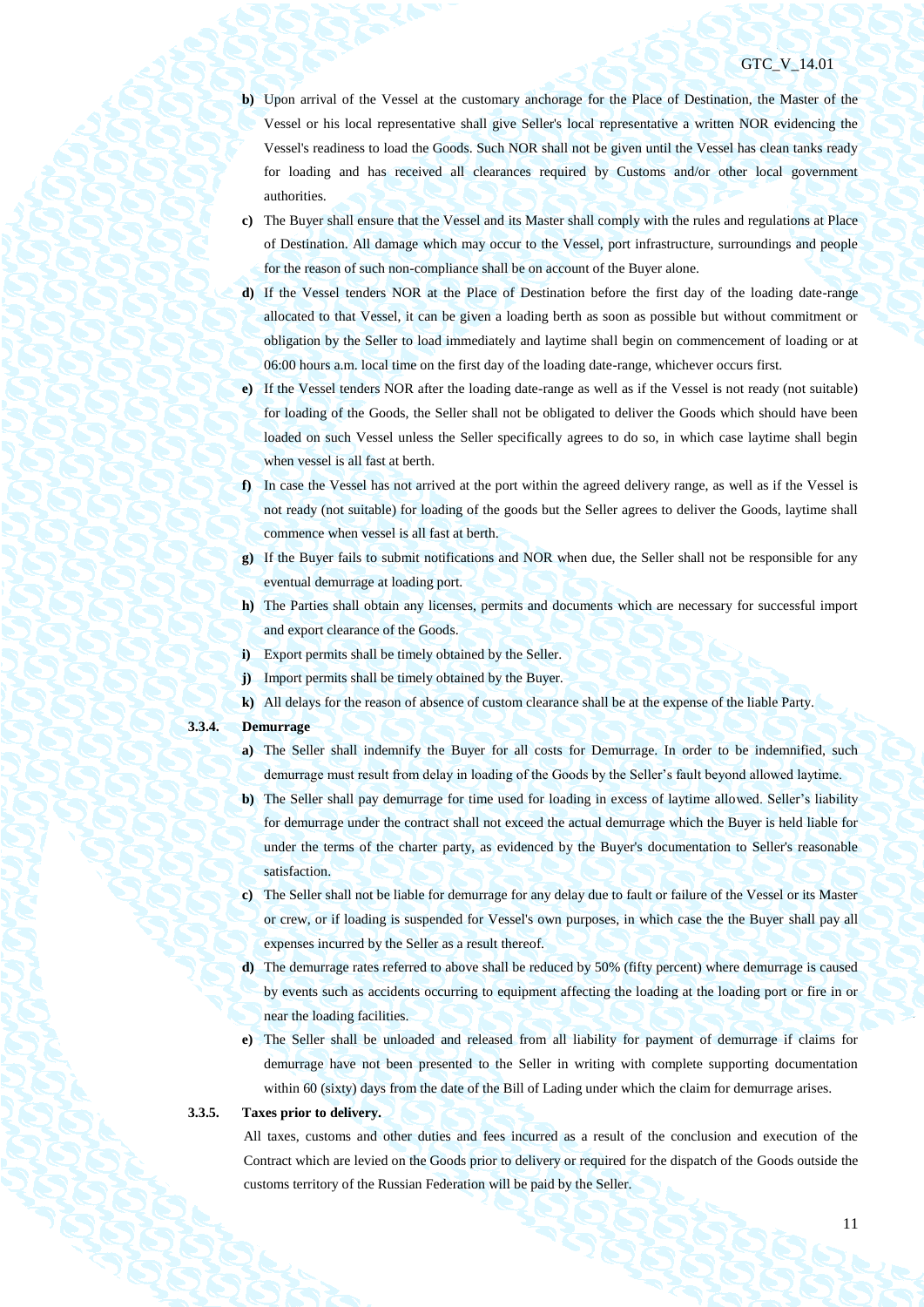#### **3.3.6. Taxes after delivery.**

Unless otherwise expressly agreed by the Parties in the Contract, all taxes, customs and other duties and fees incurred as a result of or in connection with the conclusion and execution of the contract if any, after delivery will be paid by the Buyer.

# **3.3.7. Deadfreight.**

Only deadfreight through the Seller's fault will be compensated by the Seller. If the Buyer requires the Seller to compensate for the deadfreight it shall provide the Seller with a relevant claim accompanied by all documents substantiating the Buyer's costs and expenses. Only reasonable deadfreight will be compensated.

# **3.4. CFR**

# **3.4.1. Delivery Date**

- **a)** The Delivery Date shall mean the moment when the Goods have been loaded on board of the nominated Vessel by customary means of the loading port at the Place of Destination which date is set in the Bill of Lading.
- **b)** For the liquid Goods the Delivery Date means the moment when the Goods passes the flange connection between the delivery hose and the permanent hose connection of the vessel at the Place of destination.
- **c)** Discharging and unloading the Goods is the Buyer's sole responsibility and shall not prejudice completed delivery of the Goods by the Seller.

# **3.4.2. Delivery terms**

**a)** The Buyer provides the Seller with full and timely information about the unloading port. The named information along with the Buyer's documentary instructions is to be provided to the Seller via facsimile or by other means agreed upon by the Parties, at least 5 (five) Business Days prior to each scheduled date of shipment of the Goods by the Seller.

The information must include:

- i. The name of the unloading port.
- ii. All instructions regarding customary documentation which may be required at the unloading port.
- iii. The identity of the terminal(s) at unloading port with instruction to enable the Vessel to prepare and submit necessary information to the customs or border authorities.
- iv. Any other information requested by the Seller.

Should the Buyer fail to timely submit the named information, the Seller is not required to initiate the shipping and delivery of the Goods, which will not constitute a waiver of the Buyer's breach of Contract. Any delays in delivery of the Goods which result from inaccuracies of provided information will be on the account of the Buyer and shall not be viewed as breach of Contract by the Seller.

- **b)** If applicable, the Nomination shall be made in accordance with the GTC.
- **c)** Where the Seller expressly or impliedly provides the Buyer with a date or a range of dates within which a nominated Vessel shall arrive at the unloading port these shall be indicative only, made by the Seller as an honest assessment without guarantee. The Seller shall not assume any responsibility for the delivery of the Goods at the unloading port in indicated period.
- **d)** Immediately upon the receipt of Seller's Nomination, but not later than one day from the receipt of Seller's Nomination, the Buyer shall provide the Seller with full written instructions regarding the particulars for the Bills of Lading including consignee, contact details and address of the authorized person of the consignee, other information necessary for the delivery and reasonably required by the Seller, number of the copies, addresses, etc. and such other information which may be required by the Place of Shipment, Place of Destination and/or the Seller. The Seller shall have the right to issue its own instructions if the Buyer fails to provide such instructions and/or information required by this Clause. Any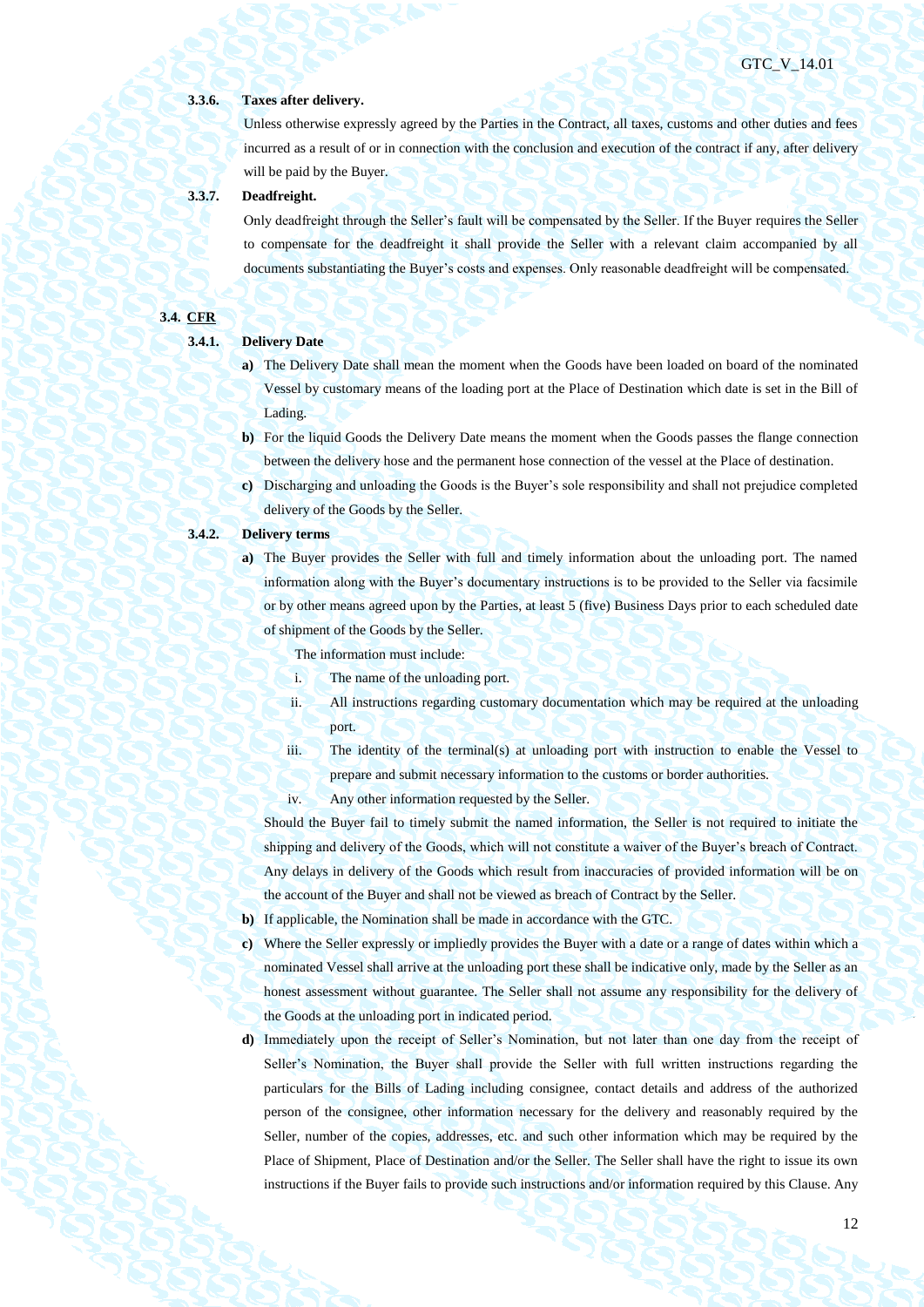delays or time lost caused by any failure of the Buyer to comply with this Clause shall count as laytime or time on demurrage.

# **3.4.3. Charterparty Conditions**

The Seller may arrange shipment under the Bills of Lading which incorporate charterparty conditions normally in use for Vessels. Without prejudice to the generality of the foregoing, such conditions shall be deemed to include:

**i.** the provision that the Goods shall be unloaded from the Vessel at the Buyer's expense; and

- **ii.** the provision that where, at any time after loading, but before the commencement of unloading:
	- importation of the Goods at the Place of Destination is prohibited under the laws of the country in which such the Goods were produced, or by regulations, rules, directives or guidelines applied by the government of that country or any relevant agency thereof; and/or
	- the country, state, territory or region at which the Place of Destination becomes an embargoed country,

the Goods shall be unloaded at an alternative safe port nominated by the Buyer that is not subject to any such prohibition and that is acceptable to the Seller (which acceptance shall not be unreasonably withheld).

In such circumstances, such alternative port of unloading shall be deemed to be the unloading port stipulated under the contract for the shipment in question and all extra expenses (if any) involved in the Vessel's reaching such alternative Place of Destination and/or in the unloading of the shipment thereat shall be for the Buyer's account.

# **3.4.4. Licenses and clearances.**

- (i) The Parties shall obtain any licenses, permits and documents which are necessary for successful import and export clearance of the Goods.
- (ii) Export permits shall be timely obtained by the Seller.
- (iii) Import permits shall be timely obtained by the Buyer.
- (iv) All delays for the reason of absence of custom clearance shall be at the expense of the liable Party.

### **3.4.5. Taxes prior to delivery.**

All taxes, customs and other duties and fees incurred as a result of the conclusion and execution of the Contract which are levied on the Goods prior to delivery or required for the dispatch of the Goods outside the customs territory of the Russian Federation will be paid by the Seller.

# **3.4.6. Taxes after delivery.**

Unless otherwise expressly agreed by the Parties in the Contract, all taxes, customs and other duties and fees incurred as a result of or in connection with the conclusion and execution of the contract if any, after delivery will be paid by the Buyer.

#### **3.4.7. Customs formalities**

If Goods are exported from the customs territory of the Russian Federation, the Buyer shall ensure the departure of Goods from the territory of the Russian Federation within 90 (ninety) days from the date when the customs procedures for export are completed on the territory of the Russian Federation (date of the stamp "Clearance allowed" in CCD).

For the delivery by sea the Buyer shall provide the Seller by e-mail or fax with the certified copies of the following documents with legible notes not later than 14 (fourteen) calendar days from the date of issue of bill in port on the territory of the Russian Federation:

- loading order (for Goods) indicating the port of discharge (POD) with stamp "loading is allowed" in CCD made by Russian Federation frontier customs authority,

- bill of lading indicating in column "POD" the place outside the customs territory of the Russian Federation.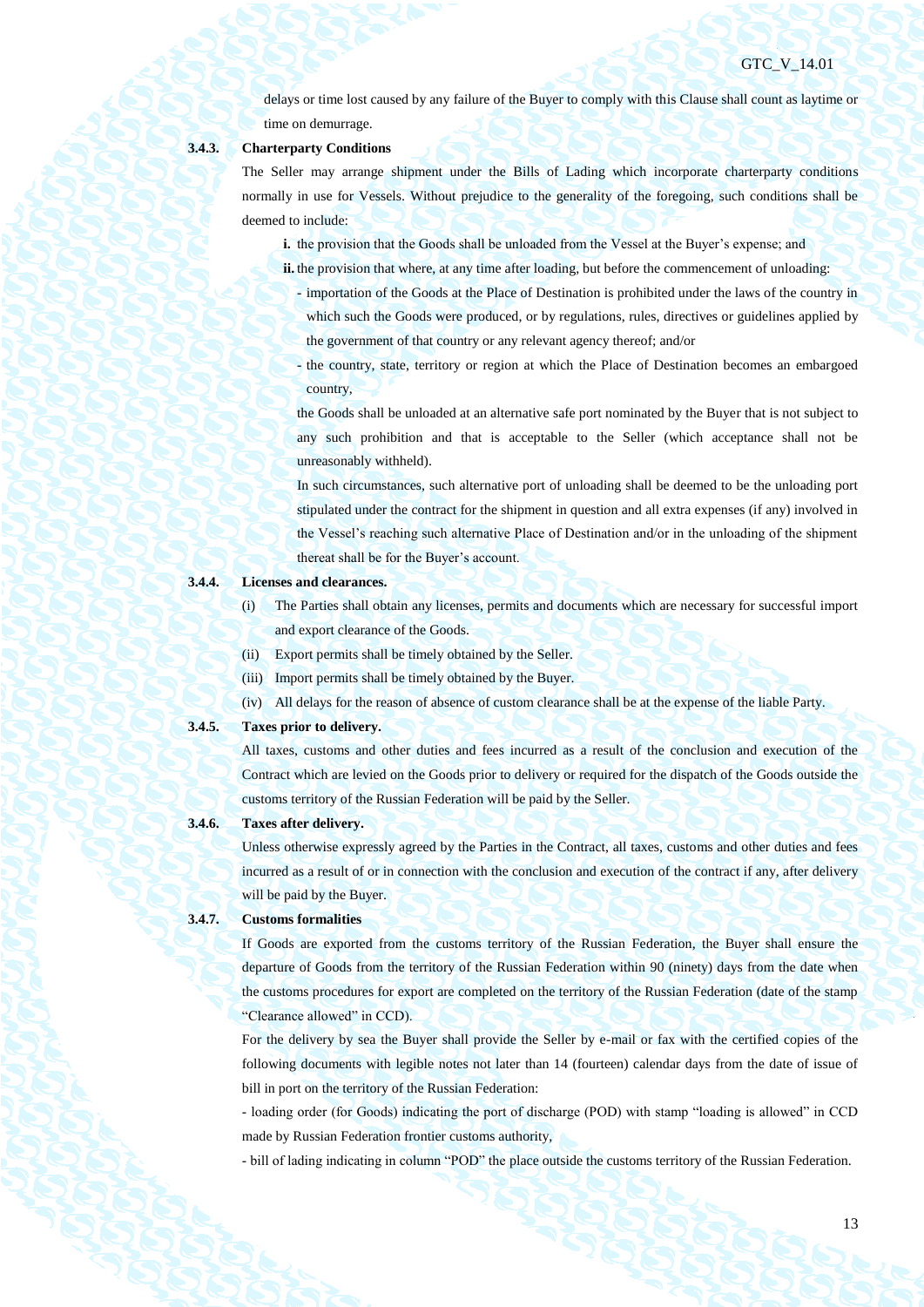In case the Buyer fails to fulfill the obligations under this Clause the Buyer shall pay the Seller liquidated damages amounting to 22,5% of Goods' value, export of which is documentary unsupported in accordance with this Clause.

The Parties expressly agreed that the above liquidated damages are the genuine pre-estimate of the Seller's losses in the event the railway bills are not provided to the Seller within specified period.

# **3.5. CIF**

# **3.5.1. Delivery Date**

The Delivery Date shall mean the moment when the Goods have been loaded on board of the nominated Vessel by customary means of the loading port at the Place of Shipment which date is set in the Bill of Lading.

For the liquid Goods the Delivery Date means the moment when the Goods passes the flange connection between the delivery hose and the permanent hose connection of the vessel at the Place of Shipment.

# **3.5.2. Delivery terms**

- a) Indicative dates of arrival. Where the Seller expressly or impliedly provides the Buyer with a date or a range of dates within which a nominated Vessel shall arrive at the Place of Destination these shall be indicative only, made by the Seller as an honest assessment without guarantee. The Seller shall not assume any responsibility for the arrival of the Goods at the Place of Destination.
- b) If applicable, the Nomination shall be made in accordance with the GTC.
- c) Where the Seller expressly or impliedly provides the Buyer with a date or a range of dates within which a nominated Vessel shall arrive at the unloading port these shall be indicative only, made by the Seller as an honest assessment without guarantee. The Seller shall not assume any responsibility for the delivery of the Goods at the unloading port in indicated period.
- d) Immediately upon, but not later than one day from the receipt of the Seller's Nomination, the Buyer shall provide the Seller with the following information:
	- full written instructions regarding the particulars for the Bills of Lading (consignee, contact details and address of the authorized person);
	- other information necessary for the delivery and reasonably required by the Seller (number of the copies, addresses, etc.);
	- other information which may be required or by the Place of Shipment, Place of Destination and/or the Seller.
- e) The Seller shall have the right to issue its own instructions if the Buyer fails to provide such instructions and/or information required by this Clause. Any delays or time lost caused by any failure of the Buyer to comply with this Clause shall count as laytime or time on demurrage.

#### **3.5.3. Charterparty Conditions**

The Seller may arrange shipment under the Bills of Lading which incorporate charterparty conditions normally in use for Vessels. Without prejudice to the generality of the foregoing, such conditions shall be deemed to include:

- **i.** the provision that the Goods shall be unloaded from the Vessel at the Buyer's expense unless the Seller informed the Buyer reasonably in advance that the Seller bears the unloading costs; and
- **ii.** the provision that where, at any time after loading, but before the commencement of unloading:
	- importation of the Goods at the Place of Destination is prohibited under the laws of the country in which such the Goods were produced, or by regulations, rules, directives or guidelines applied by the government of that country or any relevant agency thereof; and/or

14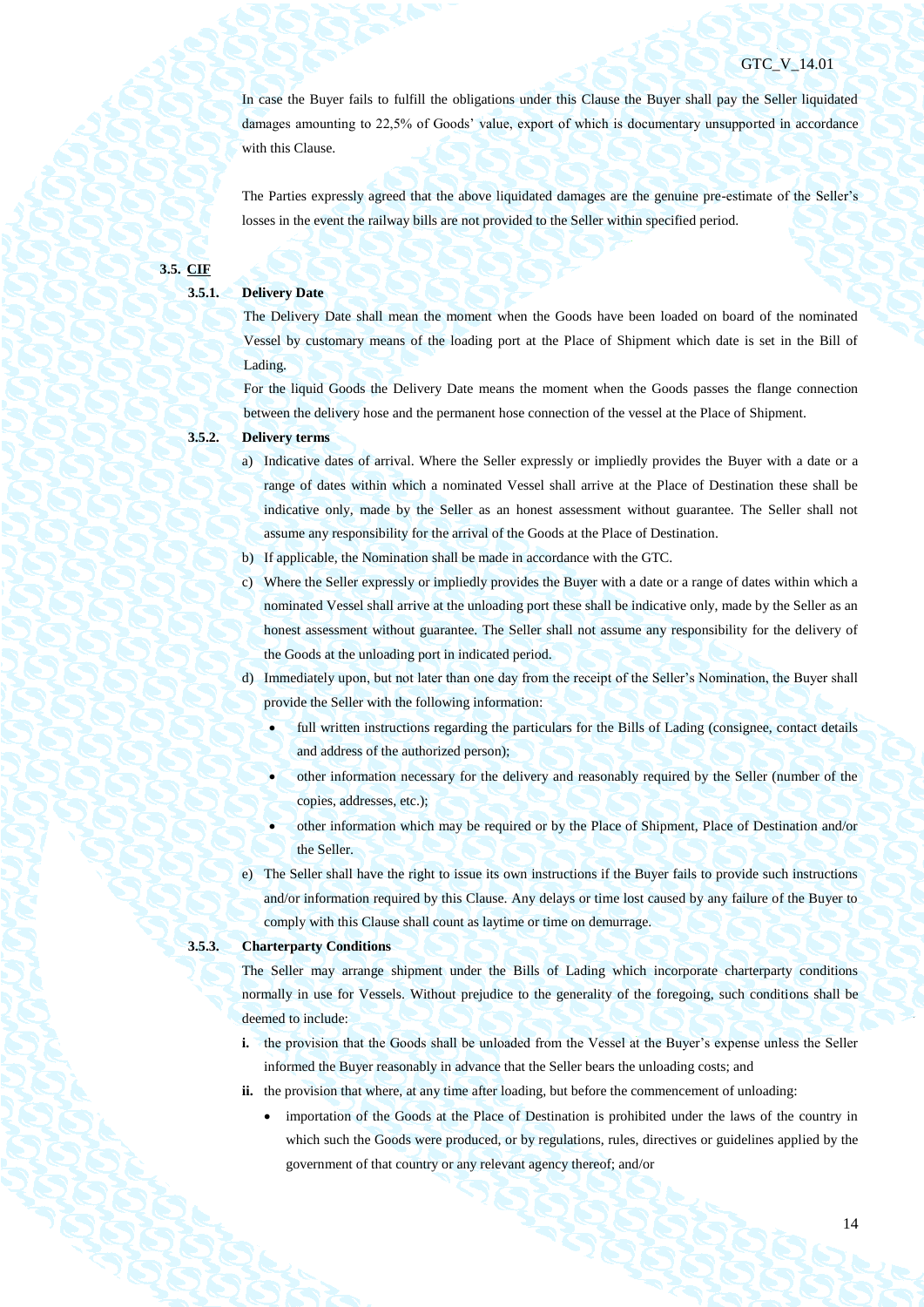the country, state, territory or region at which the Place of Destination becomes an embargoed country,

the Goods shall be unloaded at an alternative safe port nominated by the Buyer that is not subject to any such prohibition and that is acceptable to the Seller (which acceptance shall not be unreasonably withheld).

In such circumstances, such alternative port of unloading shall be deemed to be the unloading port stipulated under the contract for the shipment in question and all extra expenses (if any) involved in the Vessel's reaching such alternative Place of Destination and/or in the unloading of the shipment thereat shall be for the Buyer's account.

### **3.5.4. Licenses and clearances**

Where necessary, the Seller shall provide the Buyer with reasonable support in acquisition of all appropriate licenses and clearances for the unloading of the Goods; provided that the Buyer shall reimburse the Seller's costs and expenses arising out of or in connection with such support.

# **3.5.5. Taxes prior to delivery**

All taxes, customs and other duties and fees incurred as a result of the conclusion and execution of the Contract which are levied on the Goods prior to delivery or required for the dispatch of the Goods outside the customs territory of the Russian Federation will be paid by the Seller.

### **3.5.6. Taxes after delivery**

Unless otherwise expressly agreed by the Parties in the Contract, all taxes, customs and other duties and fees incurred as a result of or in connection with the conclusion and execution of the contract if any, after delivery will be paid by the Buyer.

| <b>3.6. CPT</b> |
|-----------------|
|                 |

#### **3.6.1. Delivery Date**

The Delivery Date shall mean the day when the Goods are loaded

- **i.** in Seller's auto truck(s) to be shipped to the Place of Destination named by the Buyer which day is stated in the stamp on the CMR at the Place of Shipment;
- **ii.** in RTC / railway wagon(s) to be shipped to the Place of Destination named by the Buyer which day is stated in the stamp on the Railway Bill at the Place of Shipment (dispatched railway station);
- **iii.** in Vessel(s) to be shipped to the Place of Destination named by the Buyer which day is stated in the stamp on the Bill of Lading at the Place of Shipment.

#### **3.6.2. Delivery terms**

- a) Discharging and unloading the Goods at the Place of Destination is the Buyer's sole responsibility and shall not prejudice completed delivery of the Goods by the Seller.
- b) The Buyer provides the Seller with full and timely information about the Place of Destination, including any special location access instructions. The named information is to be provided to the Seller via facsimile or by other means agreed upon by the Parties, at least 5 (five) Business Days prior to each scheduled date of shipment of the Goods by the Seller.
	- The information must include:
	- **i.** The identity, location and full address of the Place of Destination, with instructions for access to the Place of Destination.
	- **ii.** All instructions regarding customary documentation which may be required at the Place of Destination (if any).
	- **iii.** Any other information requested by the Seller.

Should the Buyer fail to timely submit the named information, the Seller is not required to initiate the shipping and delivery of the Goods, which will not constitute a waiver of the Buyer's breach of Contract. Any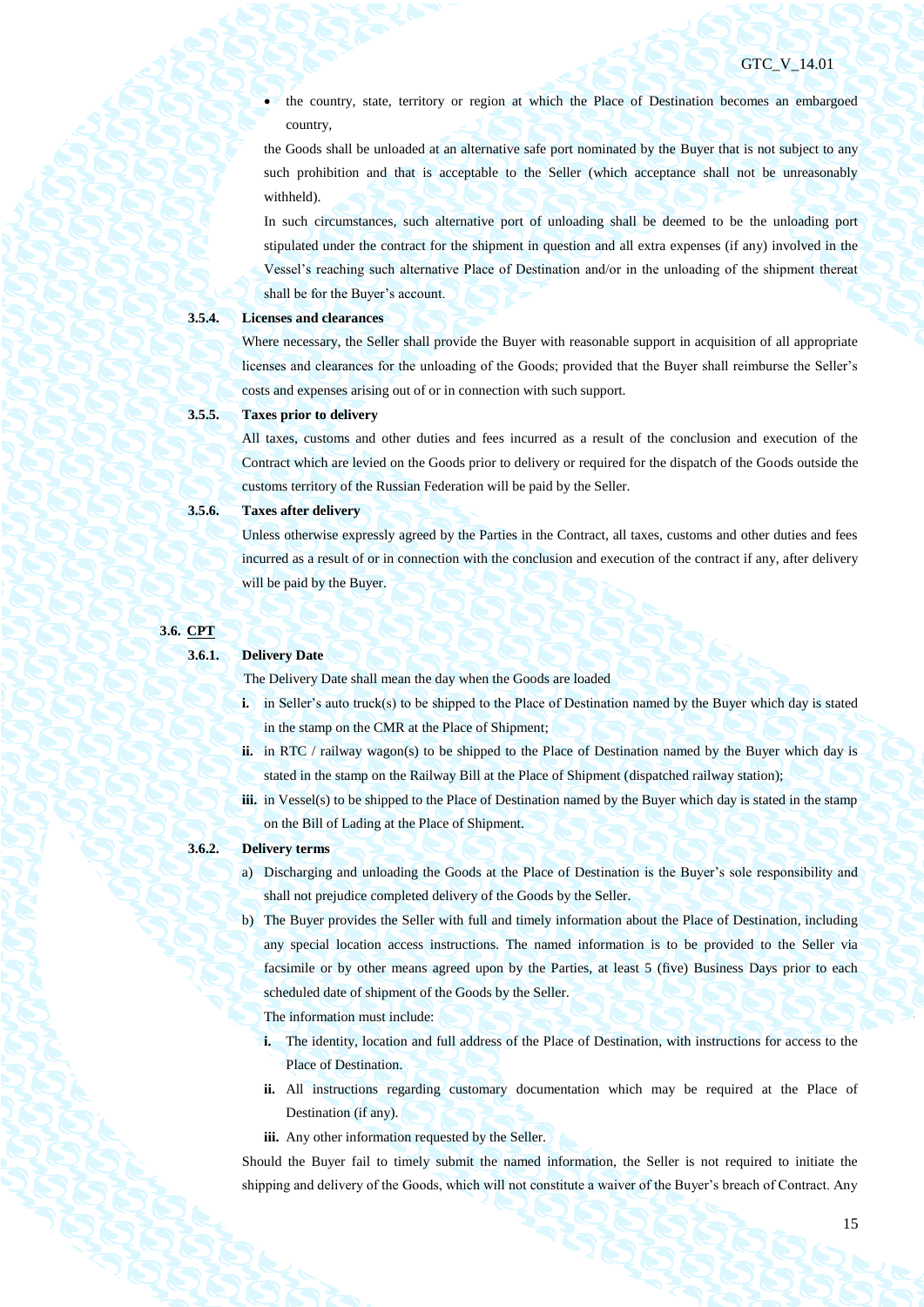delays in delivery of the Goods which result from inaccuracies of provided information will be on the account of the Buyer and shall not be viewed as breach of Contract by the Seller.

# **3.6.3. Nomination**

If applicable, the Nomination shall be made in accordance with the GTC.

- **3.6.4. Licenses and clearances** 
	- (i) The Parties shall obtain any licenses, permits and documents which are necessary for successful import and export clearance of the Goods.
	- (ii) Export permits shall be timely obtained by the Seller.
	- (iii) Import permits shall be timely obtained by the Buyer.
	- (iv) All delays for the reason of absence of custom clearance shall be at the expense of the liable Party.

# **3.6.5. Taxes prior to delivery**

All taxes, customs and other duties and fees incurred as a result of the conclusion and execution of the Contract which are levied on the Goods prior to delivery or required for the dispatch of the Goods outside the customs territory of the Russian Federation will be paid by the Seller.

# **3.6.6. Taxes after delivery**

Unless otherwise expressly agreed by the Parties in the Contract, all taxes, customs and other duties and fees incurred as a result of or in connection with the conclusion and execution of the contract if any, after delivery will be paid by the Buyer.

#### **3.6.7. Customs formalities**

If Goods are exported from the customs territory of the Russian Federation, the Buyer shall ensure the departure of Goods from the territory of the Russian Federation within 90 (ninety) days from the date when the customs procedures for export are completed on the territory of the Russian Federation (date of the stamp "Clearance allowed" in CCD).

For the delivery by sea the Buyer shall provide the Seller by e-mail or fax with the certified copies of the following documents with legible notes not later than 14 (fourteen) calendar days from the date of issue of bill in port on the territory of the Russian Federation:

- loading order (for Goods) indicating the port of discharge (POD) with stamp "loading is allowed" in CCD made by Russian Federation frontier customs authority,

- bill of lading indicating in column "POD" the place outside the customs territory of the Russian Federation. For the delivery by road transport and/or for the delivery by railroad within 7 (seven) days upon request of the Seller the Buyer shall provide the copies of railway bills with legible notes made by the destination railway station and/or CMR with legible notes of border crossing».

In case the Buyer fails to fulfill the obligations under this Clause the Buyer shall pay the Seller liquidated damages amounting to 22,5% of Goods' value, export of which is documentary unsupported in accordance with this Clause.

The Parties expressly agreed that the above liquidated damages are the genuine pre-estimate of the Seller's losses in the event the railway bills are not provided to the Seller within specified period.

# **3.7. DAP**

#### **3.7.1. Delivery Date**

- a) Delivery Date shall mean the moment of the Goods arrival at the Place of Destination ready for unloading.
- b) The time of the Goods arrival shall be indicated in the Transport Documents. In the event that Transport Documents do not specify the exact time of the Goods arrival, it is presumed that the Goods are arrived for unload: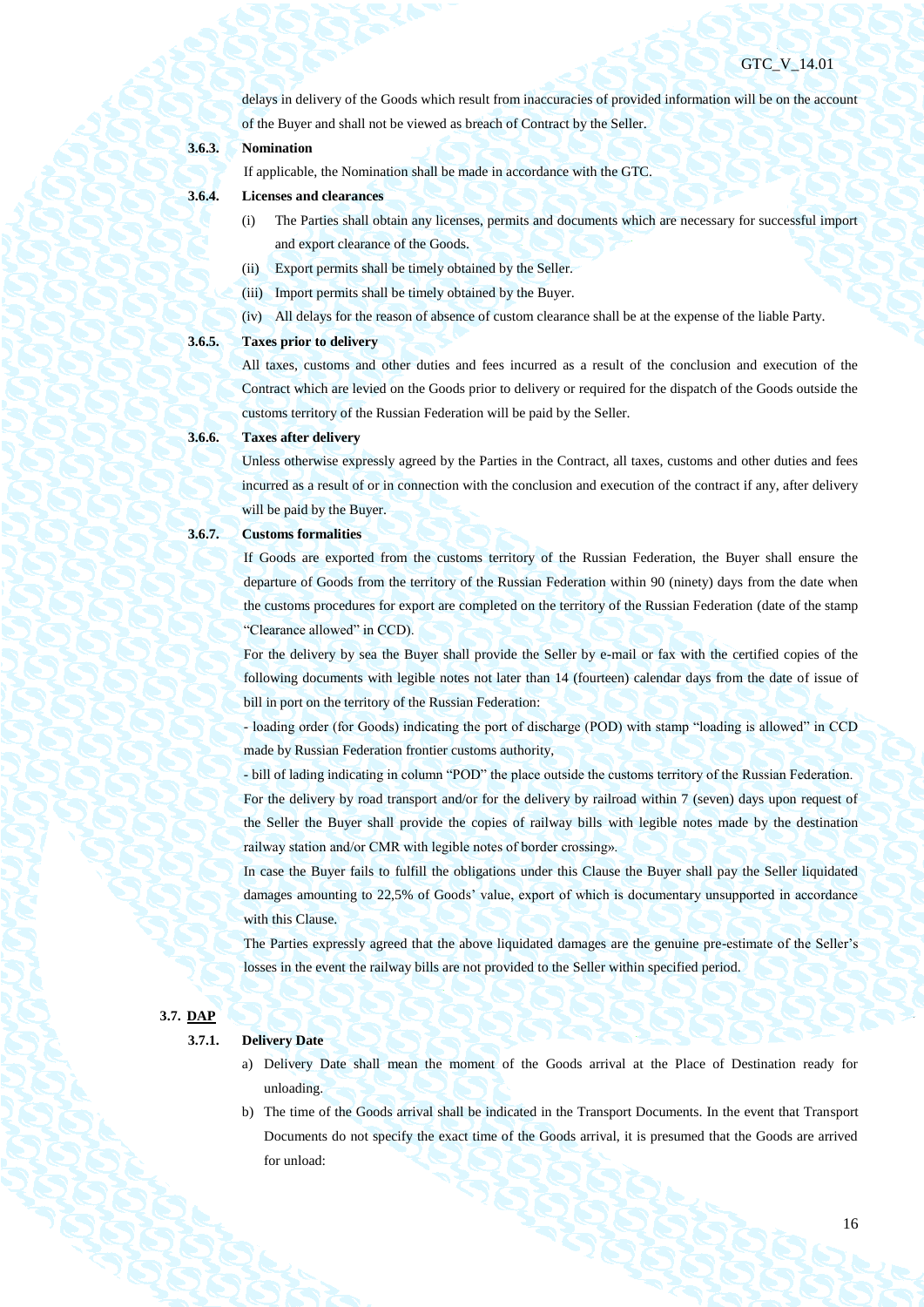- **i.** for the delivery by sea as of the moment NOR is tendered to the Buyer by the vessel's master upon arrival to unloading port;
- **ii.** for the delivery by railroad as of the scheduled time of arrival for a relevant train (unless the moment is specified in the Seller's/Carrier's notice to the Buyer); and
- **iii.** for the delivery by road transport as of the moment of the Goods arrival specified in the Seller's/Carrier's notice to the Buyer.
- c) The Buyer may argue the actual time of the Goods arrival within 2 (two) days following a respective delivery, otherwise it is considered that the Buyer has no objections as regards the arrival time.

#### **3.7.2. Delivery Terms**

The unload of the Goods at the Place of Destination shall be at the Buyer's risk and expense. If the unload is included in the price of transportation under the agreement with the Carrier, the Seller may nevertheless invoice the Buyer relevant unload expenses, unless such expenses are attributed to the Seller in above.

# **3.7.3. Licenses and clearances**

Where necessary, the Seller and the Buyer shall provide each other with reasonable support in acquisition of all appropriate export and import licenses and clearances; provided that the other party shall reimburse for the costs and expenses arising out of or in connection with such support.

# **3.7.4. Import Taxes and customs formalities**

All taxes, customs and other duties and fees incurred as a result of the conclusion and execution of the Contract which are levied on the Goods in the country of delivery, as well as any other customs formalities in the country of delivery, will be paid and/or performed by the Buyer. If the Buyer fails to pay or perform the above when due, the risk shall pass to the Buyer before the Delivery Date. If the Buyer delays the fulfillment of its obligations under this Clause for more than 2 (two) days, the Seller is entitled, but not obliged: (i) to make any relevant payments and formalities on its own; or (ii) if the Goods are not released in the country of delivery, to place the Goods at a customs warehouse (in this case the moment of placing the Goods shall be the Delivery Date, any further costs will be at the Buyer's expense). The above Seller's rights shall be without prejudice to the Seller's other rights under the Contract or the applicable Law. In addition, the Buyer shall indemnify the Seller for all costs, losses and damages, including, but not limited to, demurrage and/or detention incurred by the Seller as a result of the Buyer's failure to perform or duly perform obligations under this Clause.

#### **3.8. DDP**

# **3.8.1. Delivery Date**

- a) Delivery Date shall mean the moment of the Goods arrival at the Place of Destination ready for unload.
- b) The time of the Goods arrival shall be indicated in the Transport Documents. In the event that Transport Documents do not specify the exact time of the Goods arrival, it is presumed that the Goods are arrived for unload:
	- i. for the delivery by sea as of the moment NOR is sent to the Buyer;
	- ii. for the delivery by railroad as of the scheduled tile of arrival for a relevant train (unless the moment is specified in the Seller's/Carrier's notice to the Buyer); and
	- iii. for the delivery by road transport as of the moment of the Goods arrival specified in the Seller's/Carrier's notice to the Buyer.

The Buyer may argue the actual time of the Goods arrival within 2 (two) days following a respective delivery, otherwise it is considered that the Buyer has no objections as regards the arrival time.

## **3.8.2. Delivery Terms**

a) The unload of the Goods at the Place of Destination shall be at the Buyer's risk and expense, unless the expense are attributed to the Seller in Article I of the Contract.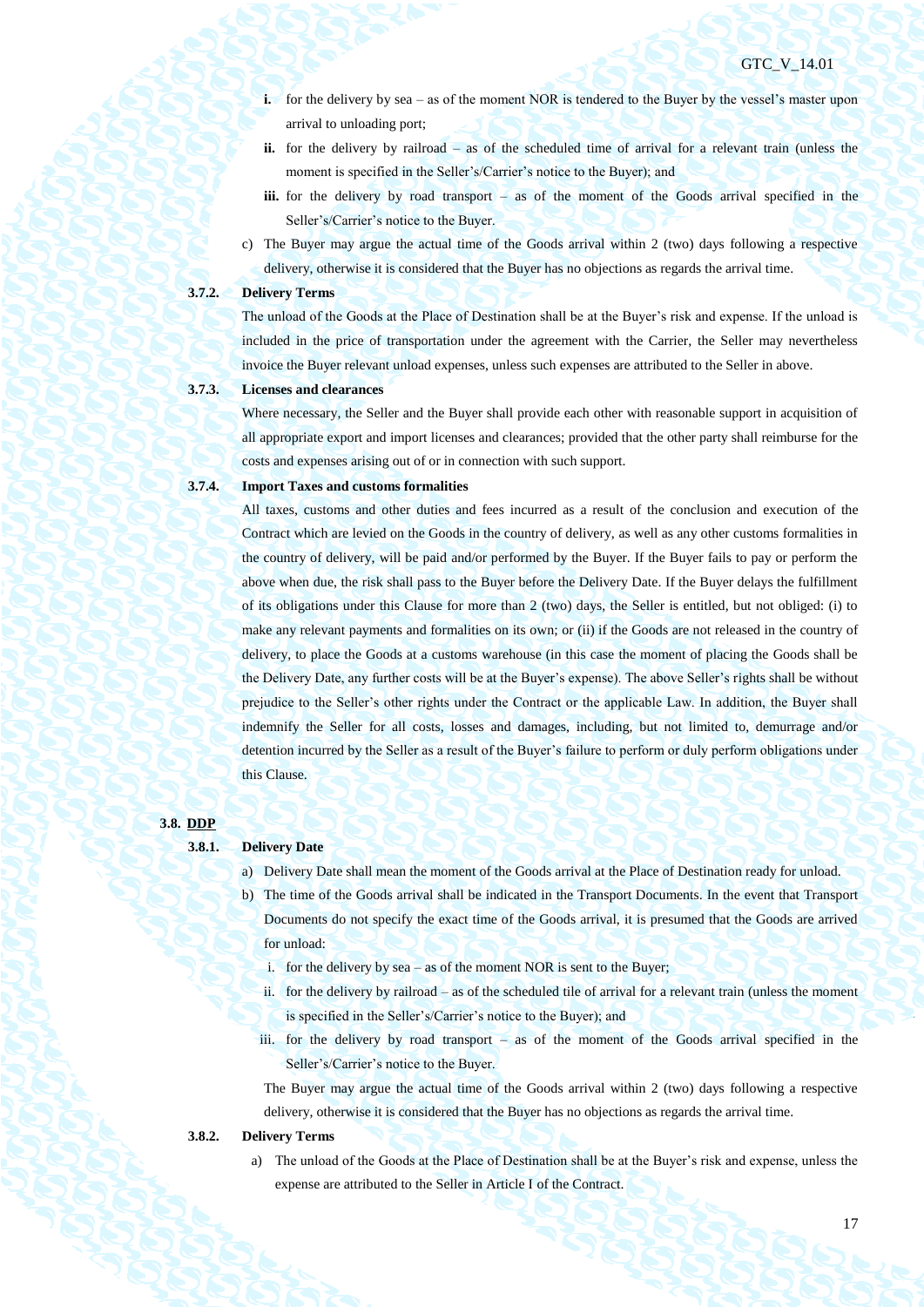b) If any of licenses, clearances, other customs formalities or Taxes in the country of import could be performed, arranged or paid only by the Buyer or at the Buyer's side, the Buyer shall (i) inform the Seller thereof as a part of shipping information to be submitted to the Seller according to the GTC and (ii) perform, arrange and pay the same in due time. The Seller shall compensate the Buyer for documented direct expenses in relation thereto, provided that the Buyer furnishes the Seller with primary accounting documents substantiating the Buyer's costs such as acts, invoices, reports, etc. If the Buyer fails to perform or duly perform the obligation under this Clause, any adverse consequences to the Seller, Carrier and/or the Goods, including (i) delayed delivery and (ii) related penalties, fines, Taxes, costs, expenses will be at the Buyer's cost and risk. The Buyer shall indemnify the Seller for all costs, losses and damages, including, but not limited to, demurrage and/or detention incurred by the Seller as a result thereof.

# **3.8.3. VAT**

- a) Prior to concluding a Contract in case if the Buyer is a company registered in the EU, the Buyer should provide the Seller with its VAT Identification Number.
- b) In case if:
	- (i) the Buyer is a company Registered in EU;
	- (ii) the Buyer wants to receive a VAT-exempt invoice;
	- (iii) the Buyer purchases the Goods from the Seller on the DDP basis at the Place of Destination in a certain country, picks up the Goods itself and moves the Goods out of this certain country;

the Buyer shall within two weeks from the Delivery Date provide the Seller with copies of the Transport Documents, confirming that the Goods have been moved out of the country where they have been purchased.

If the abovementioned Transport Documents (specified in Clause 2.2.2 ) have not been provided on time, the Seller has the right to issue a credit note to the original VAT-exempt invoice and issue a new invoice, increased by the amount of VAT that has to be paid by the Buyer within 7 (seven) days after the date invoice issued.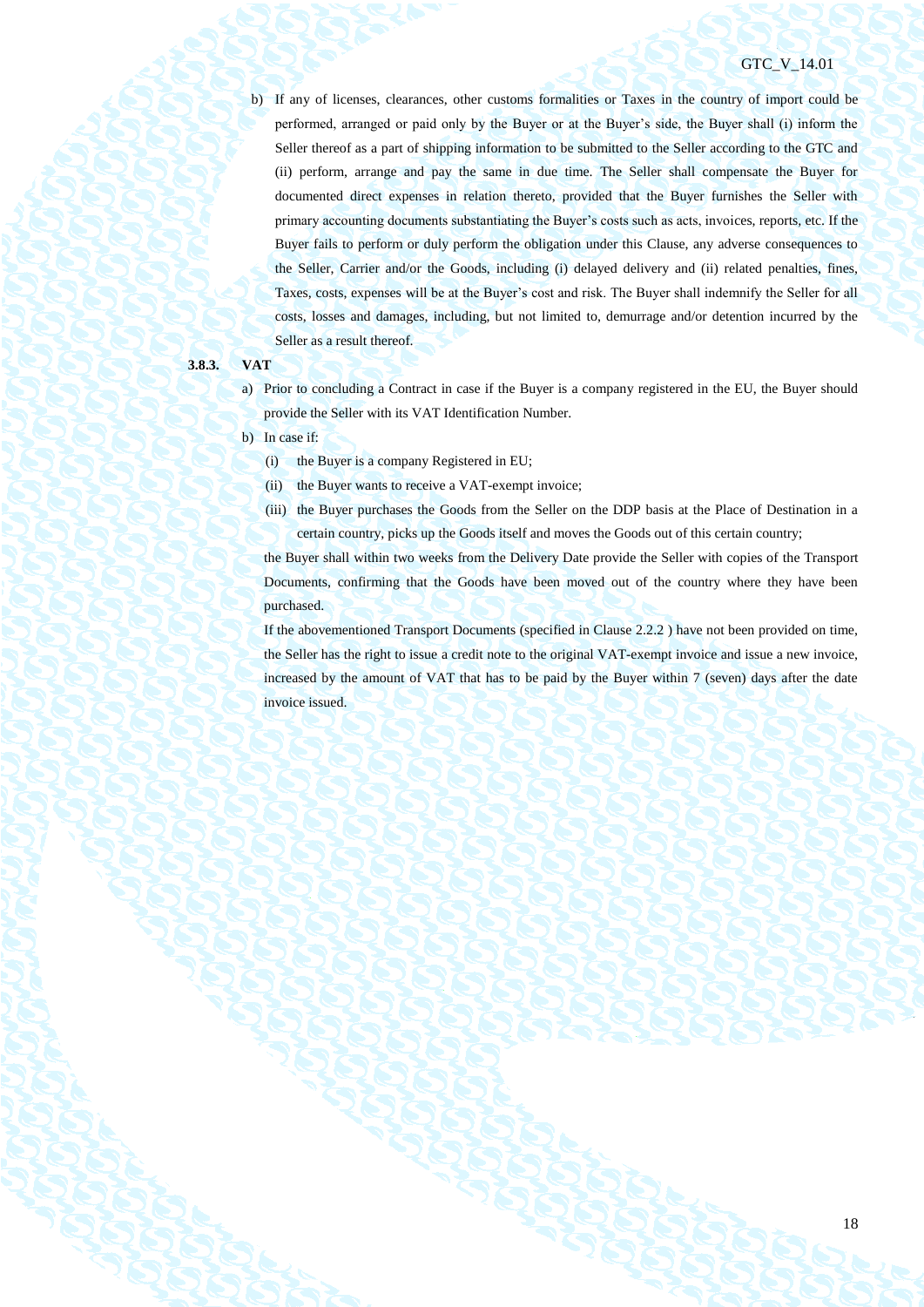# **PARAGRAPH IV SPECIAL CONDITIONS**

#### **TRANSPORT**

# **4.1. Special Conditions of Delivery by Sea**

- **4.1.1.** Where the Seller expressly or impliedly provides the Buyer with a range of dates within an agreed period of delivery or arrival of the Vessel at Place of Destination, delivery may be performed on any of the dates provided.
- **4.1.2.** On the next day after dispatch of the Goods the Seller shall provide the Buyer with all information necessary for unloading of the Goods:
	- a) The Contract reference number.
	- b) The name of arriving Vessel, from which the Goods must be unloaded.
	- c) Description of the Goods and their Bill of Lading quantity.
	- d) Estimated Time of Arrival and date of Bill of Lading.
	- e) Number of copies of Bill of Lading.
	- f) Details of any other cargo on board of the Vessel, if it can have any influence on unloading of the Goods process.
- 
- **4.1.3.** Where the Buyer shall charter the Vessel, the Buyer shall ensure the Vessel's fitness and cleanliness satisfactory for delivery of the Goods in time and without affecting their quality. The cleanliness shall be evidenced by an appropriate certificate issued by Saybolt, SGS or other reliable body; however, it does not preclude the Seller to conduct an inspection of the Vessel and suspend the Goods' loading if there are reasonable doubts in the Vessel's condition. In this case the Parties shall promptly initiate an independent inspection, splitting relevant costs evenly. If the Vessel is found unsatisfactory, the Buyer may either: (i) clean the Vessel or (ii) substitute the Vessel with a satisfactory one or (iii) request to proceed with loading taking all risks related to adverse affect on the Goods. Option (iii) is allowed only upon the Seller's consent. Any related costs and expenses shall be born/compensated (paid in full) by the Buyer to the Seller, including, without limitations, the Seller's costs and expenses related to delay in the delivery of the Goods.

# <span id="page-18-0"></span>**4.1.4. The Buyer warrants that:**

- a) the unloading port and unloading terminal, indicated as the Place of Destination, shall comply and shall remain fully compliant with the requirements of the ISPS Code;
- b) the Buyer shall provide a safe port and safe berth for the Vessel and the Vessel shall when fully laden be able to safely reach, lie at, unload the Goods at and depart from the unloading terminal, always safely afloat, free from air draft and other physical restrictions and without causing damage to the unloading terminal, rivers, canals, shores, berths, docks, jetties, surroundings, environment and people.
- 

**4.1.5. The Buyer shall be liable for and shall indemnify the Seller** in respect of any loss or damage, including but not limited to any liability for damage to the Vessel, the berth, terminal, rivers, canals, shores, berths, docks, jetties, surroundings, environment and people, additional freight costs or any deviation costs or any demurrage or detention, or expenses arising out of and in relation to any failure of the Buyer to comply with Clause [4.1.4.](#page-18-0) Any costs or expenses arising out of or related to security regulations or measures required at the Place of Destination by the unloading port or facility or any relevant authority in accordance with the ISPS Code, if applicable, including but not limited to, security guards, launch services, tug escorts, port security fees or Taxes and inspections; and any delays caused by any additional or special security measures, inspections or other action required at the Place of Destination by the unloading port or facility or any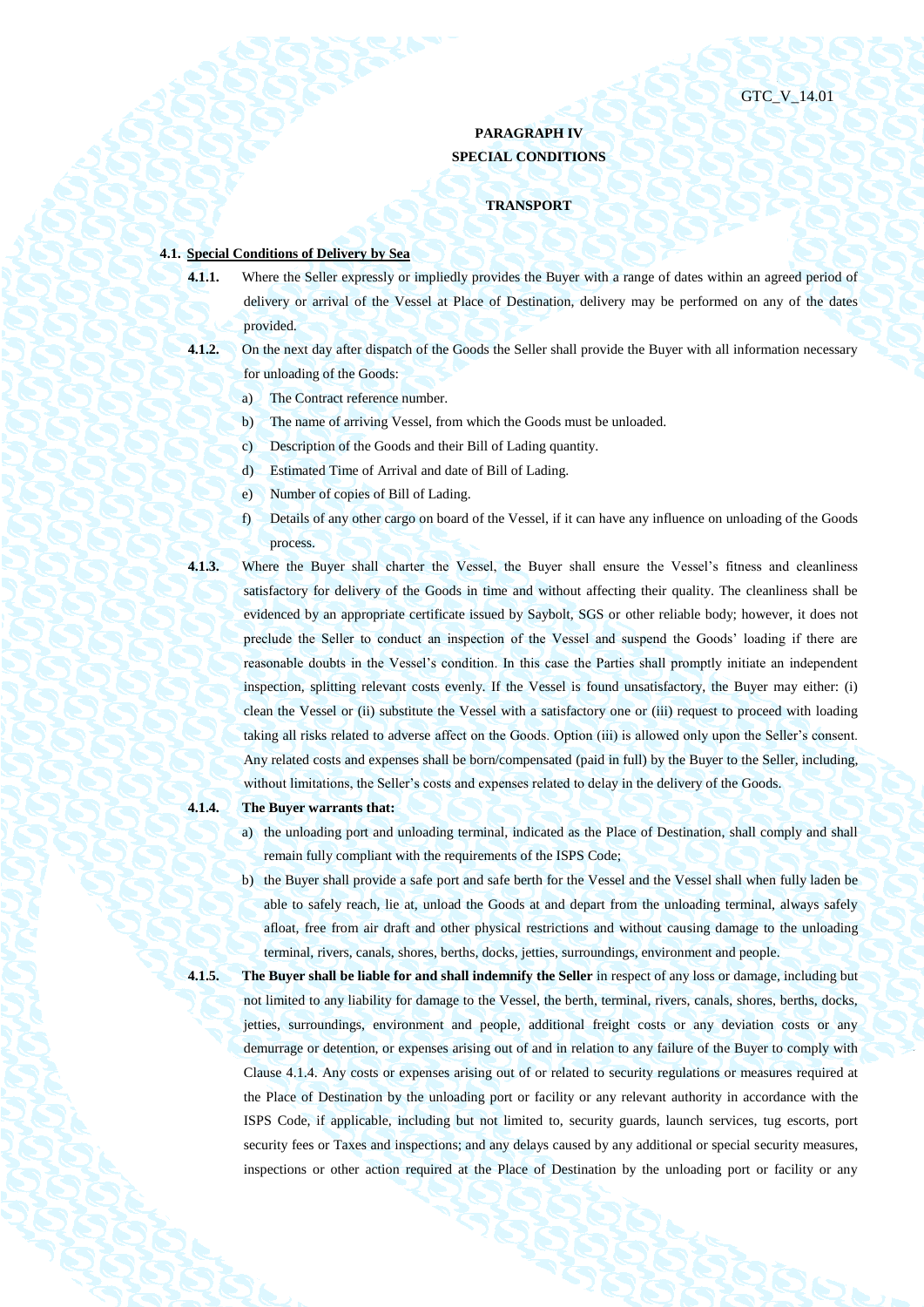relevant authority as a result of the nominated Vessel's previous ports of call shall all be for the Buyer's account and such time shall count as laytime or time on demurrage.

# **4.1.6. Nomination**

- **a)** Unless otherwise provided in the Contract, bulk cargo deliveries will require nomination of the Vessel and deliveries of other categories of the Goods will not require nomination.
- **b)** If the nomination is required, a Party chartering the Vessel shall not later than 5 (five) days prior to the first day of the laytime at loading port, nominate for the other Party's acceptance (and such acceptance not to be unreasonably withheld) the Vessel which is to be loaded with the Goods for each scheduled shipment (the "Nomination").
- **c)** The Nomination shall include:
	- (i) the Contract reference number;
	- (ii) the name of the Vessel on which the Goods will be loaded;
	- (iii) a description of the Goods and approximate quantity or the Bill of Lading quantity (if available);
	- (iv) ETA of the Vessel;
	- (v) the Vessel(s) loading laytime;
	- (vi) details of any other cargo on board or to be loaded on board if loading a part of cargo;
	- (vii) details of the last 3 (three) cargoes of the Vessel and such cargoes shall be of a nature, which are unlikely to have an adverse effect on the quality of the Goods;
	-
	- (viii) Details of the agent at the Place of Destination (if available).
- **d)** The acceptance or reasonable rejection of the Vessel shall be advised by the consenting Party as soon as possible, however not later than 12 (twelve) hours upon receipt of such nomination.
- **e)** Unless otherwise specified herein, the nominating Party may substitute any Vessel named in the Nomination not later than five days prior to the first day of the ETA at the loading port. Such substitution shall always be subject to the requirements that a Vessel of a similar size be provided and that the quantity to be loaded shall not, without prior written consent of the other Party, differ by more than the acceptable deviation from the quantity of the Goods as provided in Clause [4.8.4](#page-32-0) from the quantity specified in the Nomination. Where a Vessel is substituted, the nominating Party shall send to other Party a revised Nomination in the form set out above.

#### **4.1.7. NOR**

Upon arrival of the Vessel at the Place of Destination (the unloading port or customary anchorage or area or such other place as the Vessel may be ordered to await unload) or other closest possible point to the Place of Destination, the Vessel shall tender its notice of readiness (NOR).The Buyer is obliged to ensure his timely presence at Place of Destination at the date of delivery for unloading of the Goods.

The Buyer's (or the Buyer's representative / agent's) absence at the Place of Destination shall not prejudice the fact that the Seller had successfully performed delivery of the Goods for the purpose of the contract.

**4.1.8. Charterparty Conditions**

The Seller may arrange shipment under Bills of Lading which incorporate charterparty conditions normally in use for Vessels. Without prejudice to the generality of the foregoing, such conditions shall be deemed to include the provision that where, at any time after loading but before the commencement of unload:

- a) Importation of the Goods at the unloading port is prohibited under the laws of the country in which such Goods were produced, or by regulations, rules, directives or guidelines applied by the government of that country or any relevant agency thereof; and/or
- b) The country, state, territory or region at which the Place of Destination becomes an embargoed country,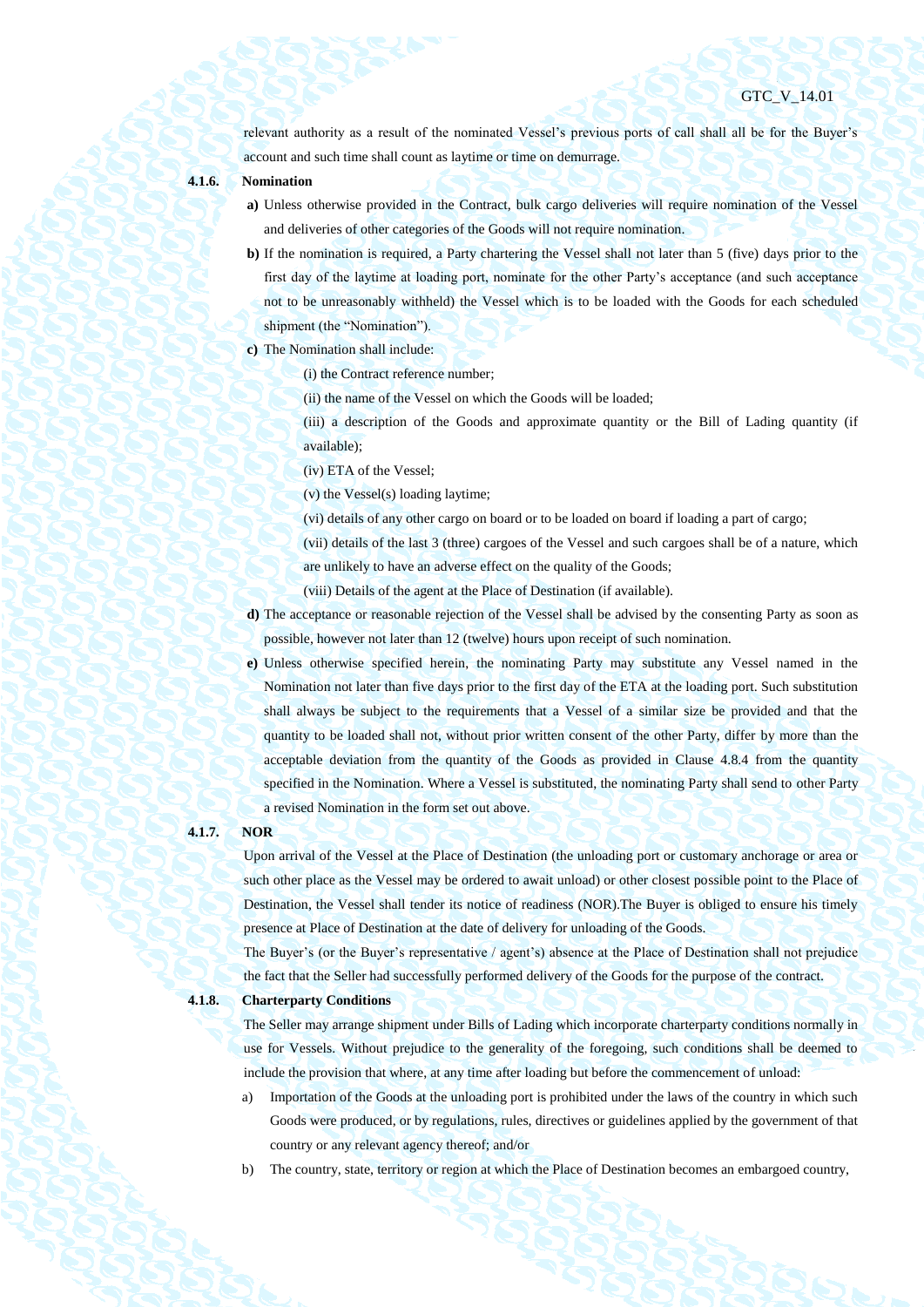the shipment shall be unloaded at an alternative safe port nominated by the Buyer that is not subject to any such prohibition and that is acceptable to the Seller (which acceptance shall not be unreasonably withheld). In such circumstances, such alternative port of unloading shall be deemed to be the Place of Destination stipulated under the contract for the shipment in question and all extra expenses (if any) involved in the Vessel's reaching such alternative Place of Destination shall be for the Buyer's account.

# **4.1.9. The Buyer's Right to Require**

Where the Buyer, by written instruction to the Seller, requests that the Vessel:

- a) co-mingle different grades of the Goods belonging to the Buyer; and/or
- b) otherwise breach the Vessel's natural segregation; and/or
- c) dope the Goods by introducing additives after loading; and/or
- d) add dye to the Goods after loading; and/or
- e) perform on board blending of the Goods; and/or
- f) carry additives/dye in drums on deck; and/or
- g) carry out such other cargo operation as the Buyer may reasonably require and always providing that the Vessel is capable of performing such operations and that such operations are within the scope of the charterparty conditions or otherwise agreed by the Vessel's owners;

then the Buyer shall indemnify and hold the Seller harmless against any liability, loss, damage, delay or expense that the Seller may sustain by reason of complying with the Buyer's request. The indemnity given by the Buyer to the Seller shall be no less in scope than the indemnity required by the Vessel's owners to comply with the Buyer's request.

#### **4.1.10. The Seller's Right to Refuse**

The Seller reserves the right to refuse at any time:

- a) to direct any Vessel to undertake or to complete the voyage to the Place of Destination if such Vessel is required in the performance of the Contract, in the Seller's opinion, to risk its safety or to risk ice damage, or to transit or to proceed or to remain in waters where there is war (whether declared or not), terrorism, piracy or threat thereof; or
- b) to direct the Vessel to undertake the voyage to the intended Place of Destination if such Vessel is required in the performance of the Contract to transit waters, which in the Seller's reasonable opinion, would involve abnormal delay; or
- c) to undertake any activity in furtherance of the voyage which in the opinion of the Vessel's master could place the Vessel, its cargo or crew at risk.

If the Seller agrees to direct the Vessel to undertake or to complete a voyage as referred to in this Clause, the Buyer undertakes to reimburse the Seller, in addition to the Total Goods Value payable under the Contract, for all costs incurred by the Seller in respect of any additional, freight, demurrage, insurance premium and any other sums that the Seller may be required to pay to the Vessel's owner including but not limited to any sums in respect of any amounts deductible under such owners' insurance and any other costs and/or expenses incurred by the Seller.

#### **4.1.11. Ice Clause**

- a) In case of ice at the Place of Destination or on the voyage to the Place of Destination which directly prevents or hinders safe navigation, the Vessel may only follow a path cut by ice breakers, provided that the master considers such navigation safe. Under no circumstances will the Vessel be obliged to force a path through the ice. If required, the Buyer shall, at its own expense, place icebreakers at the Vessel's disposal.
- b) The Buyer shall reimburse the Seller for: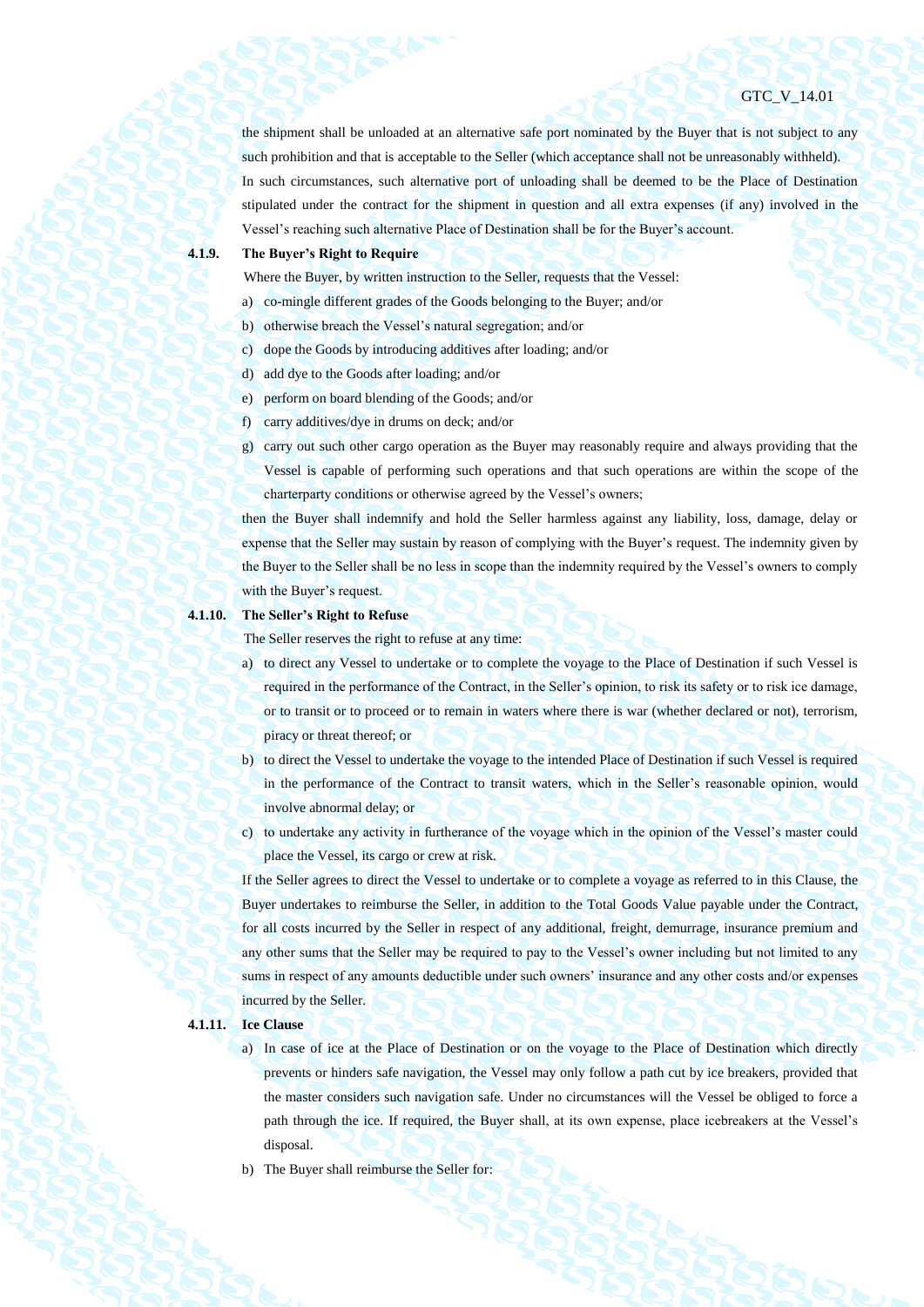- i. Any additional insurance premium incurred;
- ii. The cost of any ice damage incurred less any sum which is recovered under the applicable insurance policy or policies; and
- iii. Any charter hire paid by the Seller for the period of repair necessitated by ice damage, including hire paid by the Seller for the Vessel's deviation to the repair yard.
- c) In the event that the Place of Destination is inaccessible due to ice, or in the event that the master deems the Vessel to be at risk of being unable to leave the Place of Destination due to ice, the Vessel will proceed to the nearest ice-free position and request revised orders. Immediately upon receipt of such request, the Buyer shall nominate an alternate ice-free and accessible port or facilities for receiving the Goods, provided that if the Place of Destination is a loading port then such an alternative ice-free and accessible port or facilities shall be agreed with the Seller. Any additional freight, expenses, demurrage and/or dues incurred as a result of such revised orders shall be for the account of the Buyer.

#### **4.2. Special Conditions of Delivery by RTC/railway wagon(s)**

- **4.2.1.** Where the Seller expressly or impliedly provides the Buyer with a range of dates within an agreed period of delivery or arrival of RTC / railway wagon(s) loaded with the Goods, delivery may be performed on any of the dates provided.
- **4.2.2.** No later than 3 (three) Business Days after shipment of the Goods by RTC / railway wagon(s) the Seller shall provide by electronic post or facsimile to the Buyer all information necessary for unloading of the Goods:
	- (a) The Contract reference number.
	- (b) Railway Bill reference number(s).
	- (c) RTC / railway wagon(s) identification number(s).
	- (d) Description of the Goods and their Railway Bill quantity.
- **4.2.3.** The Buyer at his own option can provide the Seller with written instructions regarding information necessary for efficient unloading of the Goods by the Carrier or the Buyer's representative. In case such information is provided, the Seller or his representatives / employees undertake to honestly follow the instructions where applicable, to partially assist in efficient unloading of the Goods by the Carrier or the Buyer's representative. Such assistance is not a duty, but an option of the Seller.
- **4.2.4. The Buyer warrants** that the railway zone at Place of Destination shall be safe and well suited for delivery of the Goods. The Buyer shall be liable for and shall indemnify the Seller in respect of any loss or damage, including but not limited to any liability for damage to the RTC  $/$  railway wagon(s), surroundings, environment and people, additional costs or expenses arising out of and in relation to any failure of the Buyer to nominate a safe railway zone at Place of Destination.
- **4.2.5. Notice of Arrival**
	- a) The railway station administration using available contact information of the Buyer presents the Notice of Arrival of the Goods to the Place of Destination station ("NOA") to the Buyer in accordance with customary rules at the railway station. Such NOA corresponds to performed delivery of the Goods by the Seller.
	- b) The Buyer is obliged to ensure Carrier's timely presence at Place of Destination at the date of delivery for unloading of the Goods.
	- c) Carrier's absence at the Place of Destination shall not prejudice the fact that Seller had successfully performed delivery of the Goods for the purpose of the contract.

# **4.2.6. Laytime**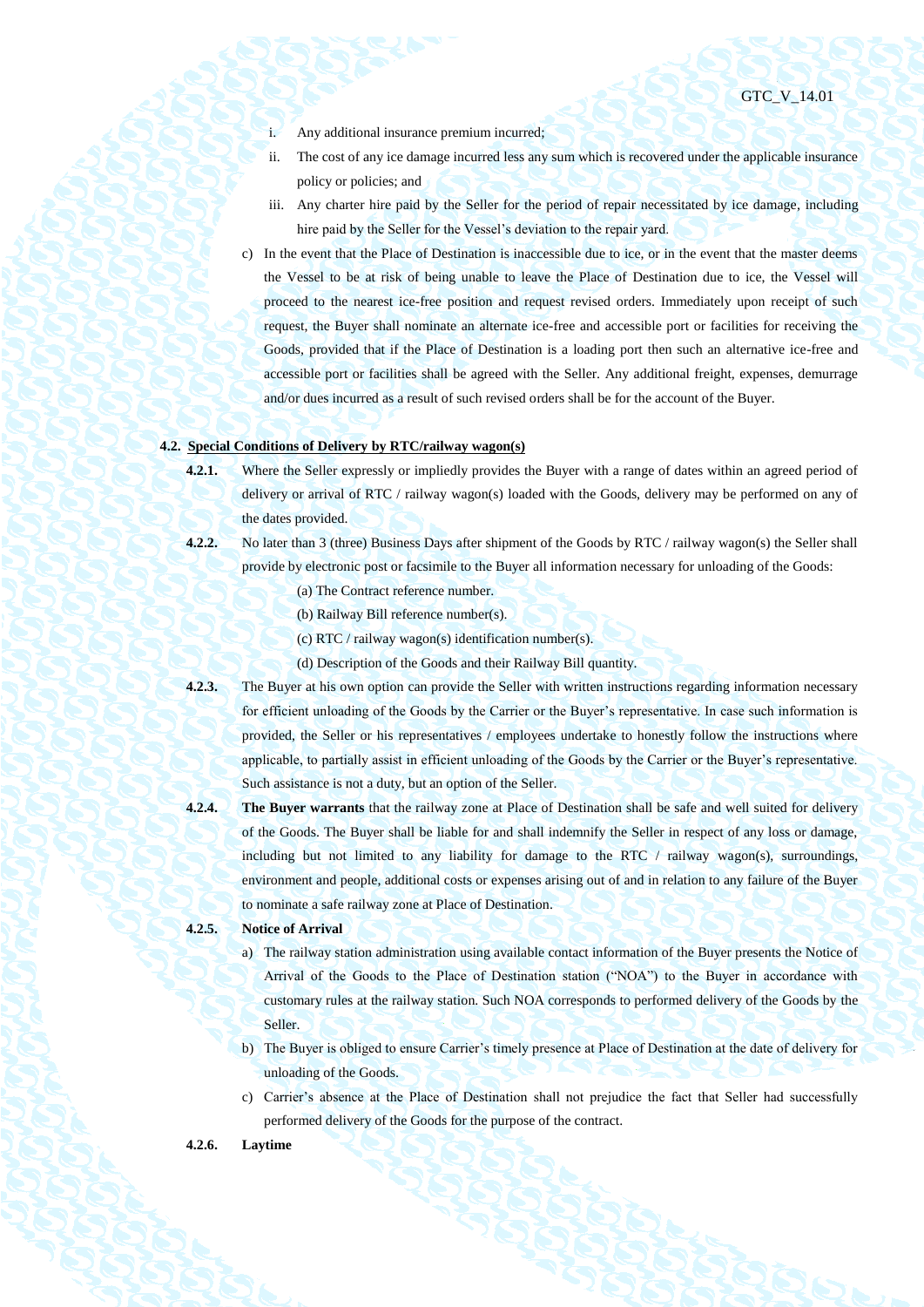- a) Laytime per each RTC / railway wagon(s) shall be as set out in the Contract. In the event the laytime is not set out in the Contract, then such laytime shall be 24 (twenty four) hours starting on and including the date of arrival to the station as stated on the Railway Bills and shall run until the completion of unloading. For every day of delay the Buyer shall cover the rate amounting to the railcar owner's tariff (as of the date of this version of the GTC – 40,00 (forty) USD per wagon per day, and as may be amended from time to time) in accordance with invoices provided by the Seller, or such other period as may be customary at the Place of Destination, unless otherwise expressly mutually agreed by the Parties in writing. Sundays and Holidays shall be included (SHINC) unless loading on the Sunday or Holiday in question is prohibited by law or regulation or custom at the unload railway zone.
- b) Laytime shall commence 2 (two) hours after NOA has been tendered; or when the RTC / railway wagon stands ready at the station / railway unloading zone; whichever is the earlier. For the purpose of calculating of unloading time, unloading shall be deemed to have been completed upon disconnection of the discharging hoses or loading/loading of the last potion of the Goods of the last railway wagon cargo.
- c) If the train has not released the railroad track within the laytime period or promptly thereafter through no fault of the Seller (e.g. if the Buyer is to unload the Goods and has failed to unload them when due) and this resulted in additional costs, expenses or losses of the Seller, then the Buyer shall pay in full the Seller for such costs, expenses or losses within 5 (five) Business Days after the relevant claim of the Seller.

#### **4.2.7. Railway Transportation Contract Conditions**

- a) The Seller may arrange shipment with respect to a standard railway transportation contract. Without prejudice to the generality of the foregoing, such conditions shall be deemed to include the provision that where, at any time after loading but before the commencement of unloading;
- b) Importation of the Goods at the unloading railway zone is prohibited under the laws of the country in which such Goods were produced, or by regulations, rules, directives or guidelines applied by the government of that country or any relevant agency thereof; and/or
- c) The country, state, territory or region at which the Place of Destination is located becomes an restricted zone, the Goods shall be unloaded at an alternative railway zone nominated by the Buyer that is not subject to any such prohibition and that is acceptable to the Seller (which acceptance shall not be unreasonably withheld).
- d) In such circumstances, such alternative railway unloading zone shall be deemed to be the Place of Destination stipulated under the contract for the shipment in question and all extra expenses (if any) involved in the RTC's / railway wagon(s) reaching such alternative Destination Place shall be for the Buyer's account.

#### **4.2.8. Buyer's Right to Require**

The Buyer has the right to require extra services in relation to the Goods at the Place of Destination which shall not be viewed as included in the Total Goods Value. The Parties shall decide on a possibility of provision of such services by mutual written agreement no later than 3 (three) days before Estimated Time of Arrival of the RTC / railway wagon(s). Where the Buyer, by written instruction to the Seller, requests that such services should be provided, then the Buyer shall indemnify and hold the Seller harmless against any liability, loss, damage, delay or expense that the Seller may sustain by reason of complying with the Buyer's request. The indemnity given by the Buyer to the Seller shall be no less in scope than the indemnity required by RTC / railway wagon(s) owners to comply with the Buyer's request.

### **4.2.9. Damage to RTC and Wagons**

a) It is presumed that RTC and railway wagons arrive at the Place of Destination for unloading in good condition, unless the Buyer has promptly (but not later than 3 (three) hours after the RTC and railway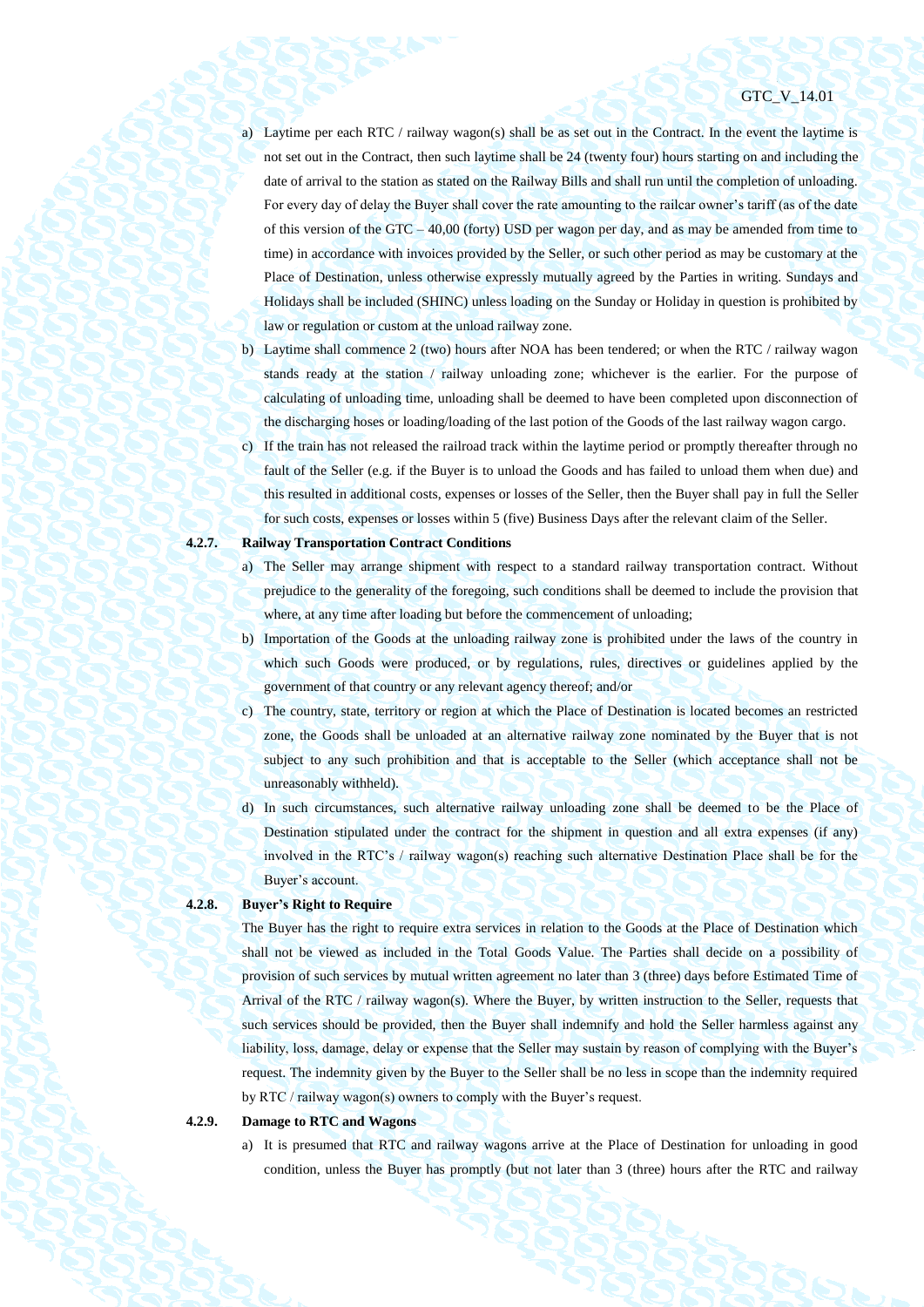wagons arrival) informed of the defects. If the defects will be revealed after that the Buyer shall pay repair costs or expenses of the Carrier or the Seller within 5 (five) Business days upon the Seller's or Carrier's respective invoice.

- b) Within 3 (three) Business days prior to the beginning of dispatches, the Buyer shall provide the Seller with the instruction for filling in the shipping documents for the Goods dispatch, including the delivery period, reference to the number and date of the relevant Contract, quantity of the Goods, full name and address of the consignee, railway code of the consignee, name of the destination station's railway roads, railway station confirmation to accept the Goods.
- c) Under the Buyer's applications the Seller shall arrange for plans (the "Plans") for transportation of the Goods by railways. The procedure and dates for issuance of the Plans shall be regulated by the applicable local laws and regulation.
- d) Should, through the fault of either of the Parties, the Plans no be fulfilled, the Party at fault will be held liable for all damages or fines imposed by the railway(s).
- e) In case of impossibility to unload the Goods due to the technical reasons during periods indicated in the Clauses "Laytime" the Buyer shall notify the Seller on such effect (by telegram, fax, mail or email) within 24 (twenty-four) hours from the moment the rail tank-car arrival to the station of destination.
- f) In case of rail tank-car damage caused within the time period of its disposal of the Buyer or the Buyer's counterparties, the Buyer shall immediately inform the Seller about the occurrence of such event and recover losses incurred due to rail tank-car damage within 60 (sixty) days from the date of the Seller's demand. In case a rail tank-car is lost within the time period of its disposal by the Buyer or the Buyer's counterparties, the Buyer shall pay to the Seller the amount that covers market value of a rail tank-car of identical model and year of manufacture including costs incurred for putting it into operation. A rail tankcar is considered lost if it is not returned to Seller within 120 (one hundred and twenty) days from the date of the Goods dispatch.
- g) In case of readdressing the Goods by the Buyer or impossibility to accept the Goods, the Buyer shall notify the Seller of these changes in writing not later than 3 (three) Business Days before the planned date of dispatch. All the expenses of the Seller (including fines and penalties), caused by the Buyers' actions, shall be paid by the Buyer. The Parties shall undertake their best efforts to mitigate losses.
- h) Redirection of the rail tank-cars by the Buyer (or the Buyer's consignee) without Seller's permission is prohibited. The Seller is entitled to charge the Buyer (the Buyer's consignee) at the rate at least 35 (thirty five) USD (unless otherwise stated in the customary rules of the respective railroad station) for each day of usage of each rail tank-car for improper fulfilment of this provision. The Buyer ensures that the rail tank-cars are unloaded to a level of 0.7 (one tenth of seven per cent) bar. The Buyer and/or consignee shall return the empty rail tank cars in acceptable technical and commercial condition and complete cargo documents with seal to the shipper's initial loading station or any other station as per Seller's instructions. i) The Buyer shall reimburse Seller for the documented costs and expenses caused by the incorrect filling of
	- the shipping documents for the empty rail tank-car return, resulted in the rail tank-car arrival to improper railway stations. In case the documents for the rail-tank cars return are filled in accordance with the Seller's instruction, the Buyer shall not be responsible for their return emptied to improper railway stations.
- j) Instructions for empty rail tank-cars to be advised to the Buyer by the Seller in writing not later than the arrival of full rail tank-cars to the Place of Destination (the date of the Goods' delivery). Otherwise the Buyer shall not be held liable for possible costs which may arise due to absence of the instructions and/or incorrect filling-in the return railway bills for return of empty rail tank-cars.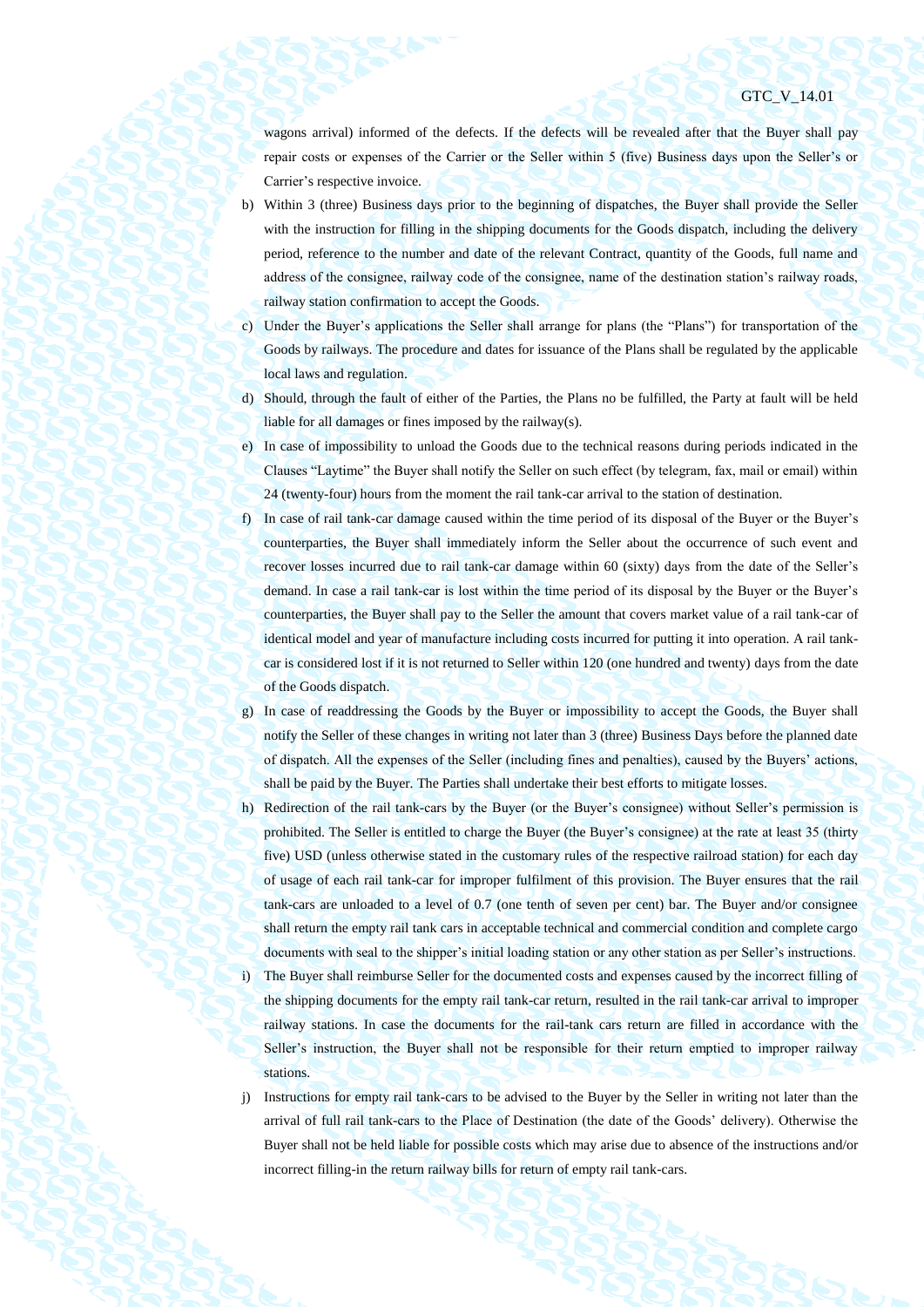- k) After a rail tank-car (a specialized rail tank-car for transportation of liquefied petroleum gases under excessive pressure) is unloaded, the Buyer shall install plugs at corner and control valves to seal the neck bonnet and to fix it by all bolts. The removal of the bonnet from the neck flange is not allowed. The Seller is entitled to charge the Buyer with incurred losses for the plugs at corner and control valves of the rail tank-car not installed at the place of unloading.
- l) Subject to the condition that the Place of Destination is within the Russian Federation territory the Buyer shall provide Seller by e-mail or fax with the certified copies of railway bills with legible notes made at the Place of Destination at the border crossing points within 30 (thirty) days from the date when the customs procedures for export are completed on the territory of the Russian Federation (date of the stamp "Clearance Allowed" in the cargo customs declaration (CCD)) failing which the Buyer shall pay the Seller liquidated damages amounting to 22,5% of Goods' value, export of which is documentary unsupported, at the latest the 90 (ninety) days from the date of export customs clearance completion on the territory of the Russian Federation (date of the stamp "Clearance allowed" in the Cargo Customs Declaration (CCD)). The Parties agreed that the above liquidated damages are the genuine pre-estimate of the Seller's losses in the event the railway bills are not provided to the Seller within specified period.

# **4.3. Special Conditions of Delivery by Auto Truck(s)**

**4.3.1.** Where the Seller expressly or impliedly provides the Buyer with a range of dates within an agreed period of delivery of arrival of auto truck(s) loaded with the Goods, any of the provided dates can result in delivery.

- 
- **4.3.2.** No later than 1 (one) day after shipment of the Goods by auto truck(s) the Seller shall provide by electronic
	- post or facsimile to the Buyer all information necessary for unloading of the Goods:
		- (a) The Contract reference number.
		- (b) CMR consignment note reference number(s).
		- (c) Auto truck identification number(s).
		- (d) Description of the Goods and their CMR consignment note quantity.
		- (e) Estimated Time of Arrival of auto truck(s).
		- (f) Number of issued CMR consignment notes.
- 

**4.3.3.** The Seller has the right to substitute any of identified auto truck(s) and provide the Buyer with new information not later than 2 (two) days before Estimated Time of Arrival of auto truck(s). Such substitution shall always be subject to the requirements that auto truck(s) shall be of a similar size be provided and that the quantity to be loaded shall not, without prior written consent of the Buyer, differ by more than 5 (five)% from the quantity specified in the present Contact.

- **4.3.4.** The Buyer at his own option can provide the Seller with written instructions regarding information necessary for efficient unloading of the Goods by the Buyer. In case such information is provided, the Seller, his Carrier or his representatives / employees undertake to honestly follow the instructions where applicable, to partially assist in efficient unloading of the Goods by the Buyer. Such assistance is not a duty but an option of the Seller.
- 

**4.3.5. The Buyer warrants** that the Place of Destination shall be safe and well suited for delivery of the Goods. The Buyer shall be liable for and shall indemnify the Seller in respect of any loss or damage, including but not limited to any liability for damage to auto truck(s), surroundings, environment and people, additional costs or expenses arising out of and in relation to any failure of the Buyer to nominate a safe Place of Destination.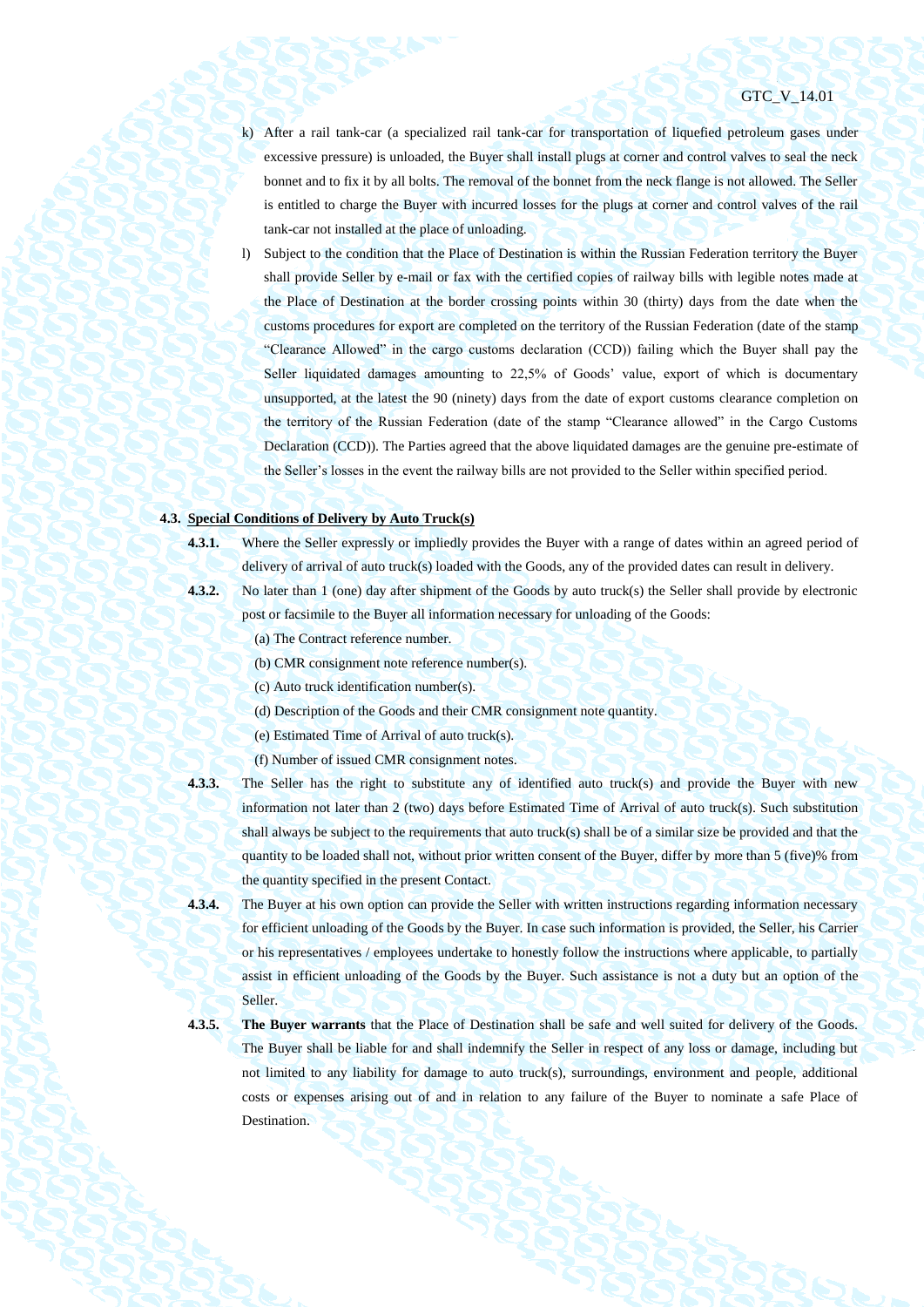**4.3.6. The Buyer is obliged** to ensure his timely presence at Place of Destination at the Delivery Date for unloading of the Goods. Buyer's absence at the Place of Destination shall not prejudice the fact that the Seller had successfully performed Delivery of the Goods for the purpose of the contract.

### **4.3.7. Time for Unloading**

- a) The time allowed to the Buyer for the unloading of the quantity of the Goods deliverable under the Contract by each auto truck shall be as set out in Article I of the Contract.
- b) Unloading time shall commence 2 (two) hours after the arrival of each auto truck to the Place of Destination. For the purpose of calculating unloading time, unloading shall be deemed to have been completed upon removal of last item of the Goods from last auto truck's cargo space.

- **4.3.8. Carriage of the Goods by Road Contract Conditions**
	- a) The Seller may arrange transportation with respect to a standard carriage of the Goods by road contract. Without prejudice to the generality of the foregoing, such contract shall be deemed to include the provision that where, at any time after loading but before the commencement of unloading;
		- (i) Importation of the Goods at the Place of Destination is prohibited under the laws of the country in which such Goods were produced, or by regulations, rules, directives or guidelines applied by the government of that country or any relevant agency thereof; and/or
		- (ii) The country, state, territory or region at which the Place of Destination is located becomes a restricted zone,

the Goods shall be unloaded at an alternative location nominated by the Buyer that is not subject to any such prohibition and that is acceptable to the Seller (which acceptance shall not be unreasonably withheld).

b) In such circumstances, such alternative railway unloading zone shall be deemed to be the Place of Destination stipulated under the contract for the shipment in question and all extra expenses (if any) involved in the auto truck's reaching such alternative Place of Destination shall be for the Buyer's account.

#### **4.3.9. Buyer's right to require**

The Buyer has the right to require extra services in relation to the Goods at Place of Destination which shall not be viewed as included in the Total Goods Value. The Parties shall decide on a possibility of provision of such services by mutual written agreement no later than 3 (three) days before Estimated Time of Arrival of the auto truck(s). Where the Buyer, by written instruction to the Seller, requests that such services should be provided, then the Buyer shall indemnify and hold the Seller harmless against any liability, loss, damage, delay or expense that the Seller may sustain by reason of complying with the Buyer's request. The indemnity given by the Buyer to the Seller shall be no less in scope than the indemnity required by auto trucks' owner to comply with the Buyer's request.

# <span id="page-25-0"></span>**4.4. Special Conditions of Delivery in Shipping Containers**

- **4.4.1.** The period of free use and payment for excess use of containers in port of unloading shall be according to the applicable rules of the forwarder's agent/container owner or customary at the Place of Destination.
- 

**4.4.2.** In the event a container is damaged while it is in possession of the Buyer or the Buyer's counterparties, the Buyer shall promptly inform the Seller thereof and within 30 (thirty) days after the Seller's request pay to the Seller the documented repair full costs, including, without limitations, expenses on transportation of the container to the place of repair and surveyor's services. If the owner of the container (or the forwarder agent, if authorized) decides that the repair of the container is impossible or not reasonable as a result of the incurred damage, the container is considered to be lost. In that case the Buyer shall pay the Seller the amount that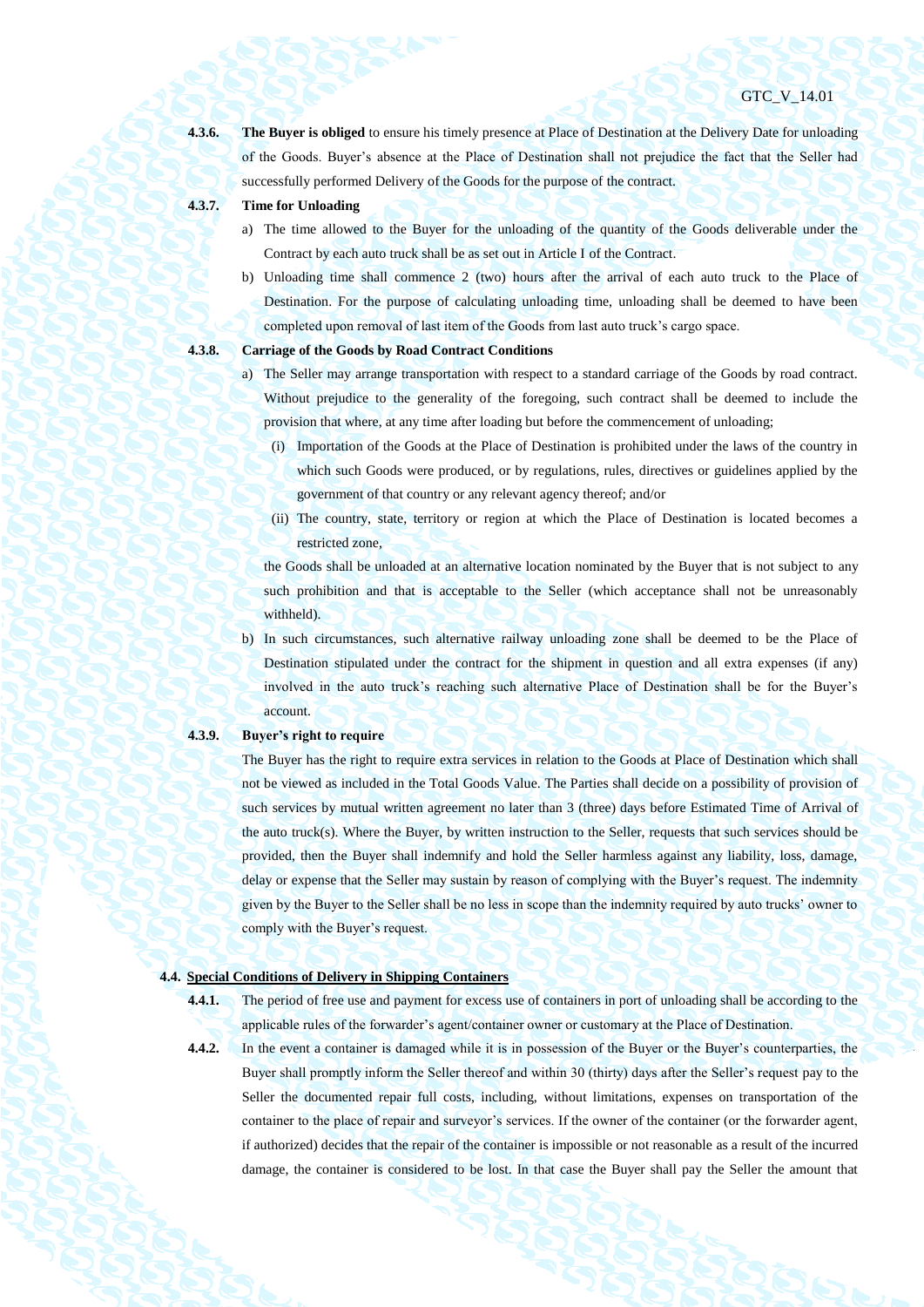covers value of the corresponding size and type of container, but in any case not less than the cost of the container set by the owner.

**4.4.3.** The assessment of damage to the container during its possession by the Buyer shall be done by the Seller or an expert engaged by the Seller or by the owner or by the expert engaged by the owner. The expert costs are born by the Seller or the owner. Upon the results of the assessment the expert shall prepare an act based on which the owner of the container shall resolve on the feasibility of the container's repair. The expert costs shall be paid in full by the Buyer to the Seller.

- **4.4.4.** The Buyer shall return the container in accordance with the Seller written instructions as soon as possible following the completion of the shipment and in any event within the free use period stated in the customary rules at the Place of Destination. The container is to be freed from all particles of the cargo and material used for the Goods separation.
- **4.4.5.** Should the Buyer fail to return the empty and clean container to the forwarder (or the forwarding agent) within the free use period, such container is considered to be lost. In that case the Buyer shall pay the Seller the amount that covers value of the corresponding size and type of container, but in any case not less than the cost of the container set by the owner.
- **4.4.6.** Should the Buyer fail to return the container within the free use period, the Seller is entitled at its own discretion: (i) to claim the cost of the lost container; or (ii) extend the return period and charge 35 (thirty five) USD per each day of use beyond the free use period or such a bigger rate as may applicable to the forwarder's agent/container owner or customary at the Place of Destination. In the event the container is lost or deemed to be lost (as described in this Clause [4.4\)](#page-25-0), the charge for the use beyond the free use period shall be calculated until the payment of the cost of the lost container.
- **4.4.7.** The Buyer shall provide the Seller with full written instructions regarding the particulars for the Bills of Lading including consignee, contact details and address of the authorized person of the consignee, other information necessary for the delivery and reasonably required by the Seller, number of the copies, addresses, etc. and such other information which may be required by the Place of Shipment, Place of Destination and/or the Seller. The Seller shall have the right to issue its own instructions if the Buyer fails to provide such instructions and/or information required by this Clause.

## **PAYMENT**

### **4.5. Payment Conditions**

**4.5.1. Price**. The Price for the Goods shall be paid by the Buyer according to the Contract.

- **4.5.2. Time of payment.** Time for payment, including but not limited to, Prepayment conditions or payment via Letter of Credit conditions, shall be of the essence.
- **4.5.3. Bank details.** Bank details of the Seller shall be indicated in the invoice. The Buyer shall effect the payment in accordance with the Article I of the Contract by telegraphic transfer and, unless otherwise follows from the context or specifically provided in the Contract or the GTC, with indicating the number and the date of the Contract/Amendment and the number and the date of the invoice issued by the Seller in the payment reference (the purpose of payment).
- **4.5.4. SWIFT confirmation.** The Buyer shall provide the Seller with a copy of SWIFT confirmation within 1 (one) Business Day after the payment has been effected.
- **4.5.5. VAT.** Unless otherwise expressly defined in the Contract the Price is exclusive of any VAT and the Seller shall have the right to invoice the Buyer for any such VAT in so far as such taxes are not for the account of the Seller according to the Contract.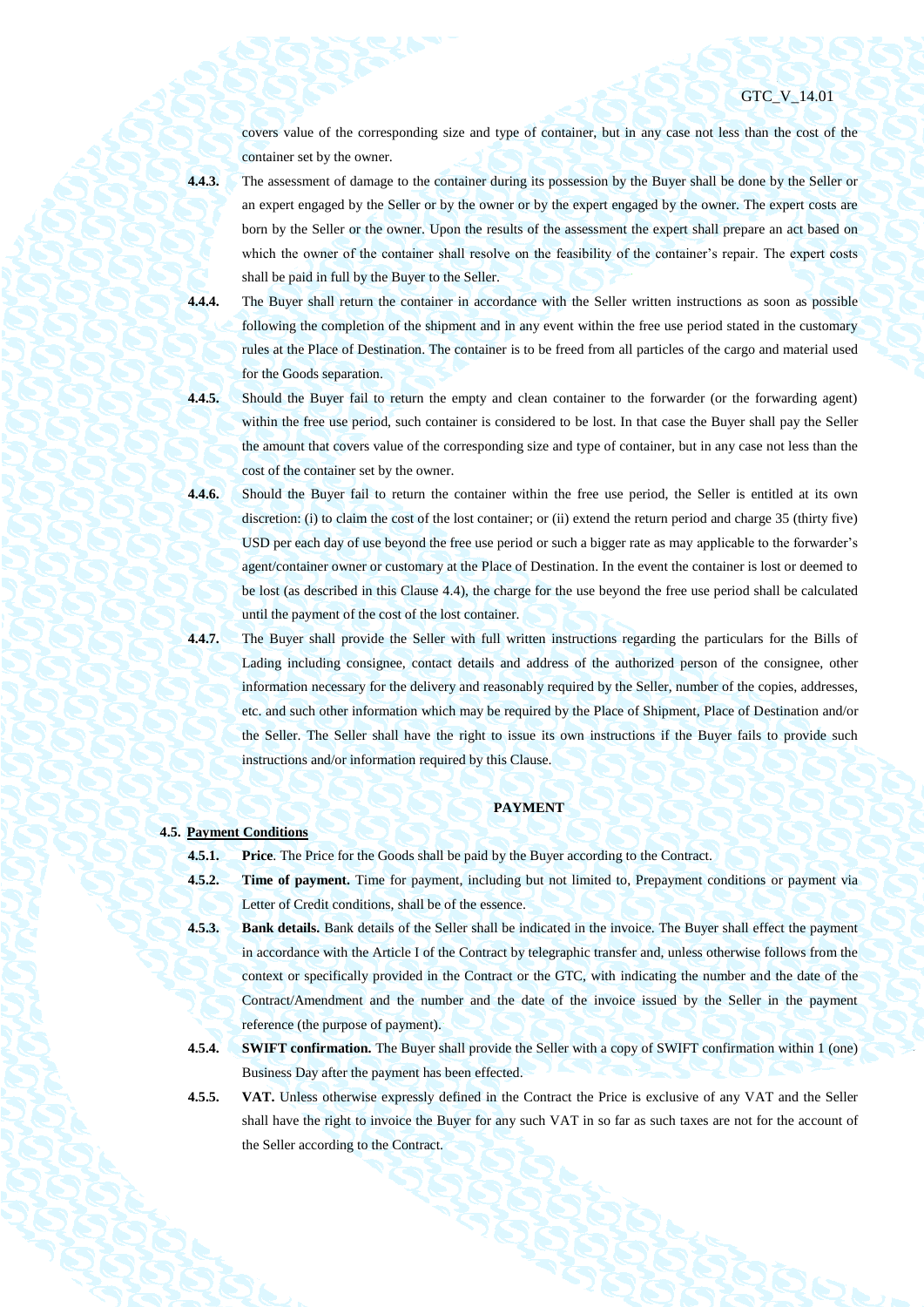**4.5.6. The date of payment.** The date of payment is considered the date of crediting of the Seller's bank account for 100% (one hundred per cent) of the amount specified in the Seller's invoice.

- **4.5.7. Withholdings.** Unless otherwise expressly agreed to the contrary in the Contract, all payments due or payable to the Seller under the Contract shall be paid in full, regardless of whether the Buyer is required to withhold or to apply any Taxes on payments made under the Contract. If the Buyer is required to withhold or to apply any Taxes on payments made under the Contract, then Buyer shall gross up such payments so that the Seller receives after the deduction of Tax, the full sum due and payable under the Contract as if no such Taxes had been deducted, regardless of any withholdings or application of any Taxes on payments made under the Contract. The Total Goods Value and all other amounts payable by the Buyer to the Seller under the Contract shall be payable without the right to any discount, deduction, set-off, lien, claim or counter-claim.
- **4.5.8. Interest.** If the Total Goods Value or any other amounts due by the Buyer to the Seller under the Contract are not paid when due, interest shall be accrued and shall be paid on all amounts outstanding until payment in full is received into the Seller's bank account as described in Clause 4.10.2.
- **4.5.9. Banking expenses.** All expenses at the Seller's bank and at the Seller's correspondent bank shall be for the account of the Seller. All expenses outside the Seller's bank and at the Seller's correspondent bank shall be for the account of the Buyer.
- <span id="page-27-0"></span>**4.5.10. Verification Act.** On a quarterly basis the Verification Act should be fully executed by both Parties. The Seller shall send by fax or by email to the Buyer the Verification Act signed by the Seller once in a quarter. Within 2 (two) days from the date of receipt of the Verification Act signed by the Seller the Buyer shall check the Goods delivered quantity, amount paid for the Goods, and provide the Seller with its motivated objections (if any). The Seller shall consider such motivated objections within 7 (seven) days and put the corrections into the Verification Act or negotiate with the Buyer on the amicable basis the content of the Verification Act which should be executed by both Parties. Without prejudice to the above, the Verification Act shall be executed upon any Party request if any.

#### <span id="page-27-1"></span>**4.6. Payment terms**

**4.6.1. Letter of Credit**

#### **a) Issuance of the Letter of Credit**

The Buyer shall issue Letter of Credit within 5 (five) Business Days from the Signing Date in strict accordance with the terms and conditions set out in this Clause.

#### **b) Validity period of the Letter of Credit**

The validity period for the Letter of Credit shall cover the payment period envisaged in the Contract plus 30 (thirty) days, provided, however, that the minimal validity period could not be less than 90 (ninety) days. The foregoing is saved that the Buyer shall extend respectively the validity of the Letter of Credit in case of Force Majeure Event.

# **c) Documents**

The documents to be provided by the Seller pursuant to the requirements of a Letter of Credit shall be the following:

- i. Seller's invoice (fax or email copy);
- ii. Transport Document (fax or email copy).
- Documents prepared in Russian language are acceptable.

Minor mistakes and misprints in the documents are acceptable.

# **d) Letter of Credit Conditions**

The payment for the Goods shall be effected by the Buyer as follows: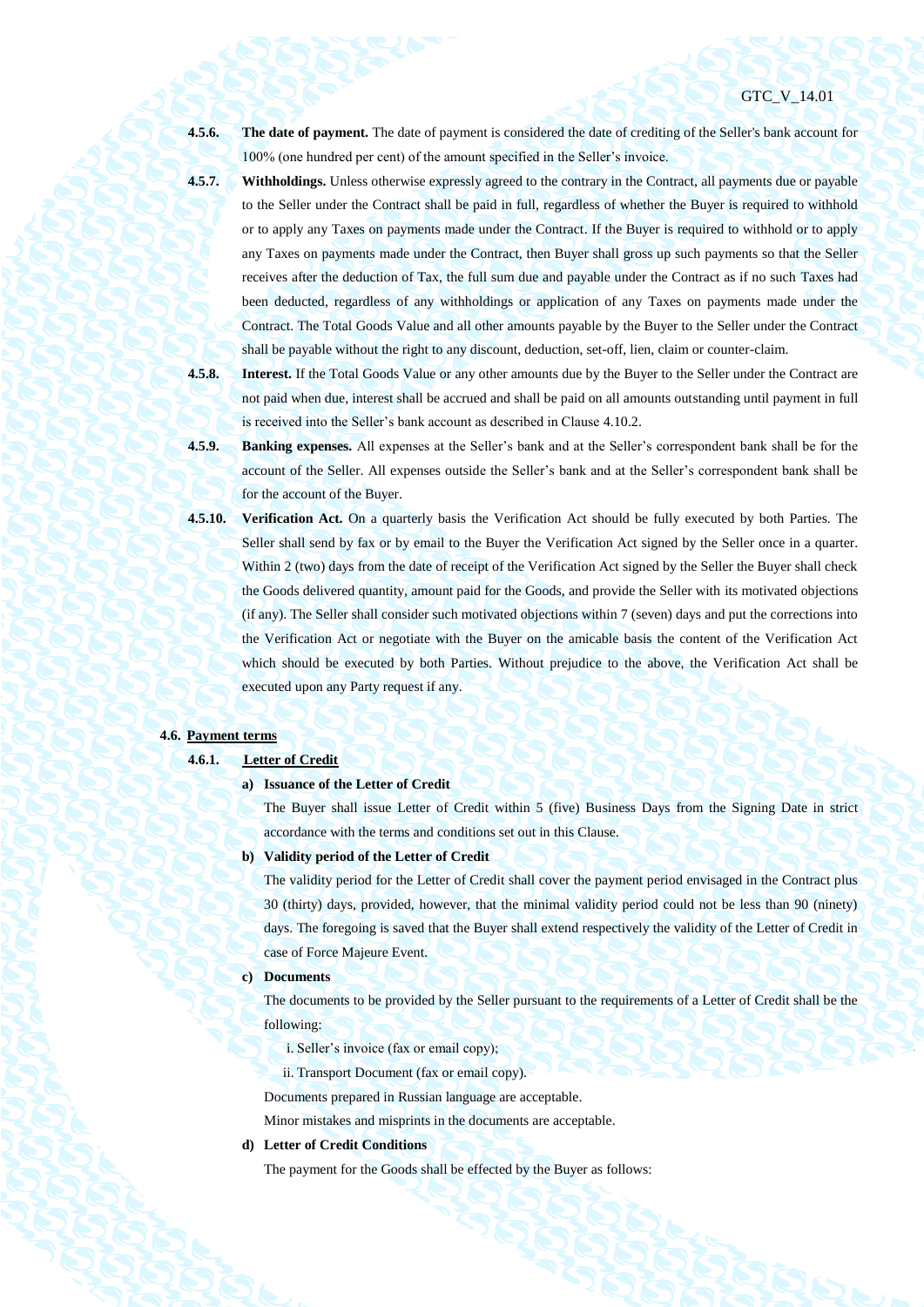- **i.** The Buyer shall issue in favor of the Seller an irrevocable and divisible Letter of Credit payable at sight in strict accordance with the terms and from a bank and in a form confirmed in writing by the Sellers but in any case prior to the Goods dispatch.
- **ii.** The Buyer shall provide the Seller with the draft of such irrevocable Letter of Credit for the preliminary Seller's written approval.
- **iii.** Expenses in connection with the opening, amendment and utilization of the Letter of Credit shall be paid by the Buyer.
- **iv.** The Letter of Credit shall be issued in the amount of 110% (one hundred and ten per cent) of the Price multiplied by the shipment quantity of the Goods to be delivered.

# <span id="page-28-0"></span>**4.6.2. Prepayment (advance payment)**

The payment for the Goods shall be effected by the Buyer as follows:

- a) The Buyer shall pay 100% (one hundred per cent) of the amount specified in the Seller's proforma invoice in advance within 5 (five) Business Days after the date of the Seller's proforma invoice but in any case at least 3 (three) Business Days prior to the Goods dispatch by the Manufacturer.
- b) The Buyer shall effect the payment in accordance with the contract by telegraphic transfer and without deduction into the Seller's bank account and the Buyer shall indicate the number and the date of the Contract/Amendment and proforma invoice number in the payment reference (the purpose of payment).
- c) In case of the amount paid by the Buyer as the Prepayment for the Goods is less than the amount due to be paid for the Actual Contract Quantity or the Actual Monthly Quantity (as the case may be) the Buyer shall effect the payment of such outstanding balance within 5 (Five) days of an appropriate Seller's invoice.
- d) In case of the amount paid by the Buyer as the Prepayment for the Goods exceeds the amount due to be paid for the Actual Contract Quantity or the Actual Monthly Quantity (as the case may be) the Parties shall mutually agree if (i) such difference between the amounts will be applied to the further deliveries if applicable or (ii) the Seller shall return such difference between the amounts within 5 (Five) days of an appropriate Verification Act is executed by the Parties.

#### **4.6.3. Post payment**

- a) The Buyer shall pay 100% (one hundred per cent) of the amount specified in the Seller's invoice not later than date specified in the Contract.
- b) Partial payments shall be allowed.

# **4.6.4. Documents against Payment**

The payment for the Goods shall be effected by the Buyer as follows:

The Buyer shall pay the Goods via Documents against payment at sight (hereinafter referred to as "D/P at sight" or "DaP at sight" or "DP at sight") in accordance with the conditions specified below.

The payment for the Goods shall be effected by the Buyer as follows:

- a) Within ten (10) Business days after the date when the documents stating the right of disposal of the Goods were issued the Seller shall (i) transfer the originals of such documents to the Seller's Bank and (ii) send the copy of such documents to the Buyer.
- b) The Seller's Bank shall transfer the originals of such documents to the Buyer's Bank; provided that such Buyer's Bank was expressly preliminary approved by the Seller in writing.
- c) UNDER NO CIRCUMSTANCES THE BUYER'S BANK MAY TRANSFER THE ORIGINALS OF THE DOCUMENTS STATING THE RIGHT OF DISPOSAL OF THE GOODS TO THE BUYER PRIOR OF THE DATE WHEN THE SELLER'S BANK CONFIRMED THAT ALL AMOUNT FOR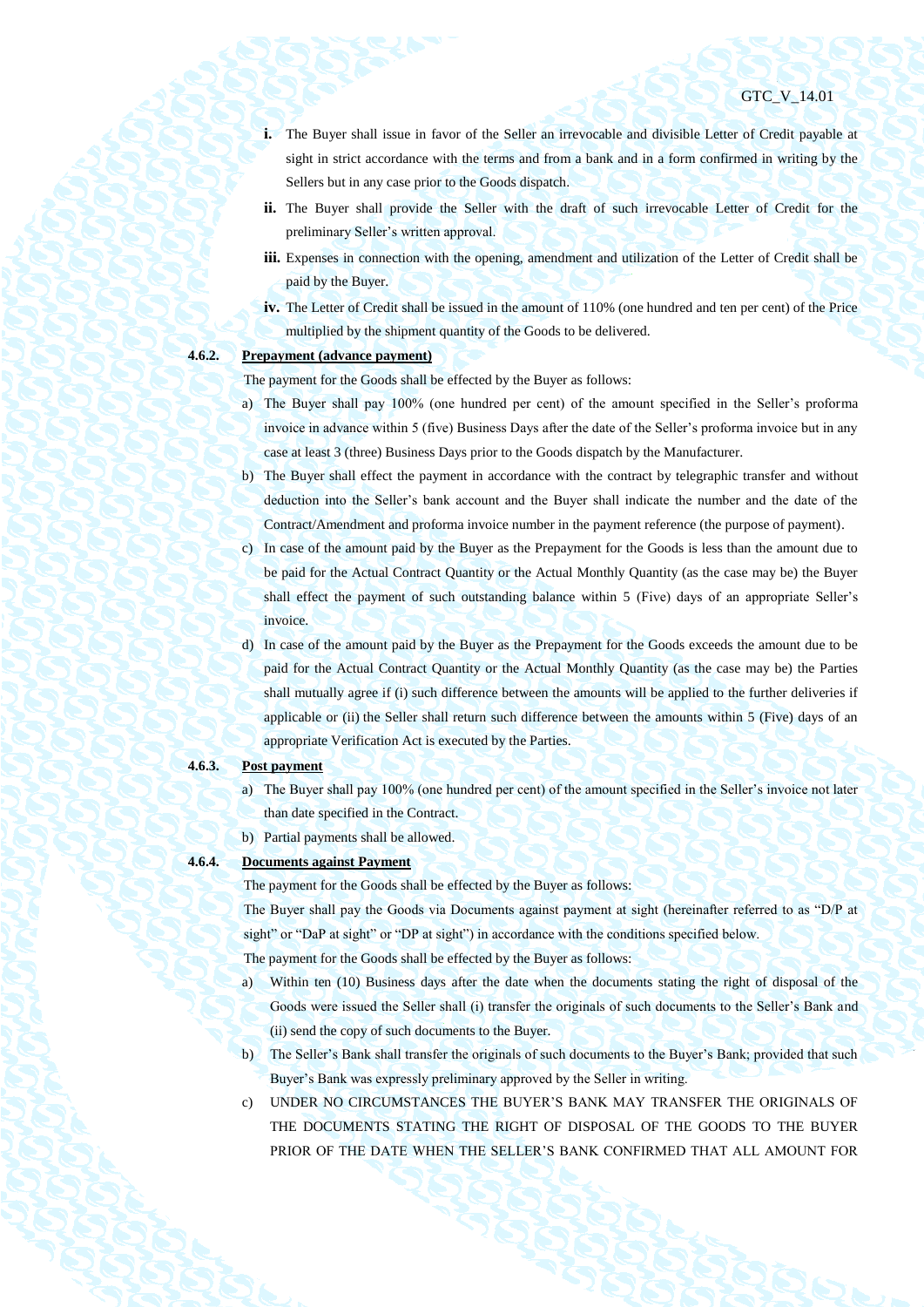THE GOODS WERE DULY PAID BY THE BUYER IN ACCORDANCE WITH THE SELLER'S INVOICE AND ALL AMOUNT WAS ENTERED INTO THE SELLER'S ACCUNT.

- d) The Buyer shall pay 100% (one hundred per cent) amount specified in the copy of the original invoice provided by the Seller via e-mail or mail or fax or any other type of transfer within 5 (five) Business days from the date of receipt of the documents stating the right of disposal of the Goods by the Buyer's Bank.
- e) The Buyer shall effect the payments specified in this Clause by telegraphic transfer and without deduction into the Seller's bank account and the Buyer shall indicate the number and the date of the Contract and invoice number in the payment reference (the purpose of payments).
- f) The Parties expressly have acknowledged and agreed that the following documents are considered as the documents stating the right of disposal of the Goods:
	- I. Commercial invoice;
	- II. Bill of lading for delivery by sea,
		- or

Railway bill – for delivery by railroad,

- or
- CMR for delivery by road;
- III. Packing list issued by the Seller.

The Parties may mutually agree in writing in the Contract other documents stating the right of disposal of the Goods depend on the reasonable requirement of the respective authority.

# **4.7. Security of the Buyer's Payment Obligations**

# **4.7.1. Parent company guarantee**

The Buyer shall provide the Seller with the Buyer's parent company guarantee securing the performance of all the Buyer's obligations under the Contract. The guarantee shall be provided within 10 (ten) Business Days after a relevant Seller's request and shall be in writing, in the form satisfactory for the Seller and issued for the term of the Contract plus 6 (six) months. In the absence of the Buyer's parent company, the guarantee may be issued by an Affiliate(s) or other third party(ies) as agreed with the Seller.

The Seller is not obliged to supply the Goods until the requested guarantee is duly furnished and the Buyer shall pay to the Seller any and all related costs in connection with such delay. If the Buyer delays the provision of the guarantee for more than 10 (ten) Business Days, the Seller is entitled to terminate the **Contract.** 

# **4.7.2. Defective Performance of Obligations**

In the event the Buyer fails to perform or delays the performance of any obligations hereunder at least 2 (two) times during any consecutive 6 (six) months or delays any of the obligations at least once for more than for 1 (one) month, then the Seller shall be entitled by written notice to the Buyer: (i) change the payment terms of the Goods to Prepayment (Clause [4.6.2\)](#page-28-0) and/or (ii) request from the Buyer additional reasonable means of security of obligations, which the Buyer must provide within 15 (fifteen) Business Days following the relevant request. The change shall come into force with the next dispatch of the Goods after the notification. The Seller is entitled to suspend delivery of the Goods until the Goods are paid (as provided in Clause [4.6.2\)](#page-28-0) and/or additional security of obligations is provided.

# **4.7.3. Stand-by Letter of Credit**

# **a) Issuance of the Stand-by Letter of Credit**

The Buyer shall issue the Stand-by Letter of Credit within 5 (five) Business Days from the Signing Date in strict accordance with the terms and conditions set out in Article I of the Contract.

**b) The validity period for the Stand-by Letter of Credit**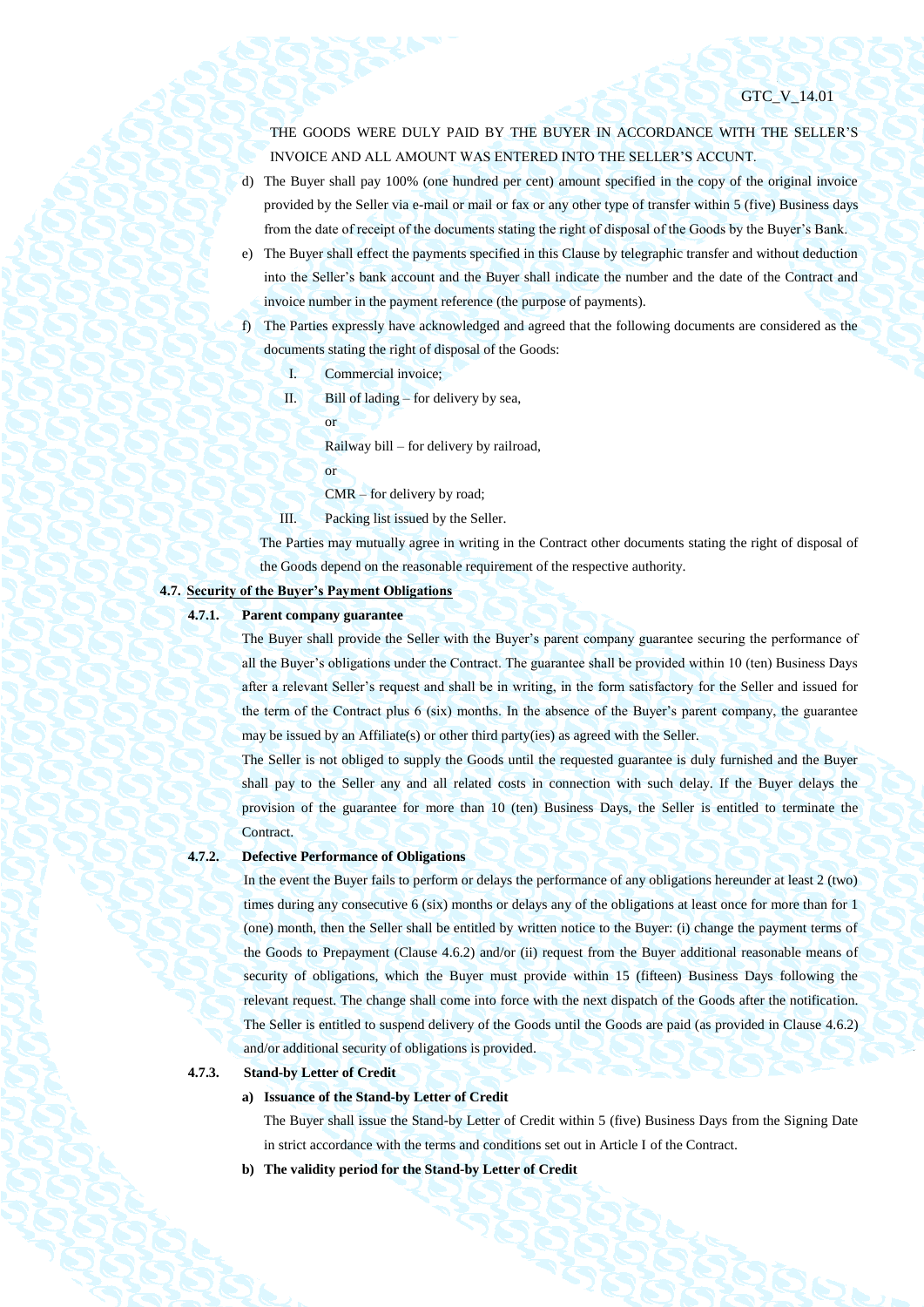The validity period for the Stand-by Letter of Credit is 90 (ninety) days.

#### **c) Documents**

The documents to be provided by the Seller pursuant to the requirements of a Stand-by Letter of Credit shall be the following:

(i) Seller`s invoice (fax or email copy);

(ii) Transport Document (fax or email copy).

## **d) Stand-By Letter of Credit procedure**

The Buyer shall effect the payment 100% (one hundred per cent) of the amount specified in the Seller's invoice within the term specified in the Contract.

In case of the Buyer's failure to effect the payment on the due date in accordance with the Contract the payment should be done by the aforesaid Stand-By Letter of Credit against the presentation by the Seller to the Seller's bank specified in the Seller's invoice of the following documents:

- (a) the Seller's (Beneficiary) letter with the following statements (telex, fax or email acceptable):
	- the Seller has delivered the Goods in conformity with the Contract and that the invoice has been sent to the Buyer; and
	- the payment in accordance with the Seller's invoice for delivery of the Goods is properly due to the Seller, and such payment has not been made to the Seller by the Buyer within the terms of the Contract;
- (b) copy of the Seller's invoice (telex, fax or email acceptable);
- (c) Transport Documents (telex, fax or email acceptable).

#### **e) Stand-by Letter of Credit Conditions**

The payment for the Goods shall be effected by the Buyer as follows:

- **i.** The Buyer shall issue in favor of the Seller an irrevocable Stand-By Letter of Credit payable in strict accordance with the terms and from a bank and in a form confirmed in writing by the Sellers but in any case prior to the Goods dispatch.
- **ii.** The Stand-By Letter of Credit shall be issued in the amount of 110 % (one hundred and five per cent) of the Planned Contract Quantity or the Planned Monthly Quantity as the case may be and shall be valid for a period specified in Article I of the Contract, save that the Buyer shall extend respectively the validity of the Stand-by Letter of Credit in case of Force Majeure Event.
- **iii.** The Buyer shall provide the Seller with the draft of such a Stand-By Letter of Credit for the preliminary Seller's written approval.
- **iv.** Expenses in connection with the opening, amendment and utilization of the Stand-By Letter of Credit shall be paid by the Buyer.
- **v.** Any and all costs, loss or damage incurred by the Seller as a result of the Buyer's failure to comply with this Claus[e 4.6](#page-27-1) shall be for the Buyer's account.

### **4.8. Quality and Quantity of the Goods**

# **4.8.1. Quality**

Save where the Buyer requires a quality inspection pursuant to Clause [4.8.3,](#page-31-0) the quality of the Goods shall be confirmed by a Certificate of Quality issued by the Seller or by the Manufacturer of the Goods as the case may be.

**4.8.2. Quantity**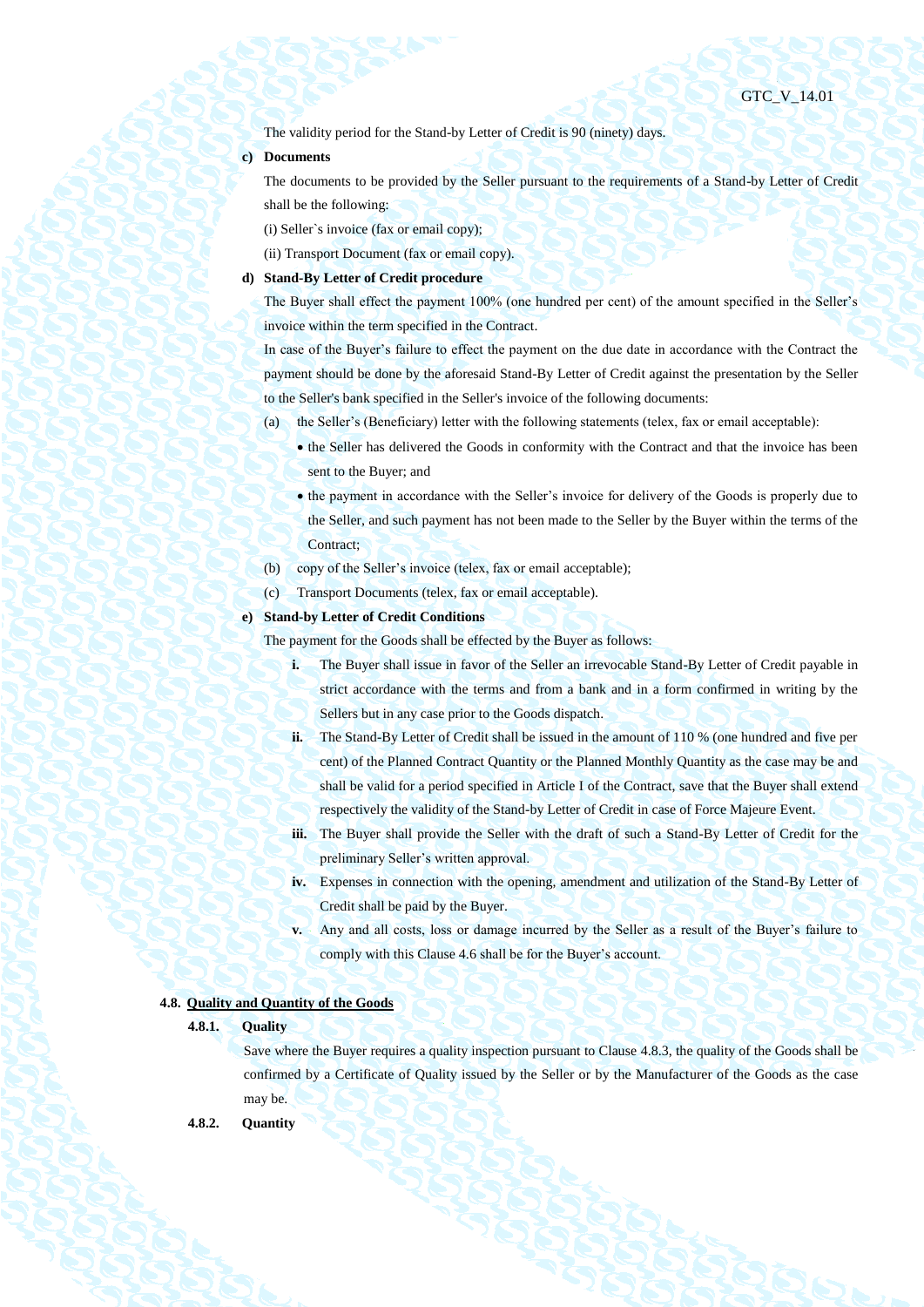- a) The Planned Contract Quantity and/or the Planned Monthly Quantity specified (as the case may be) in the Contract, unless otherwise agreed by the Parties in the Contract, shall be subject to a tolerance of  $+/10\%$ (plus/minus ten per cent) in the Seller's option.
- b) The Actual Contract Quantity and/or the Actual Monthly Quantity delivered under the Contract shall be equal to the quantity stated in respective Transport Document.
- c) The Actual Contract Quantity shall be the basis for determining the Total Goods Value.
- d) The Actual Contract Quantity or the Actual Monthly Quantity (as the case may be) may deviate by not more than 10% (ten per cent) of the Planned Contract Quantity or the Planned Monthly Quantity respectively without any right for the Buyer to claim that the Seller will have to meet the Planned Contract Quantity or the Planned Monthly Quantity specified in the Contract, and/or take back any surplus quantities to the Planned Contract Quantity or the Planned Monthly Quantity specified in the Contract as the case may be.
- e) In the event that the Seller is not able to supply the Planned Monthly Quantity or the Planned Contract Quantity of the Goods within specified period because of the reduction of the Manufacture production capacity, provided that the Seller informed the Buyer of this reasonably in advance, the Parties shall mutually agree delivery terms for the outstanding quantity of the Goods, and the Seller's suggestions shall be taken into account; provided, however, that it is agreed and acknowledged by both Parties that the Seller will not be obliged and is not expected and may not be required to supply in excess of the production capacity of the Manufacture. The Parties acknowledge that the remedy provided in this Clause will be the sole remedy that the Buyer will have in the event the Seller is not able to supply the Planned Monthly Quantity or the Planned Contract Quantity of Goods during the relevant period.
- f) In the event that the Buyer orders less Goods than the Planned Monthly Quantity or the Planned Contract Quantity for a relevant period, the Seller at its own discretion may either: (i) agree to supply the outstanding quantity of the Goods in the next period (the supply schedule shall be decided by the Seller, however, the Buyer's suggestions may be taken into account); or (ii) request the payment of 10% (ten per cent) of the Price of the outstanding quantity of the Goods as liquidated damages of the Seller (the Parties agree that the above amount is genuine pre-estimate of liquidated damages the Seller will suffer if the Seller supplies the Goods less than the Planned Monthly Quantity or the Planned Contract Quantity. Without prejudice to the above, however, if the amount of actual damages exceeds the above amount, the right of the Seller to claim the actual amount of damages shall not be limited). The Seller shall notify the Buyer the option it chooses to proceed in writing, however, the failure to notify will not evidence the waiver of the Seller's rights described above. The Parties acknowledge that the remedy provided in this Clause will be the sole remedy the Seller will have in the event the Buyer fails to order the Planned Monthly Quantity or the Planned Contract Quantity of the Goods during the relevant period.

#### <span id="page-31-1"></span><span id="page-31-0"></span>**4.8.3. Quality and Quantity Inspection**

- a) Unless agreed otherwise, quality and quantity inspection is to be determined at the Place of Shipment (applicable for EXW, FCA, CPT, CIF, FOB, CFR) or the Place of Destination (applicable for DAP, DDP) (as may be applicable in accordance with the Contract or the GTC) by an Inspector such as SGS or similar internationally recognized inspection company mutually agreed between the Parties and in accordance with the standard practice (i) at the place of the inspection or (ii) of the Inspector if there is no standard practice at the place of inspection, unless the Contract or the GTC provides otherwise.
- <span id="page-31-2"></span>b) The quantity Inspection of the liquid Goods shall be as per the quantity in vacuum (unless the Contract explicitly applies measurement in air). The Bill of Loading quantity of the Goods shall be stated based on the Inspection. Inspection of the other categories of the Goods is to be made upon the Buyers request, the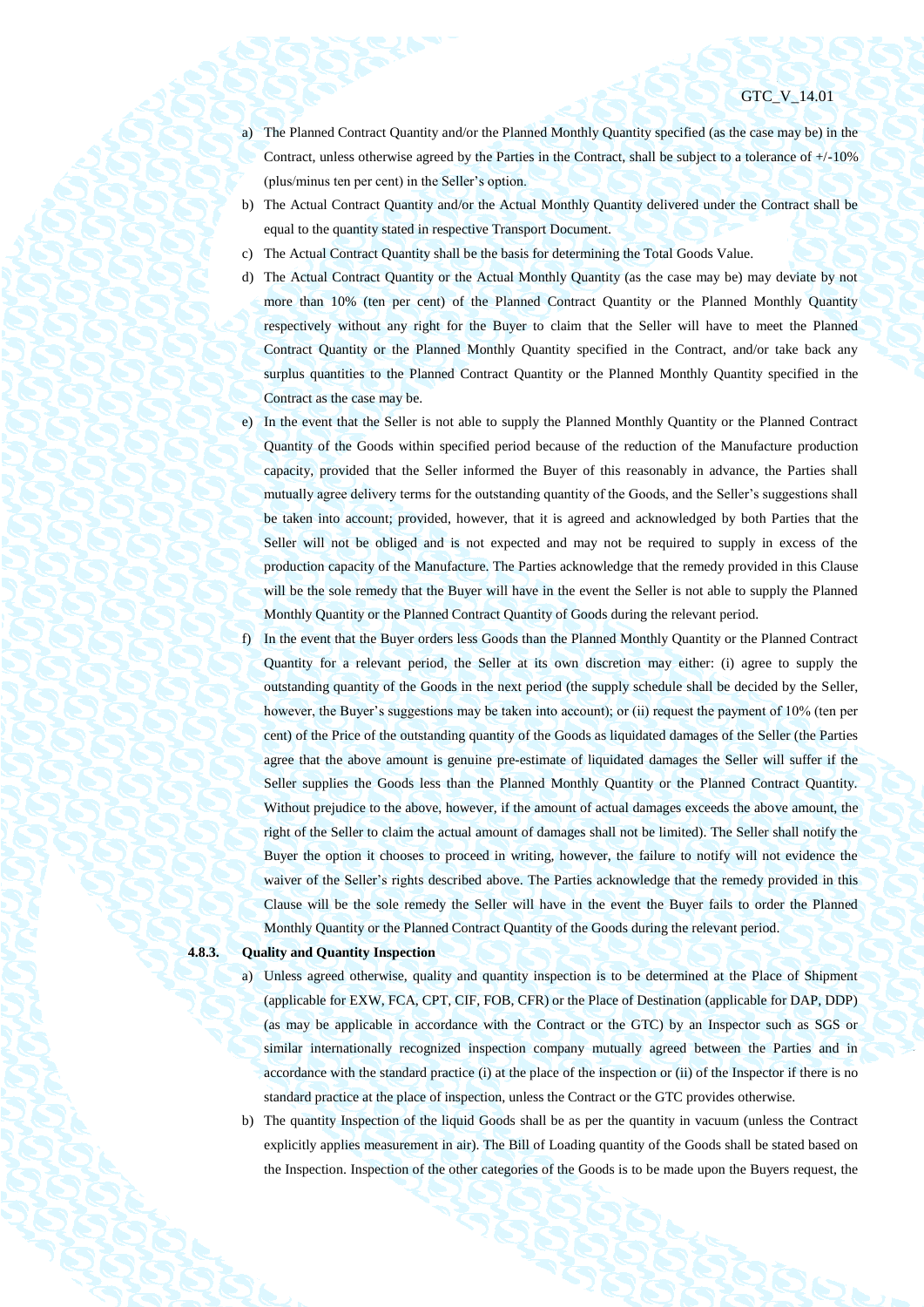Seller shall be notified of the Inspection at least 7 (seven) days in advance and the Buyer shall provide the Seller's representative opportunity to present in order to observe the Inspection.

- c) The inspection results shall be documented in the Inspector's Report and shall be conclusive and binding on the Parties for invoicing purposes, for quality purposes and/or for quantity purposes and shall be final and binding for both Parties, except in case of fraud or manifest error.
- d) In the event that (i) the quality of the Goods does not conform with the contractual Specification or (ii) the quantity of the Goods does not conform the conditions of the Contract, the Parties shall discuss the Buyer's remedies for such non-conforming the Goods. The remedies may include, for example, a price adjustment for the Goods. The outcome of the Parties' discussion shall be documented in a written Amendment.
- e) The costs of the inspection (as per terms of Clauses [a\)](#page-31-1) an[d b\)\)](#page-31-2) shall be equally shared between the Seller and the Buyer (and the terminal, if the terminal participates in the inspection). Any other inspections and related services, if required by the Buyer, shall be paid solely by the Buyer; provided, however, that only results of the inspections as provided in Clauses [a\)](#page-31-1) and [b\)](#page-31-2) will have the final and binding effect on the Parties.
- f) The Inspector shall issue his report to the Seller and the Buyer as soon as practicable. The Inspector shall retain samples taken for at least 90 (ninety) days from the date of inspection.

#### <span id="page-32-0"></span>**4.8.4. Deviation from the Planned Amount of the Goods**

- a) In case the Actual Contract Quantity or the Actual Monthly Quantity (as the case may be) is in excess of 100% (one hundred per cent) but less than or equal to 110% (one hundred and ten per cent) of the Planned Contract Quantity or the Planned Monthly Quantity respectively the Buyer shall effect the payment of such outstanding balance within 5 (Five) Days of an appropriate Seller's invoice.
- b) In case the Actual Contract Quantity or the Actual Monthly Quantity (as the case may be) is less than 100% (one hundred per cent) but in excess of or equal to 90% (ninety per cent) of the Planned Contract Quantity or the Planned Monthly Quantity respectively, the Seller at its own decision has the option to either: (i) meet the Planned Contract Quantity or the Planned Monthly Quantity (as the case may be) in further deliveries, or (ii) repay to the Buyer (pay back, return) the Prepayment paid by the Buyer for the Goods not delivered within 3 (three) Days after the execution of the respective Verification Act (option (ii) is not applicable to post payment of the Goods); or (iii) apply such amount of the Prepayment paid by the Buyer for the Goods not delivered to the further deliveries of the Goods (if applicable). In either event the conditions set forth in this Clause shall be the Buyer's sole and exclusive remedy for such short delivery, howsoever caused, always excepting fraud, and the Seller shall have no other liability to the Buyer whatsoever.
- c) In the event that the Actual Contract Quantity or the Actual Monthly Quantity (as the case may be) is in excess of 110% (one hundred and ten per cent) of the Planned Contract Quantity or the Planned Monthly Quantity respectively, the Buyer at its own option shall have the right to either: (i) return any quantity in excess of 110% (one hundred and ten per cent) of the Planned Contract Quantity or the Planned Monthly Quantity respectively to the Seller at the Seller's expense, or (ii) to retain any Goods quantity in excess of 110% (one hundred and ten per cent) of the Planned Contract Quantity or the Planned Monthly Quantity respectively upon its agreement to pay the Price for the entire quantity taken provided that any of such Buyer's decisions shall be made within 1 (one) day after Delivery Date of the respective Goods. The payment for such Goods shall be made by the Buyer within 5 (five) days after the Seller's invoice date.
- d) In the event that the Actual Contract Quantity or the Actual Monthly Quantity (as the case may be) is less than 90% (ninety per cent) of the Planned Contract Quantity or the Planned Monthly Quantity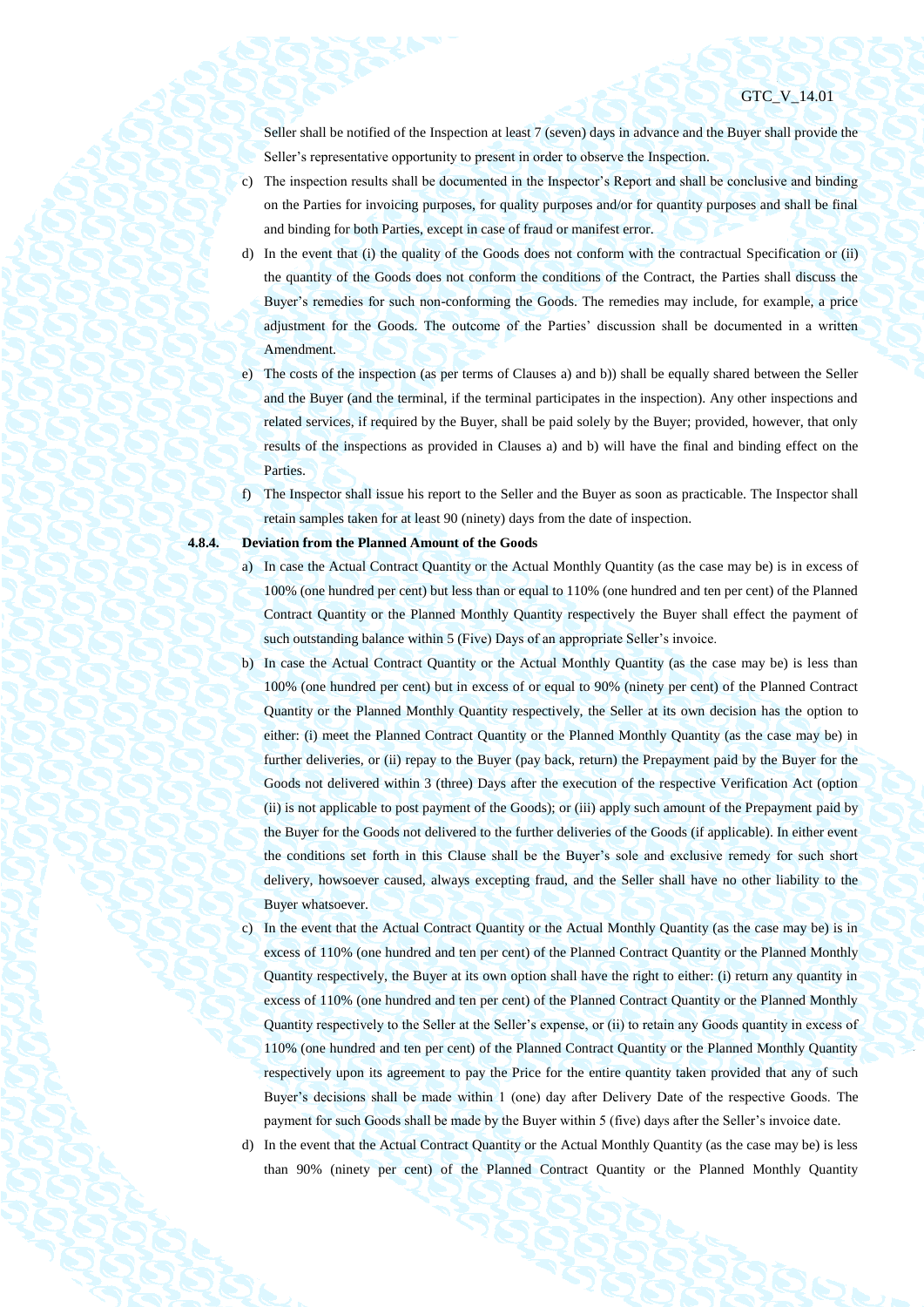respectively, the Buyer has the right to require the Seller to pay to the Buyer direct losses incurred by the Buyer in connection with the event where Actual Contract Quantity or the Actual Monthly Quantity (as the case may be) is less than 90% (ninety per cent) of the Planned Contract Quantity or the Planned Monthly Quantity respectively, provided that such direct losses are evidenced by the sufficient documents; such payment shall be made within 7 (seven) days after the execution of the respective Verification Act by the Parties. It is expressly mutually agreed and acknowledged by the Parties that in any case maximum amount of the direct losses may not exceed 10% (ten per cent) of the price of the Goods which were not delivered. Subject to all other conditions of the GTC, where the Seller is exempt from any liability (responsibility), in either event the Buyer's rights set forth in this clause shall be the Buyer's sole and exclusive remedy for such short delivery, howsoever caused, always excepting fraud, and the Seller shall have no other liability to the Buyer whatsoever.

- e) In the event that the Actual Contract Quantity or the Actual Monthly Quantity (as the case may be) is in excess of 110% (one hundred and ten per cent) of the Planned Contract Quantity or the Planned Monthly Quantity respectively and the Buyer fails to state its intention to return excess the Goods within the period specified above, the Buyer will be deemed irrevocably to have retained the excess the Goods and will accordingly pay for the excess the Goods retained within 5 (five) days after the Seller's invoice.
- f) In the event that the Actual Contract Quantity or the Actual Monthly Quantity (as the case may be) is less than 90% (ninety per cent) of the Planned Contract Quantity or the Planned Monthly Quantity respectively and the Buyer fails to state request to compensate within 10 (ten) days after the Delivery Date, the Buyer will be deemed irrevocably agreed with the Seller's obligation to meet the Planned Contract Quantity or the Planned Monthly Quantity respectively (as the case may be) in further deliveries.

#### **4.9. Claims**

<span id="page-33-0"></span>**4.9.1.** Claims if any on quality and/or quantity of the Goods to be provided by the Buyer to the Seller within 30 (thirty) days after the Delivery Date, unless other terms are not specified by the Parties in the relevant clauses of the GTC. If the Buyer falls to make a claim within the agreed period of 30 (thirty) days after the Delivery Date such claim will automatically be considered as time barred, null and void, and such delivered the Goods shall be deemed accepted by the Buyer and in accordance with all terms and conditions of the GTC and further claims in respect of the quality and/or quantity of the Goods are not permitted and may not be enforced.

**4.9.2.** The Buyer shall not be entitled to use a claim in relation to a particular shipment of Goods as a basis for the refusal to accept other shipments of the Goods delivered under the Contract, or the Goods delivered pursuant to any other Contract agreed between the Parties.

**4.9.3.** Unless otherwise specified in the Contract and/or the GTC any cause of action and/or claim that Buyer may have against Seller under the Contract shall be brought within one (1) year after the cause of action and/or claim accrues, failing which the Buyer shall be deemed to have waived its rights relating thereto.

# **4.10. Responsibilities of the Parties**

**4.10.1. Delivery liquidated damages.** For each full Week that the Seller delivers the Goods late commencing 30 (thirty) days after the latest date for delivery specified in Article I of the Contract, the Buyer shall be entitled to demand liquidated damages from the Seller for such delivery delay in the amount equal to 0.1% (one tenth of one per cent) of the price for the late delivered Goods per day, up to a maximum of 10% (ten per cent) of the price for the late delivered Goods.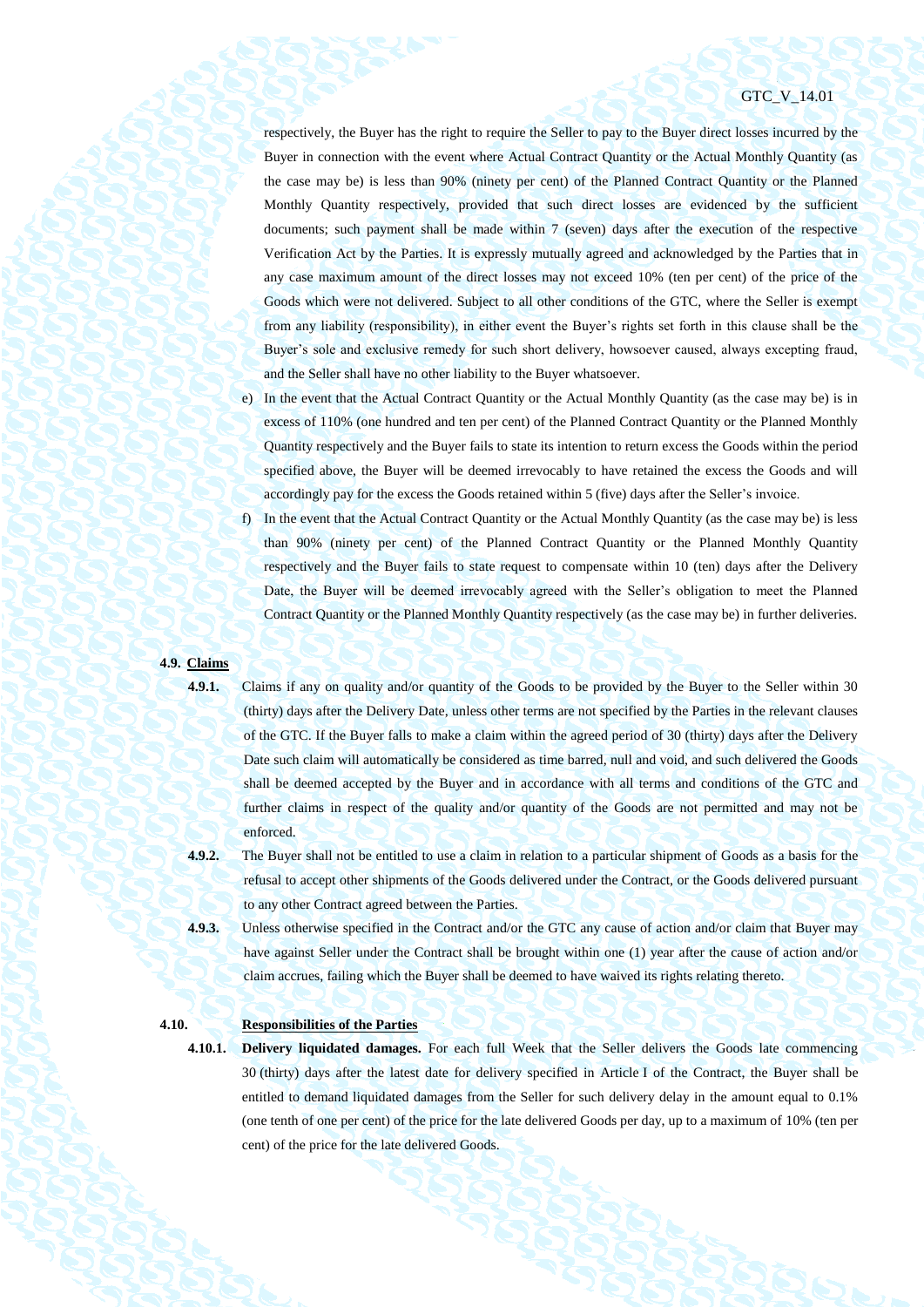The Parties acknowledge and agree that in no event shall the Seller be considered to be in breach under the Contract due to any late delivery and the Buyer shall not be entitled to liquidated damages until the Seller is at least more than 30 (thirty) days late under the terms and conditions specified in the Contract. The Seller shall not be liable to the Buyer in liquidated damages for delay caused by a Force Majeure Event, failure or default on the part of the Buyer, or where the Seller is entitled to delay delivery pursuant to the terms of the Contract. The Parties acknowledge and agree that in no event shall the Seller be considered to be in breach under the Contract due to any late delivery or non-delivery of the Goods and the Buyer shall not be entitled to claim any losses, or liquidated damages, or any other claims in case of the planned Manufacture production capacity repair; provided that the Seller shall notify the Buyer of such repair not later than one week prior to the month when the repair is planned. The Parties acknowledge and agree that Seller's notification of the repair is enough and sufficient evidence and confirmation of the planned repair.

THE LIQUIDATED DAMAGES SET FORTH HEREUNDER TOGETHER WITH THE RIGHT OF TERMINATION SET OUT IN CLAUSE [4.19.3](#page-40-1) SHALL BE THE BUYER'S SOLE AND EXCLUSIVE REMEDIES FOR ANY LATE DELIVERY OF ANY GOODS OR PART THEREOF AND THE SELLER SHALL HAVE NO FURTHER LIABILITY WHATSOEVER, WHETHER IN CONTRACT, TORT (INCLUDING NEGLIGENCE OR STRICT LIABILITY).

**4.10.2. Interest for late payment**. In case the Buyer fails to comply with the terms of the payment set out in the Contract the Buyer shall pay to the Seller interest at the lesser of (i) one month LIBOR plus 4% (four per cent) per annum of the outstanding amount or (ii) the maximum allowed by applicable Law.

**4.10.3. Suspension**. If the conditions or terms of payment are breached by the Buyer the Seller may, at the Seller's option, either suspend delivery of the Goods to the Buyer or unilaterally terminate the Contract. Such suspension shall not constitute a delay for the purposes of liquidated damages.

- **4.10.4. Late acceptance**. In the event that the Buyer fails or refuses to accept delivery of the Goods or any part thereof pending laytime (i.e. have not commenced the accepting and unloading/loading of the Goods as the case may be; or furnished the Seller with explanation of delay and further instructions as regards the Goods satisfactory for the Seller); provided that such Goods have been delivered in accordance with the terms of the Contract, without prejudice to the Seller's other rights under the Contract or the applicable Law, the Seller is entitled to pass the Goods to a proximate logistic company or keeper at the Buyers risk and expense of which the Buyer shall be notified within reasonable time. The Seller is entitled to exercise its right hereunder irrespective of whether the title to the Goods has passed to the Buyer under the Contract or not. The quantities of the Goods passed confirmed by such a logistic company or keeper shall be deemed as due confirmation of the quantities of the Goods delivered by the Seller; the term for quality claims for the Goods specified in Clause [4.9](#page-33-0) shall commence as of the expiration of the laytime. The Seller shall be entitled to claim without limitation all and any transport and/or insurance cancellation costs, storage costs, additional transport costs, customs duties, demurrage and other similar or related costs and all expenses arising out of or in connection with such late acceptance from the Buyer till the moment when the Goods are taken by the Buyer.
- 

**4.10.5. The Seller's disposal rights**. In the event that the Buyer (or the Buyer's authorized representative, or the Buyer's Carrier, etc.) fails or refuses to accept delivery of the Goods or any part thereof within 5 (five) days of the due date mutually agreed by the Parties, entirely without prejudice to the Seller's other rights under the Contract or the applicable Law, the Seller shall at its sole discretion be entitled to sell the quantity of the Goods which were not taken by the Buyer. The Seller is entitled to exercise its right hereunder irrespective of whether the title to the Goods has passed to the Buyer under the Contract or not. The Buyer is also entitled either (i) to demand the Buyer to reimburse all Seller's costs of sale including, without limitation, storage costs, additional transport costs, customs duties, and other similar or related reasonable costs and expenses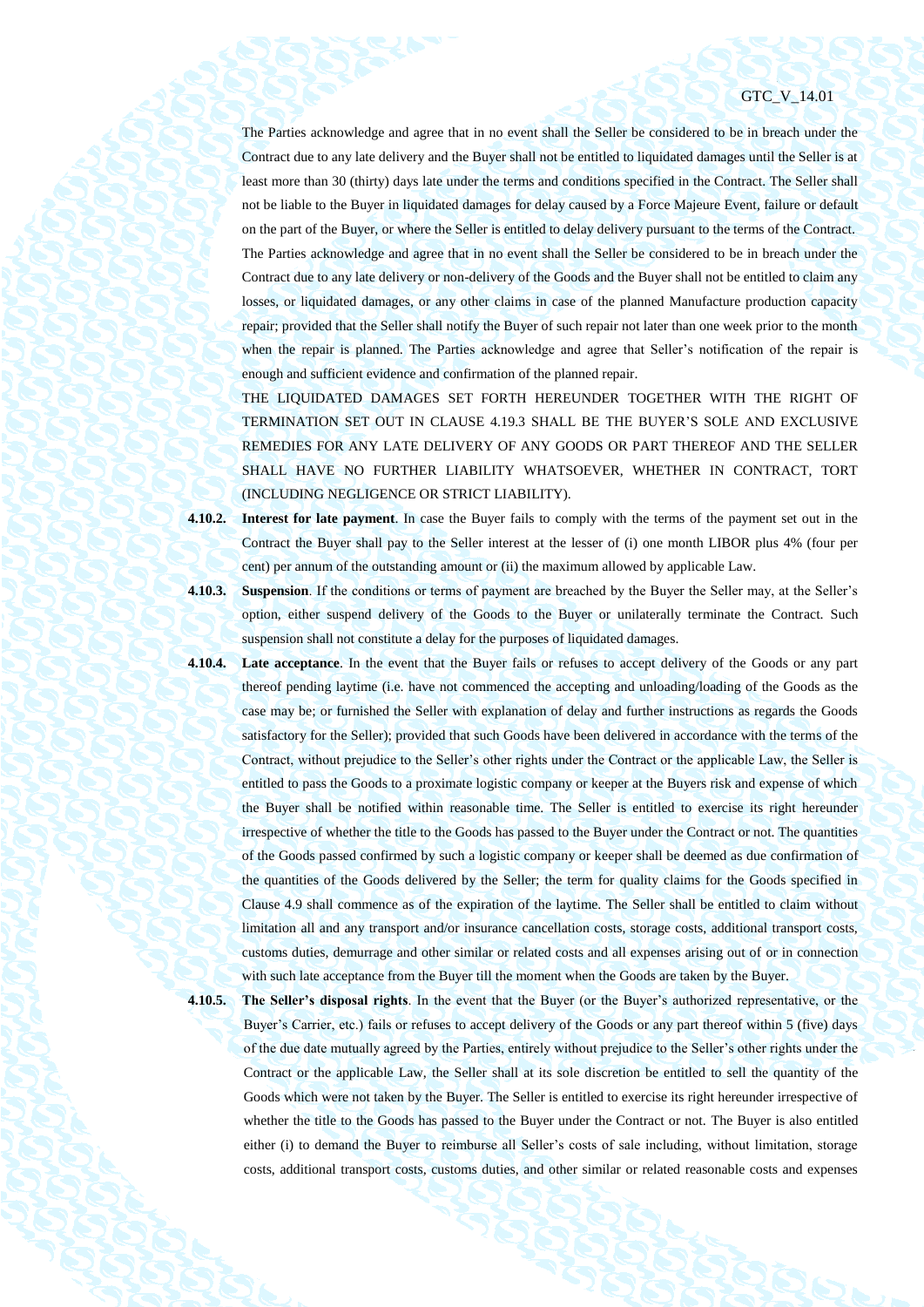together with any difference in the price obtained for the Goods when compared to the Price of the Goods set out in the Contract; or (ii) to deduct the amount of the received advance payment (applicable to the prepayment or CAD) for the damages incurred by the Seller as a result of such refusal; after calculating the damages the remaining part of the advance payment shall be either returned to the Buyer or offset against further deliveries. The Seller is entitled to exercise its right hereunder irrespective if the title to the Goods has passed to the Buyer under the Contract or not.

# **4.11. Limitations of Liability**

**4.11.1. UNDER NO CIRCUMSTANCES SHALL EITHER PARTY BE LIABLE WHETHER IN THE CONTRACT, IN TORT (INCLUDING GROSS NEGLIGENCE), UNDER ANY WARRANTY OR OTHERWISE, FOR ANY INDIRECT, SPECIAL, INCIDENTAL OR CONSEQUENTIAL DAMAGES OR FOR EXEMPLARY OR PUNITIVE LOSSES OR DAMAGES, OR ANY LOSS OF PROFITS (SAVE IN RELATION TO SELLER'S LOSS OF PROFIT ARISING FROM THE BUYER'S FAILURE OR REFUSAL TO TAKE OR ACCEPT DELIVERY OF THE GOODS OR ANY PART THEREOF CONTRARY TO THE TERMS OF THE CONTRACT) OR REVENUES, OR ANY COST OF LABOR, RESULTING FROM OR ARISING OUT OF OR IN CONNECTION WITH THE GOODS OR SELLER'S PERFORMANCE UNDER, OR BREACH OF, THE CONTRACT, EVEN IF THE PARTIES HAVE BEEN ADVISED OF THE POSSIBILITY OF SUCH DAMAGES. EACH PARTY SHALL UNDERTAKE ITS BEST EFFORTS TO MITIGATE ITS LOSSES.**

- **4.11.2. FOR THE AVOIDANCE OF DOUBT, EITHER PARTY MAY SEEK TO RECOVER FROM THE DEFAULTING PARTY ANY ACTUAL DIRECT DAMAGES INCURRED AS A RESULT OF THE DEFAULTING PARTY'S BREACH OF CONTRACT (INCLUDING, BUT NOT LIMITED TO, REASONABLE ATTORNEYS' FEES AND COSTS); PROVIDED, HOWEVER, THAT NOTWITHSTANDING ANYTHING CONTAINED HEREIN, TO THE FULL EXTENT PERMITTED BY APPLICABLE LAW, IN NO EVENT SHALL THE SELLER'S LIABILITY IN CONNECTION WITH THE GOODS OR THE CONTRACT EXCEED THE TOTAL GOODS VALUE (INCLUDING, BUT NOT LIMITED TO TRANSPORTATION COSTS, STORAGE COSTS, ETC.) PAID TO THE SELLER BY THE BUYER FOR THE GOODS.**
- **4.11.3. UNDER NO CIRCUMSTANCES SHALL THE SELLER BE LIABLE FOR THE BUYER'S LOSS OF PROFIT, NON RECEIPT OF REVENUE, BUSINESS INTERRUPTIONS, THE SUSPENSION OF COMMERCIAL ACTIVITIES, OR FOR ANY INDIRECT LOSS IRRESPECTIVE OF ITS CHARACTER AND REASON.**
- **4.11.4. BOTH PARTIES ACKNOWLEDGE AND AGREE THAT THE EXCLUSIVE REMEDIES AND LIMITATIONS OF LIABILITIES SET FORTH HEREIN WERE BARGAINED FOR ON AN EQUAL FOOTING AND ARE CONDITIONS OF THE CONTRACT.**
- **4.11.5. NOTHING IN THE CONTRACT SHALL LIMIT OR EXCLUDE THE LIABILITY OF EITHER PARTY FOR DEATH OR PERSONAL INJURY RESULTING FROM ITS NEGLIGENCE OR FOR FRAUDULENT MISREPRESENTATION.**
- <span id="page-35-0"></span>**4.11.6. Adverse Weather.** The Parties shall not be liable for delay caused by adverse weather. Notwithstanding the customary rules at the Place of Destination the Parties agree to evenly split losses caused by the adverse weather conditions and beyond the insurance coverage or other compensation from third parties.

**4.12. Health, Safety and Environment**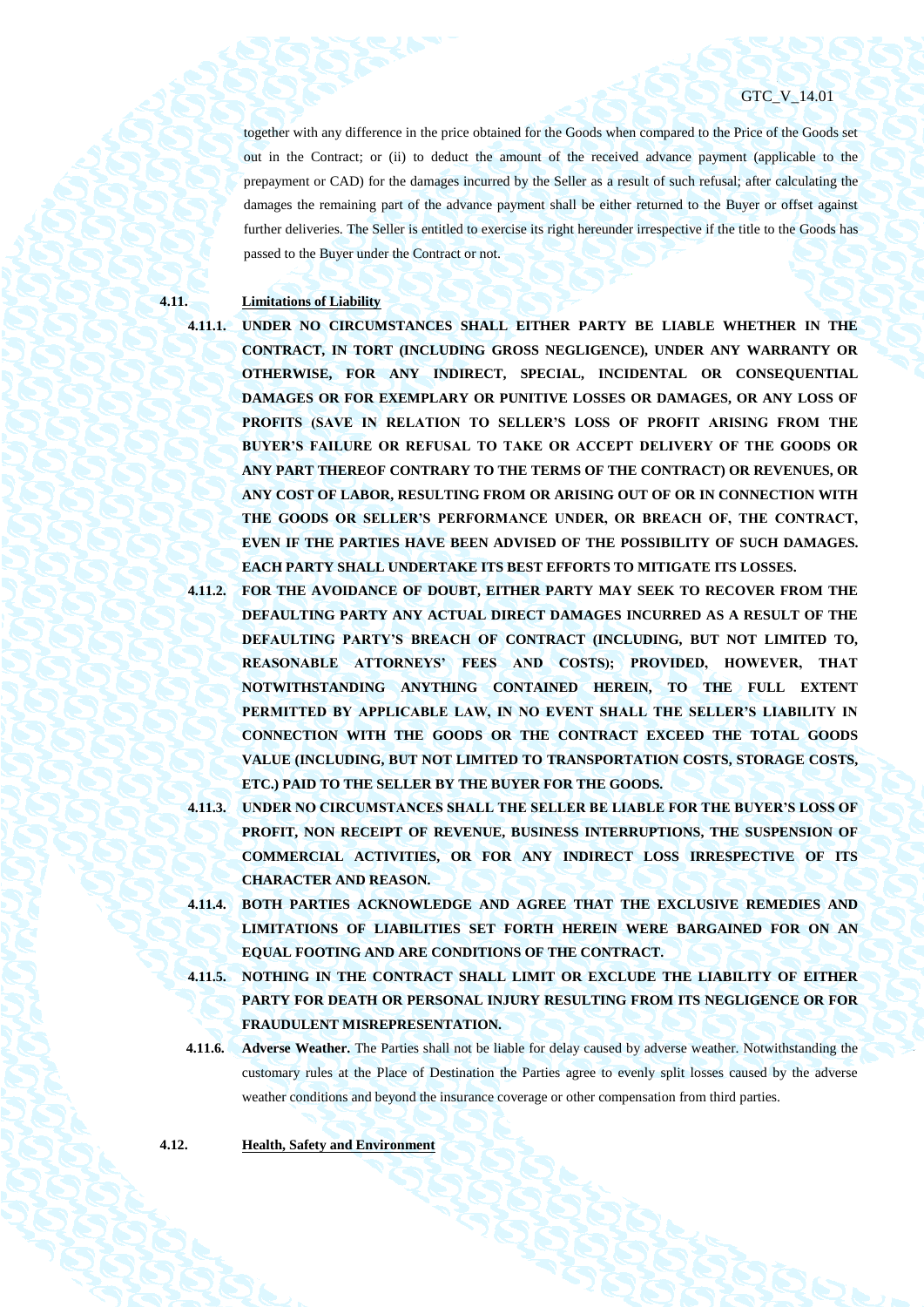- **4.12.1.** The Goods supplied by the Seller in the condition in which it is sold is considered not to constitute a hazard to health or safety, provided that it is handled, used and stored in accordance with normally accepted safe Business practices applicable to the Goods. The Buyer shall, for its own protection, consult the producer's Material Safety Data Sheet (MSDS) (if any), relevant codes of practice and factory inspectorates with regard to adequate hygiene, safety and environmental standards and enforcement thereof, with respect to handling, processing and storing of the Goods, their by-products and wastes of any sort.
- **4.12.2.** The Buyer warrants to the Seller that it is aware of and understands the information in the MSDS for the Goods and it will adopt appropriate procedures to ensure that all persons or agents authorised by the Buyer to carry out any of the rights, duties or obligations of the Buyer under the Contract and all of the Buyer's other officers, employees, contractors and agents who are involved in the loading, transportation, delivery, handling or use of the Goods sold and delivered to the Buyer under the Contract are aware of, and comply with the information provided in the relevant Material Safety Data Sheet.
- **4.12.3.** The Buyer accepts the inherent risks associated with the Goods as set out in Clause [4.12](#page-35-0) hereof and shall accordingly have no claim of any kind against the Seller directly or indirectly arising from damage to any property as a result of direct or indirect exposure to the Goods.
- **4.12.4.** The Seller shall not be liable for any cost, loss or damage resulting from the receipt of the Goods in noncompliant storage facilities. The Buyer shall indemnify the Seller against any claim which any third party might have or bring against the Seller in this respect.
- **4.12.5.** Any advice given by the Seller concerning storage, transport, use or application of the Goods delivered shall be on a without prejudice basis and the Seller shall not be liable for any loss, damage or expense resulting from observance of such advice.

#### <span id="page-36-0"></span>**4.13. REACH**

**4.13.1.** Notwithstanding any other provision to the contrary in the Contract, in providing the Buyer with a Chemical Abstract Service Index number and/or Existing Commercial Chemical Substances Number and/or any other health, safety and environmental information relating to the Goods pursuant to this Clause [4.13,](#page-36-0) regardless of their source, the Seller provides no warranty or representation as to the accuracy or completeness of such identification number(s) or information relating to it and needed by the Buyer and/or reasonably requested by the Buyer to comply with the requirements of REACH, hence the Seller accepts no liability for loss, damage, delay or expense incurred by the Buyer for whatever reason arising from its reliance on the accuracy of the identification numbers or other information hereunder provided and /or the existence of a valid (pre-) registration of the Goods to be imported into the EU/EEA.

# **4.14. Restraint of Trade**

**4.14.1.** The Buyer shall not sell or deliver or unload the Goods to a country or a resident of a country in

contravention of any statutory regulation or direction of the country in which the Goods is produced. **4.14.2.** The Buyer undertakes that the Goods delivered under the Contract shall not be exported, sold or supplied by

it to any country, state, territory or region or to any natural or legal person of such country, state, territory or region against which there are sanctions imposed by the United Nations Security Council, European Union, United Kingdom or United States on the export, sale or supply of such Goods to such location or person.

# **4.15. Sanctions, Trade Controls and Boycotts**

Notwithstanding anything to the contrary elsewhere in the Contract: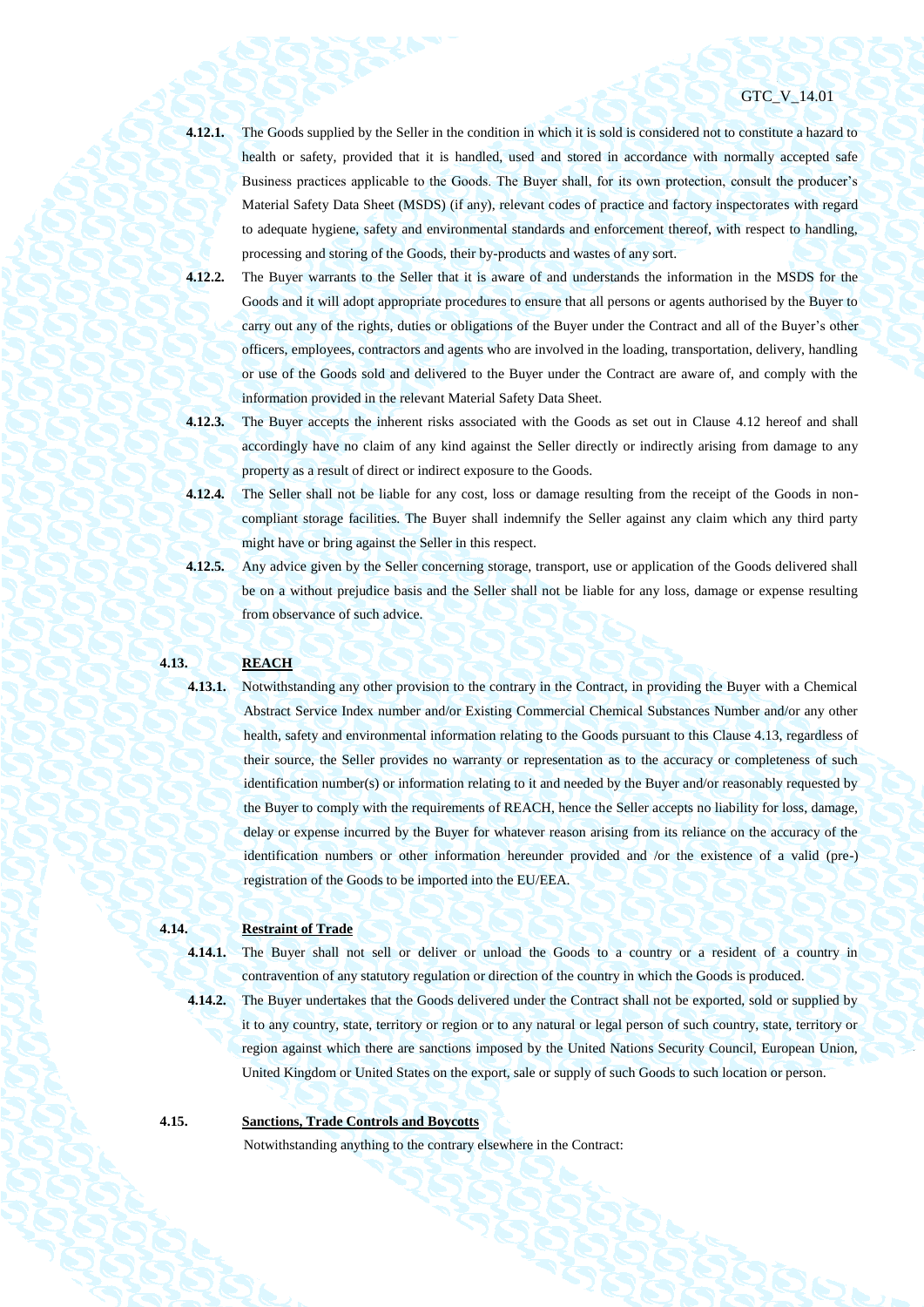**4.15.1.** Nothing in the Contract or in GTC is intended, and nothing in the Contract or in GTC should be interpreted or construed, to induce or require either party hereto to act in any manner (including failing to take any actions in connection with a transaction) which is inconsistent with, penalized or prohibited under any laws, regulations, decrees, ordinance, order, demand, request, rules or requirements of the United States of America applicable to such Party which relate to international boycotts of any type.

- **4.15.2.** Neither Party shall be obliged to perform any obligation otherwise required by the contract (including without limitation an obligation to (a) perform, deliver, accept, sell, purchase, pay or receive monies to, from, or through a person or entity, or (b) engage in any other acts) if this would be in violation of, inconsistent with, or expose such party to punitive measure under, any laws, regulations, decrees, ordinances, orders, demands, requests, rules or requirements of the European Union, any EU member state, the United Nations or the United States of America applicable to the parties relating to trade sanctions, foreign trade controls, export controls, non-proliferation, anti-terrorism and similar laws (the "Trade Restrictions").
- 

**4.15.3.** Where any performance by a Party would be in violation of, inconsistent with, or expose such Party to punitive measures under, the Trade Restrictions, such party (the "Affected Party") shall, as soon as reasonably practicable give written notice to the other Party of its inability to perform. Once such notice has been given the Affected Party shall be entitled:

> **i.** to immediately suspend the affected obligation (whether payment or performance) until such time as the Affected Party may lawfully discharge such obligation; and/or

> **ii.** where the inability to discharge the obligation continues (or is reasonably expected to continue) until the end of the contractual time for discharge thereof, to a full release from the affected obligation, provided that where the relevant obligation relates to payment for the Goods which have already been delivered, the affected payment obligation shall remain suspended (without prejudice to the accrual of any interest on an outstanding payment amount) until such time as the Affected Party may lawfully resume payment; and/or

> iii. where the obligation affected is acceptance of the Vessel, to require the nominating Party to nominate an alternative Vessel;

> in each case without any liability whatsoever (including but not limited to any damages for breach of Contract, penalties, costs, fees and expenses).

**4.15.4.** Nothing in this Section shall be taken to limit or prevent the operation, where available under the governing law of the Contract, of any doctrine analogous to the English Common Law doctrine of frustration.

# **4.16. Anti-Trust**

Each Party hereby warrants to the other party that, as at the date of the Contract and on each subsequent occasion it performs obligations under the Contract, it has not engaged in any Anti-competitive Behaviour in relation to the potential or actual terms and conditions of contract to be agreed or as agreed in relation to the Goods, including but not limited to the amount paid for the Goods, any level of volume discount or any other credit terms.

# **4.17. Anti-Corruption**

- **4.17.1.** Each Party hereby represents and warrants to the other that it complies with all Anti-Corruption Laws.
- **4.17.2.** The Buyer and the Seller each represent, warrant and undertake to the other that they shall not, directly or indirectly,
	- a) pay, offer, give or promise to pay or authorize the payment of any monies or other things of value to: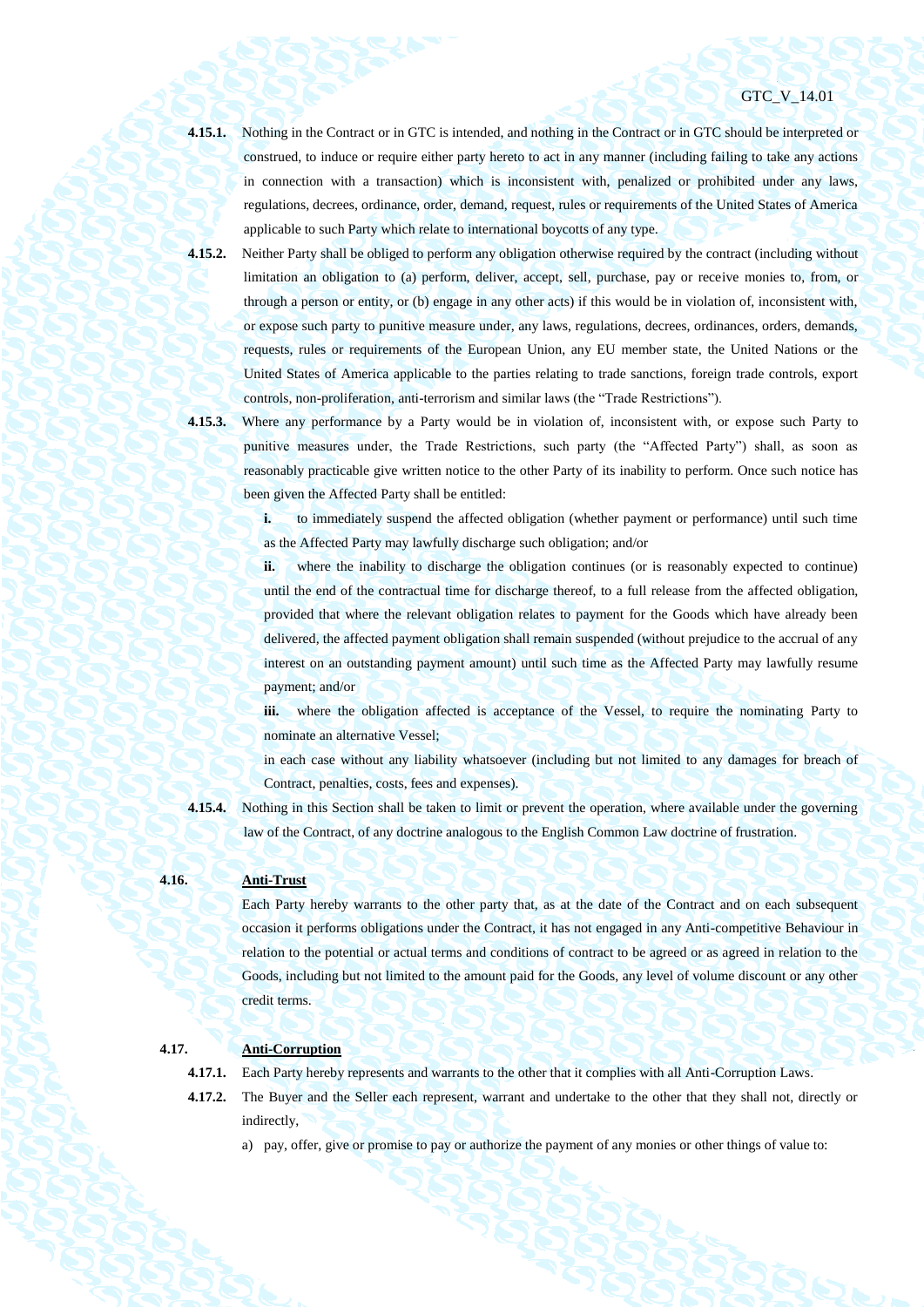- i. a government official or an officer or employee of a government or any department, agency or instrumentality of any government;
- ii. an officer or employee of a public international organization;
- iii. any person acting in an official capacity for or on behalf of any government or department, agency, or instrumentality of such government or of any public international organization;
- iv. any political party or official thereof, or any candidate for political office;
- v. any director, officer, employee or agent/representative of an actual or prospective counterparty, supplier or customer of the Buyer or the Seller;
- vi. or any other person, individual or entity at the suggestion, request or direction or for the benefit of any of the above-described persons and entities, or
- b) engage in other acts or transactions,
- c) in each case if this is in violation of or inconsistent with the Anti-Corruption Laws.
- **4.17.3.** Without prejudice to the other rights of the respective Party under the Contract or the applicable Law each Party may terminate the Contract forthwith upon written notice to the other at any time, if in their reasonable judgment the other is in breach of any of the above representations, warranties or undertakings.

# **4.18. Arbitration and Law**

**4.18.1.** The Contract shall be governed by, interpreted and construed in accordance with the laws of England and Wales notwithstanding the choice of law rules of any jurisdiction and determined without reference to the principles of conflicts of laws.

- **4.18.2.** Subject expressly to clause 4.18.3 below, any dispute, controversy, claim or difference relating to or arising out of, or in connection with, the Contract, including any question regarding the existence, scope, validity or termination of the Contract shall be settled, to the exclusion of the ordinary courts, by arbitration in accordance with the rules of the London Court of International Arbitration (LCIA), which Rules are deemed to be incorporated by reference into this clause. The number of arbitrators shall be 3 (three). Each Party shall nominate one arbitrator and the two appointed arbitrators shall appoint a third arbitrator who shall serve as the chairman of the arbitration tribunal. Unless otherwise agreed by the Parties, all arbitrators shall be fluent in English and have experience in acting as an arbitrator.
- 

**4.18.3.** Notwithstanding clause 4.18.2 above any dispute, controversy, claim or difference relating to or arising out of demurrage in Delivery by Sea due or alleged to be due under the Contract shall be referred to arbitration in London in accordance with the London Maritime Arbitrators Association (LMAA) Terms current at the time when the arbitration proceedings are commenced.

The reference shall be to three arbitrators. A party wishing to refer a dispute to arbitration shall appoint its arbitrator and send notice of such appointment in writing to the other party requiring the other party to appoint its own arbitrator within 14 (fourteen) days of that notice and stating that it will appoint its arbitrator as sole arbitrator unless the other party appoints its own arbitrator and gives notice that it has done so within the 14 (fourteen) days specified. If the other party does not appoint its own arbitrator and give notice that it has done so within 14 (fourteen) days specified, the party referring a dispute to arbitration may, without the requirement of any further prior notice to the other party, appoint its arbitrator as sole arbitrator and shall advise the other party accordingly. The award of a sole arbitrator shall be binding on both parties as if he had been appointed by agreement.

Nothing herein shall prevent the parties agreeing in writing to vary these provisions to provide for the appointment of a sole arbitrator.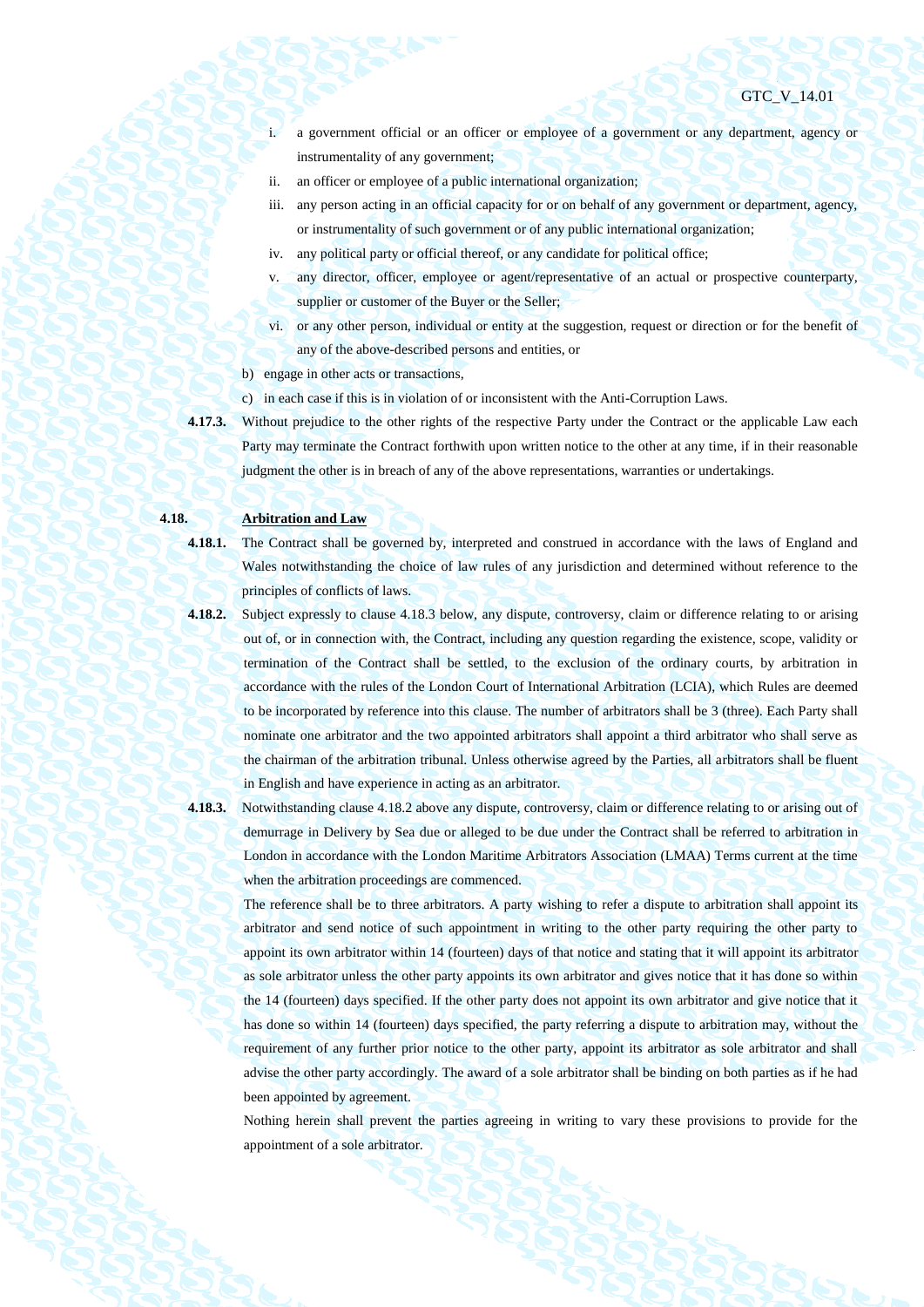In cases where neither the demurrage claim nor any counterclaim exceeds the sum of USD 10,000 (or such other sum as the parties may agree) the arbitration shall be conducted in accordance with the LMAA Small Claims Procedure current at the time when the arbitration proceedings are commenced.

**4.18.4.** Each Party shall submit the documents in English. Documents submitted in a language other than English shall be translated into English at the expense of the Party submitting the documents. Each Party shall have the right, at its sole cost and expense, to have an interpreter attend the arbitration hearings if it so chooses.

**4.18.5.** The seat of the arbitration shall be London, England where all hearings shall take place. The arbitration proceedings shall be conducted in the English language, and the award shall be in English.

- **4.18.6.** The decision of a majority of the arbitrators shall be final and binding on the Parties. The arbitrators' awards shall be consistent with the limitations of liability and other terms and conditions set out in the Contract, to the extent permitted by English law.
- **4.18.7.** The United Nations Convention on Contracts for the International Sale of Goods shall not apply to the **Contract**

# **4.19. Duration and Termination**

**4.19.1.** The Contract shall come into effect on the Signing Date and, subject to observance of Clauses [4.19.2](#page-39-0) – [4.19.3](#page-40-1) shall continue in force until all obligations have been fulfilled (unless earlier terminated hereunder or the

Parties agreed otherwise in writing) and in the part of payments – until such time that same are made in full.

### <span id="page-39-1"></span><span id="page-39-0"></span>**4.19.2. Buyer's default**

- a) The Seller may, at its sole discretion and in addition to any other legal remedies it may have, upon giving written notice to the Buyer suspend all deliveries under the Contract and/or unilaterally terminate the Contract where:
	- **i.** the Buyer is in breach of any condition of the Contract, including breach of any essential or material conditions of the Contract;
	- **ii.** delivery or unloading of the Goods is delayed due to any cause(s) attributable to the Buyer and such delay is not excused by any other provision of the Contract;
	- **iii.** loading or unloading of the Goods is delayed by more than 10 (ten) hours after the NOR has been tendered or a train or truck has been arrived at the Place of Destination due to reasons attributable to the Buyer;
	- **iv.** there is a major change in the direct or indirect ownership of the Buyer or its parent company;
	- **v.** the Buyer or its parent company commences, or becomes the subject of, any bankruptcy, insolvency, reorganization, administration, liquidation or similar proceeding or is in the Seller's reasonable opinion expected to be unable or unwilling to pay its debts as the same become due;
	- **vi.** the Buyer or its parent company ceases or threatens to cease to function as a going concern or conduct its operations in the normal course of business;
	- **vii.** a creditor attaches or takes possession of all or a substantial part of the assets of the Buyer or its parent company; or
	- **viii.** if applicable, the Buyer delays the provision of the parent company guarantee or other security of its obligations as provided in the Contract for more than 10 (ten) Business Days.
- b) Where the Seller suspends delivery of the Goods due to any of the events referred to under the Clause [a\)](#page-39-1) the Seller may, so long as such event is continuing, at any time unilaterally terminate the entire Contract.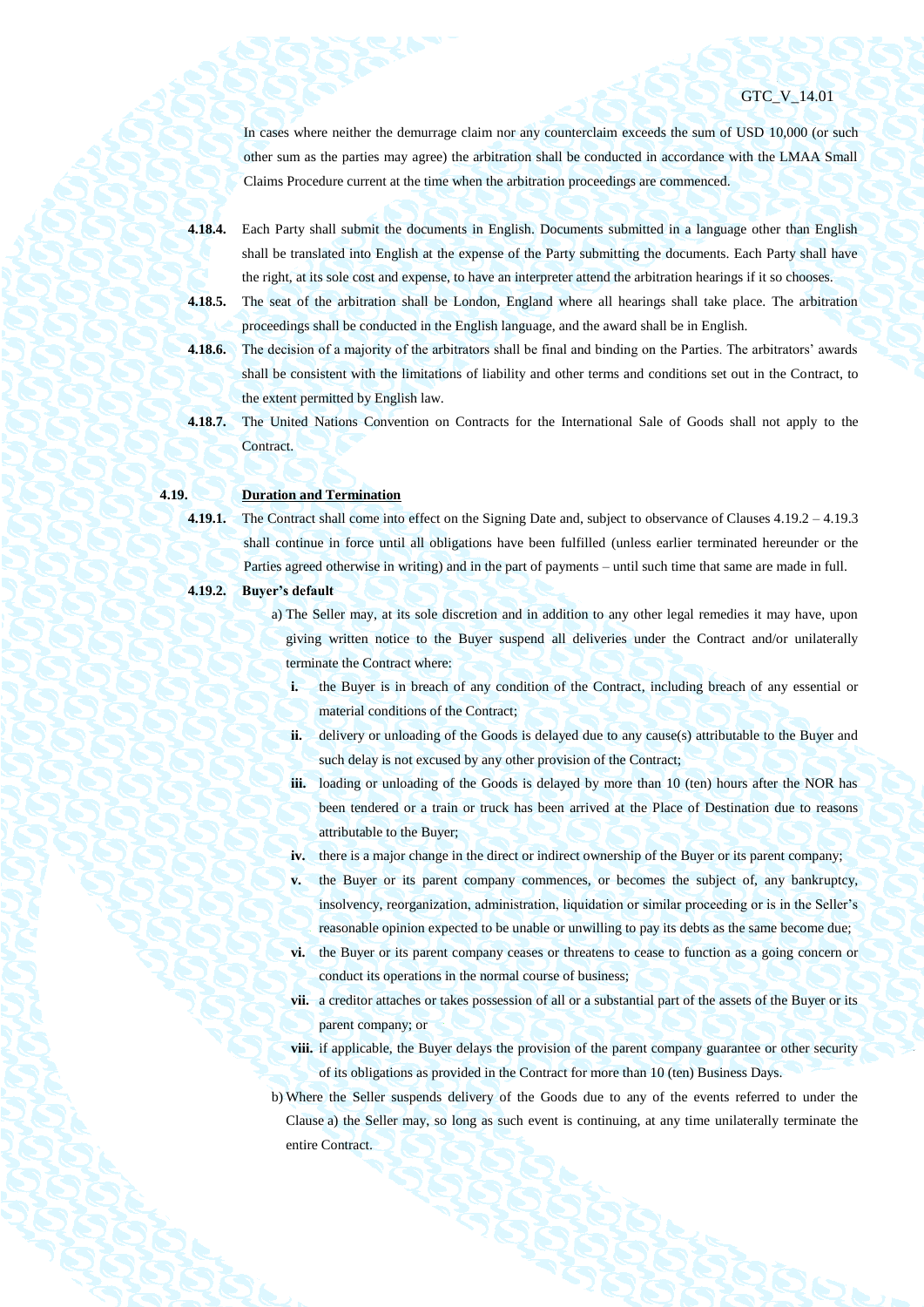- c) Where, pursuant to the provisions of this Clause [4.19.2,](#page-39-0) the Seller, under the Contract providing for multiple deliveries, temporarily suspends the delivery of the Goods and then decides to resume deliveries under the Contract, the Seller may cancel the suspended delivery and shall be under no obligation to make up for any quantity of the Goods that would have been delivered to the Buyer but for such suspension.
- d) Where the Contract provides for multiple deliveries, then the rights given to the Seller in this Clause [4.19.2](#page-39-0) apply to all deliveries such that where the Seller is allowed to terminate in respect of one delivery, then it is entitled to terminate all the remaining deliveries.
- e) Any termination of the Contract by the Seller shall be without prejudice to the rights and obligations of each Party as accrued on the date of termination.

#### <span id="page-40-1"></span>**4.19.3. Seller's default**

- a) The Buyer may at its sole discretion, and in addition to any other legal remedies it may have, upon giving notice to the Seller terminate the Contract, where the Seller, for any reason whatsoever, is in a material breach of any conditions of the Contract.
- b) In relation to multiple deliveries under the Contract, the Buyer's right to terminate under this Clause [4.19.3](#page-40-1) or otherwise, only applies to the delivery in respect of which the Seller is in breach and not to future deliveries.
- c) Any termination of the Contract by the Buyer shall be without prejudice to the rights and obligations of each Party as accrued at the date of termination.
- d) In the event of termination of the Contract by either Party pursuant to the provisions of Clause [4.19.2](#page-39-0) (Buyer's Default) or Claus[e 4.19.3](#page-40-1) (Seller's Default) then, save where the Buyer has terminated only part of a multiple delivery Contract, and in addition to any direct losses arising from the default or breach, the Party so terminating shall be entitled to claim damages from the Party in default as if the Party in default had failed to deliver or failed to accept, as the case may be, such quantity of the Goods as remained to be delivered under the Contract at the date of termination.

#### <span id="page-40-0"></span>**4.19.4. Force Majeure**

a) Except in relation to any failure or inability to make a payment due under the Contract, and the Buyer's liability for demurrage due hereunder, (which shall not be excused), neither Party shall be liable to the other Party (non-availability of funds is not meant here) for any delay or nonperformance of any obligations under the Contract (other than the payment of money) if such delay or non-performance is (i) due to circumstances reasonably beyond such Party's control, including but not limited to any fires, strikes, lockouts, labour disputes of any kind, partial or general stoppage of labour, breakdown of or accident to the Manufacturer or warehouse or storehouse, machinery facilities, delays of carriers due to break down or adverse weather, embargoes, explosions, floods, drought, war, sabotage, any local or national health emergency, appropriations of property, civil disorders, government requirements, export or import restrictions or limitations, rules, orders or any other acts issued or requested by any governmental or other public authorities or any person purporting to act on behalf of such authorities, civil or military authorities, acts of aggression, terrorism (or the threat thereof), acts of God or of the public enemy or any other causes beyond Party's reasonable control (hereinafter "Force Majeure Event"), and (ii) could not have reasonably been prevented by such Party taking commercially reasonable precautions or customary steps to circumvent or mitigate such circumstances (if and to the extent such events were reasonably foreseeable).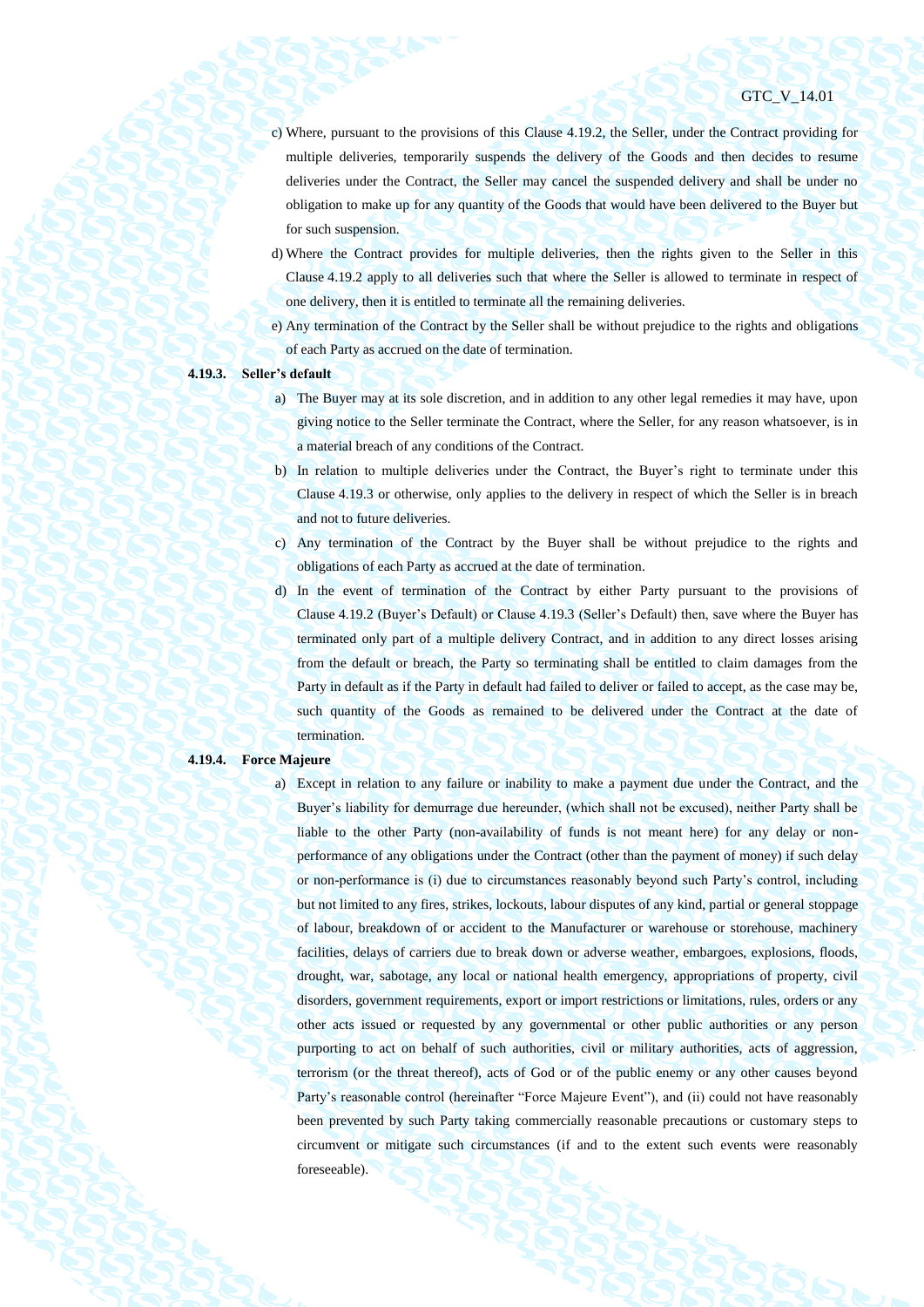- b) The Party whose performance is affected by a Force Majeure Event shall provide written notice to the other Party of such Force Majeure Event, specifying the nature and the expected duration of the Force Majeure Event, within 10 (ten) Business Days after the Force Majeure Event begins, and shall take prompt action using its commercially reasonable efforts to remedy the effects of the Force Majeure Event. If requested by the Party not affected by a Force Majeure Event, the Parties shall discuss the Force Majeure Event and further steps in order to fulfill the Contract obligations.
- c) The Seller when affected by a Force Majeure Event which prevents or hinders the supply of the Goods to the Buyer or any other customer shall apportion any quantity of the Goods remaining available to it pro rata between itself, the Buyer and third parties (including the Seller's Affiliates) with whom the Seller then has contractual commitments to deliver the Goods, provided that those arrangements were entered into prior to the occurrences of the Force Majeure Event.
- d) In case of a Force Majeure Event declaration, the party affected by it shall have no obligation to acquire by purchase or otherwise any shortfall of the Goods which by reason of Force Majeure Event such party is unable to deliver to the other party under the contract.
- e) If the affected party's inability to perform lasts more than 60 (sixty) days, any Goods, the delivery of which has been prevented by the Force Majeure Event, may be cancelled by either of the Parties by giving of notice to the other. In such cases neither of the Parties will be entitled to claim from the other Party any compensation for possible losses.
- f) A certificate or other document describing the occurrence of the Force Majeure Event issued by the respective Chambers of Commerce of the Seller's or the Buyer's country or of a transit country or any Applicable Authority shall be a sufficient proof of Force Majeure Event and its duration.
- g) In the event that the affected party's inability to perform exceeds three (3) months, the Party not affected by a Force Majeure Event shall, on giving of 30 (thirty) days written notice, have the right to terminate the Contract. Where the Contract is so terminated, neither Party will be entitled to compensation or damages arising from or in connection with this Clause, save in respect of shipments delivered prior to the Force Majeure Event.

#### **4.20. Miscellaneous**

- **4.20.1. Entire Contract**. The Contract including attachments thereto, the GTC and any addenda, or amendments constitutes the sole and entire understanding between the Parties with respect to the subject matter of the Contract and supersedes all and any prior oral or written agreements, negotiations and discussions between the Parties pertaining to the subject matter of the Contract or the Contract in whole.
- **4.20.2. Amendments**. Save as expressly provided in the Contract, no amendment or variation of the Contract shall be effective unless in writing in substantially the format set out at Annex A attached hereto and signed by a duly authorized representative of each of the Parties to it. Without prejudice the above, the Seller is entitled to unilaterally change the GTC from time to time by putting on the new version of the GTC on the Seller's website at www.sibur-int.com. The new version of the GTC shall come into force within 10 (ten) days after such putting.
- 

**4.20.3. Assignment**. Neither Party may assign the Contract or any of its rights under the Contract or transfer any obligations under the Contract, without the other Party's prior written consent, which consent shall not be unreasonably withheld or delayed. Notwithstanding the foregoing, the Seller may, without consent, assign or transfer its rights and/or obligations under the Contract in whole or in part to any Affiliate. Any attempt at assignment in violation of this Clause shall be null and void.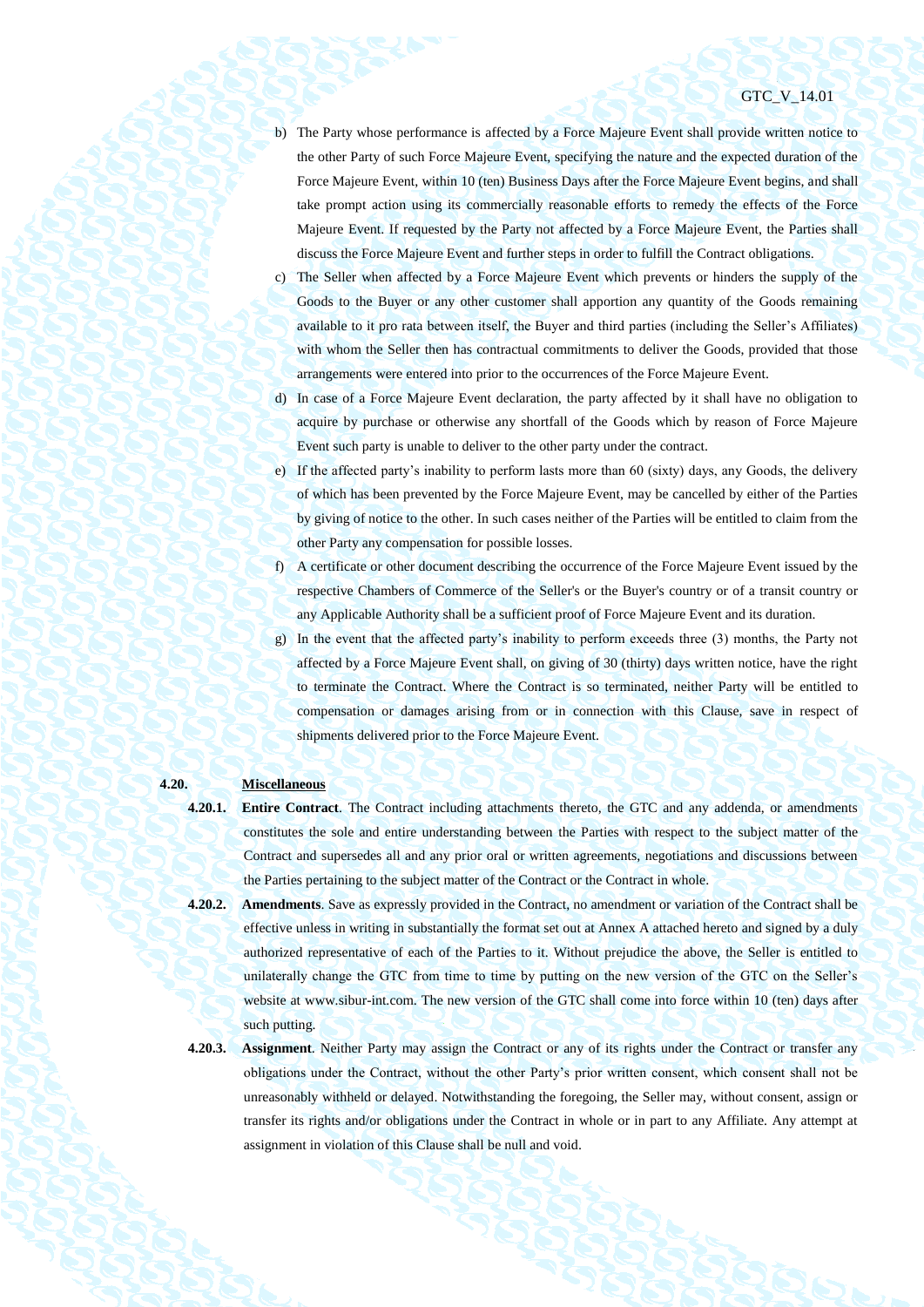- **4.20.4. Binding effect**. The terms and conditions of the Contract shall be binding upon, and shall inure to the benefit of, the Parties hereto and their respective permitted successors and assigns.
- **4.20.5. No Third Party beneficiaries**. Nothing in the Contract will give rights to any third parties and the provisions of the Contract (Rights of Third Parties) Act 1999 as amended from time to time are specifically excluded.
- **4.20.6. The Parties' relationship.** The relationship hereby established between the Seller and the Buyer is solely that of the Seller and the Buyer. Each is an independent contractor engaged in the operation of its own respective business, and nothing in the Contract shall be construed to create a partnership, agency, joint venture, pooling, franchise or employer-employee relationship between the Parties. Neither Party has the power or the authority to act for, represent, or bind the other Party (or any of the other Party's Affiliates) in any manner.
- **4.20.7. Execution**. Either Party may sign the Contract and any related amendments attachments, or other documents and send a copy to the other Party by fax or email. Where original documents are required these shall be provided within 30 (thirty) days after the receipt of the copy document(s).
- **4.20.8. The Seller's warranties, guarantees and representations.** The Seller warrants that it has full legal title to the Goods and that it has full right and power to convey such title to the Buyer. FOR THE AVOIDANCE OF DOUBT THE SELLER MAKES NO GUARANTEES, WARRANTIES, REPRESENTATIONS, EXPRESS OR IMPLIED, WRITTEN OR ORAL, INCLUDING ANY WARRANTY OF MERCHANTABILITY OR FITNESS OR SUITABILITY OF THE GOODS FOR A PARTICULAR PURPOSE, CONCERNING THE GOODS. ANY WARRANTIES, CONDITIONS OR OTHER TERMS IMPLIED BY LAW, CUSTOM, CONTRACT, STATUTE OR OTHER LEGAL THEORY OR OTHERWISE, WHETHER AS TO MERCHANTABILITY, QUALITY, FITNESS FOR PURPOSE OF THE GOODS OR OTHERWISE ARE SPECIFICALLY EXCLUDED TO THE FULLEST EXTENT PERMITTED BY THE APPLICABLE LAW.
- **4.20.9. Notices**. Any consent, agreement, approval or notice required or permitted to be given or made under the Contract by one of the Parties hereto to the other Party shall be in writing and in English (unless otherwise agreed by the Parties) and shall be delivered in person or by Federal Express, DHL (or other recognized international courier service requiring signature upon receipt) or by facsimile or email (as evidenced by a paper copy of such email).

In proving the giving of a communication, it shall be sufficient to prove that delivery was made to the appropriate address, or the communication was properly addressed and posted by an appropriate courier, or the fax was properly addressed and transmitted or the email was sent to the appropriate email address and dispatch of transmission from the sender's external gateway was confirmed as specified in the Contract.

- **4.20.10. The date of receipt**. The date of receipt of the notice, demand or other communication will be (i) if delivered by hand, at the time of delivery, (ii) if delivered by courier – on the 14th day after the same is so mailed, except in the event of disruption of the postal service in which event the notice, demand or other communication will be deemed to be received only when actually received; (iii) if sent by fax, at the time of transmission; and (iv) if sent by email, at the earlier of: the time a return receipt is generated automatically by the recipient's email server; the time the recipient acknowledges receipt; and 24 (twenty four) hours after transmission, unless the sender receives notification that the email has not been successfully delivered.
- **4.20.11. Change of notice details**. Either Party hereto shall promptly notify the other Party in writing as to the change of notice details of the Party and the new details to which notice shall be given to it thereafter.
- **4.20.12. The originals provision**. Where original documents are required to be delivered in accordance with the Contract, such documents shall be sent either by certified mail or by courier to the postal address of the receiving Party as stipulated in the Contract.
- **4.20.13. Language of the correspondence**. All correspondence concerning the Contract shall be conducted in English.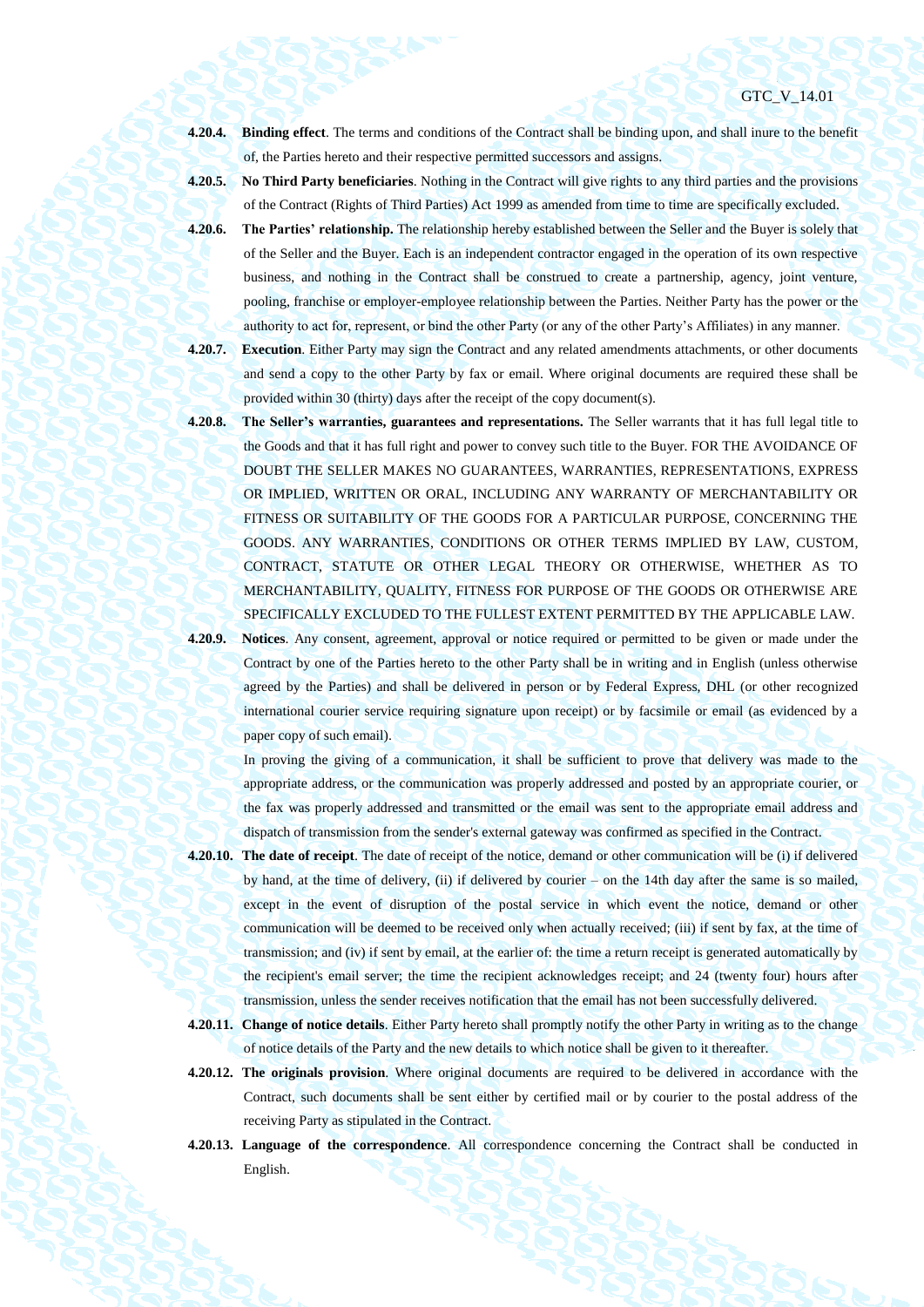- **4.20.14. Expenses**. Whether or not the transactions contemplated hereby are consummated, all costs and expenses (including the expenses, costs and fees of each Party attorneys, auditors and financial and other professional advisors) incurred in connection with the Contract and/or the drafting or negotiation of the terms and conditions of the Contract and/or any other transaction arising out of or in connection with the Contract shall be borne and paid by the Party incurring such costs and expenses.
- **4.20.15. Waiver**. Any failure on the part of any Party hereto to comply with any of its obligations, agreements or conditions under the Contract may only be waived in writing by the Party to whom such compliance is owed but such waiver will not be considered to be a waiver of future failure(s) to comply with an obligation, agreement or condition. No act or omission by a Party may be deemed to be a waiver of any rights if such a waiver is not declared explicitly and in writing.
- **4.20.16. Severability**. If any part of the Contract is deemed to be unenforceable, invalid or in contravention of applicable Law by a court or arbitral tribunal of competent jurisdiction, the remainder of the Contract shall remain in full force and effect. The Parties shall negotiate in good faith to replace the invalid provision with a provision which reflects, to the extent possible, the original intent of the invalid provision.

## **4.20.17. Confidential Information**.

- a) In connection with the Contract a Party (hereinafter the "**Receiving Party**") may discover, receive, or otherwise acquire, whether directly or indirectly, information related to the other Party (hereinafter the "**Disclosing Party**") or Affiliates of the Disclosing Party or its Affiliates' businesses, or information of third parties that the Disclosing Party is obligated to keep confidential (collectively, in whatever form or medium, "Confidential Information"). Confidential Information shall not include information (i) that is, or becomes, publicly known through no wrongful act or omission, direct or indirect, of the Receiving Party or its officers, directors, employees, consultants or agents, (ii) that was already known to Receiving Party without obligations of confidentiality prior to the receipt from Disclosing Party, as reasonably evidenced by the Receiving Party, and was legitimately in Receiving Party's possession, without any obligation to keep such information confidential, (iii) that Receiving Party independently develops without the use of any Confidential Information of Disclosing Party, or (iv) that Receiving Party receives or has received on a non-confidential basis from a source other than Disclosing Party that is entitled to disclose the same to Receiving Party; provided however that Receiving Party is able to provide Disclosing Party with the documentary evidence regarding any of the exceptions (if any) or as required in connection with any rules or requirements of any stock exchange on which such Party is listed or may be listed, or as may otherwise be required by applicable Law.
- b) Receiving Party shall (i) use Disclosing Party Confidential Information solely in connection with exercise of its rights or performance of its obligations under the Contract, and (ii) disclose Disclosing Party Confidential Information only as necessary to its officers, employees, consultants, vendors and contractor including legal advisors and auditors whose duties relate to the Contract and reasonably require familiarity with such information in order for Receiving Party to perform its obligations or exercise its rights hereunder and who are bound by a legally enforceable written obligation of confidentiality with terms that are the same as, or more stringent than, those set out herein.
- c) Subject to the exceptions to the confidentiality obligations set out in this Clause above, neither Party (nor its Affiliates, subsidiaries or other related parties) may disclose, publish or otherwise reveal the contents of the Contract to any Third Party without the prior express written consent of the other Party (which consent shall not be unreasonably withheld or delayed); provided that (and without limiting the exceptions set out in this Clause), each Party shall be permitted to disclose the terms and conditions of the Contract (i) to actual or potential investors and lenders and their authorized representatives under written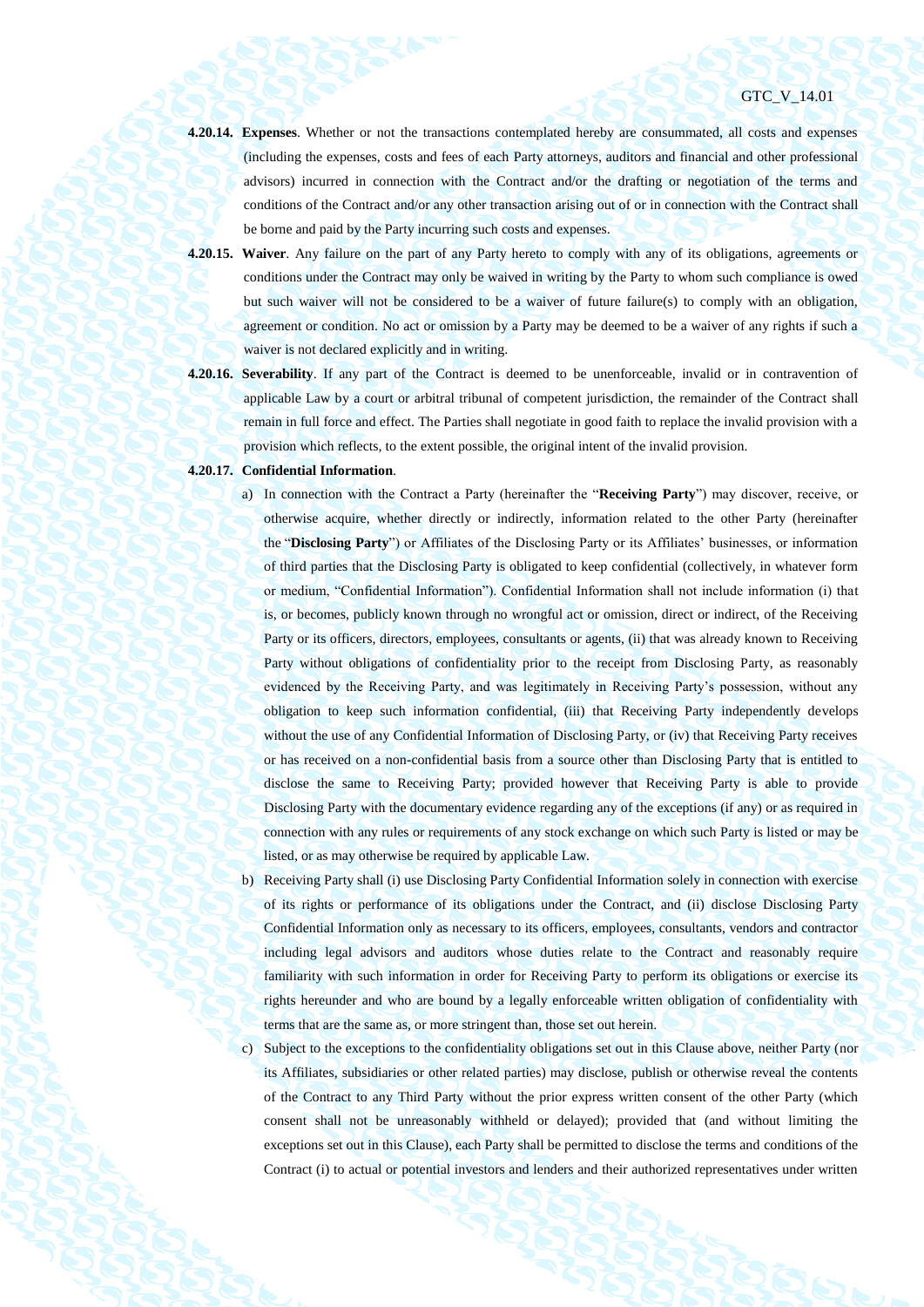confidentiality agreements that protect the confidentiality of the contents of the Contract which are the same as, or more stringent than, those set out herein, or (ii) as required in connection with any rules or requirements of any stock exchange on which such Party is listed or may be listed, or (iii) as may otherwise be required by the applicable Law, or (iv) as may be reasonably required for the performance of the Parties obligations under the Contract; provided however, that the Party making a disclosure pursuant to an exception set forth in the preceding subsections (i) or (iv) shall provide the other Party with prior written notice and shall, to the extent practical, cooperate with the other Party in seeking confidential treatment of the information to be disclosed (if and to the extent available).

- **d)** No press release referring to the Contract or utilizing the other Party's name shall be made without the prior written consent of the other Party.
- **4.20.18. Set-off**. No set-off may be made against any claims unless otherwise agreed in writing by the Seller in advance. Under no circumstances the Buyer shall be entitled to set-off against the payment (including any VAT payable) under the Contract any sums owed to the Buyer by the Seller under the Contract or any other agreement it has with the Seller.
- **4.20.19. Warranties.** Each Party hereby represents and warrants to the other that:
	- a) it has the authority to enter into and perform its obligations under the Contract,
	- b) the Contract has been duly executed and delivered on behalf of such Party, and constitutes a legal, valid, binding obligation, enforceable against such Party in accordance with its terms,
	- c) it is a corporation duly organized, validly existing and in good standing under the laws and regulations of its jurisdiction of incorporation or formation,
	- d) neither the execution of the Contract nor its performance thereunder conflicts with any applicable Law or any other contract to which it is a party or any obligation to which it is subject,
	- e) within 5 (five) days after the relevant event, the Party so effected will inform the other Party of any changes or amendments to its direct or indirect ownership.
- **4.20.20. Counterparts**. If the Contract is executed in counterparts, each shall be deemed an original, but all of which together shall constitute one and the same instrument. The Parties hereby acknowledge and agree that the Contract has been prepared jointly and no rule of strict construction shall be applied against either Party.

# **4.21. Headings, References and Usage of Terms.**

- **4.21.1. Headings**. Any headings, article, clause, subclause, section, subsection and table headings in the Contract are inserted for purposes of convenience only and shall not affect in any way the meaning or interpretation of the Contract or the GTC.
- **4.21.2. Reference to articles, clauses, etc.** Save where the context requires otherwise, references to Articles, Clauses, Subclauses, Sections, Subsections, Tables, Annexes, Appendixes, etc. shall be references to the articles, clauses, subclauses, sections, subsections, tables, annexes, appendixes, etc. of the Contract or the GTC, when made in the Contract or the GTC respectively.
- **4.21.3. Singular and plural**. In the Contract and the GTC, the singular shall include the plural and vice versa and the word "including" shall be deemed to be followed by the phrase "without limitation", references to any gender shall include a reference to the other gender; references to other agreements or to any statute, rule or regulation or instrument shall mean the same as amended, modified or replaced from time to time.
- **4.21.4. Herein, hereunder, hereinafter**. The terms "herein", "hereunder", "hereinafter" and similar terms shall be interpreted to refer to the Contract or the GTC, when made in the Contract or the GTC respectively, unless otherwise follows from the context.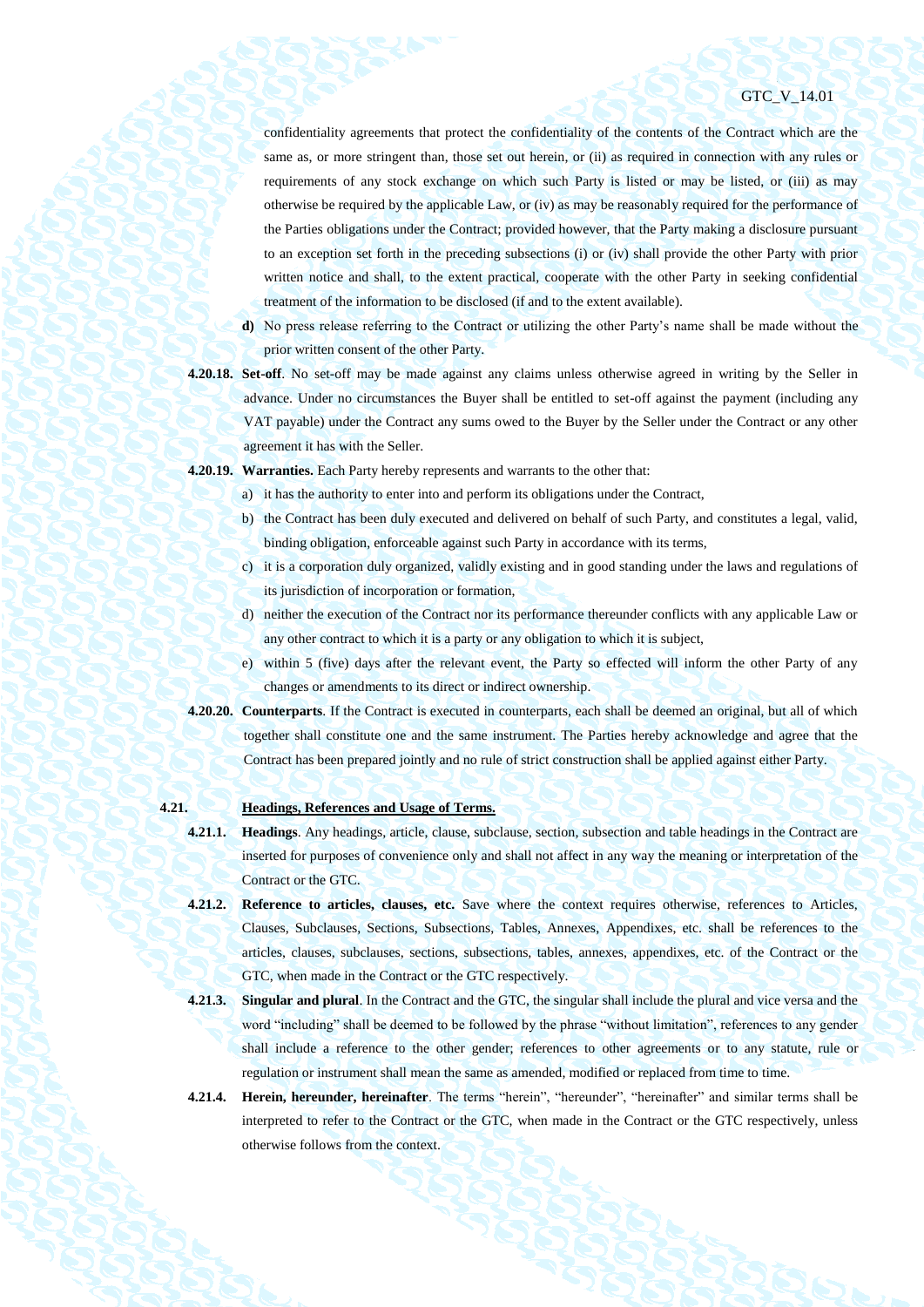- **4.21.5. Reference to period**. Where any period in days, weeks, months or years is referred to in the Contract or the GTC, such period shall be calculated in days, weeks, months or years respectively, unless expressly provided otherwise (and the day on which any such period is expressed to commence shall not be counted for the purpose of such period's calculation).
- **4.21.6. Writing**. A reference to "writing" or any cognate expressions is a reference to any mode of representing or reproducing words in a visible non-transitory form and includes fax and e-mail.
- **4.21.7. Including**. Any phrase introduced by the terms "including" or "in particular", or any cognate expression, shall be construed as illustrative and not limiting of any preceding words.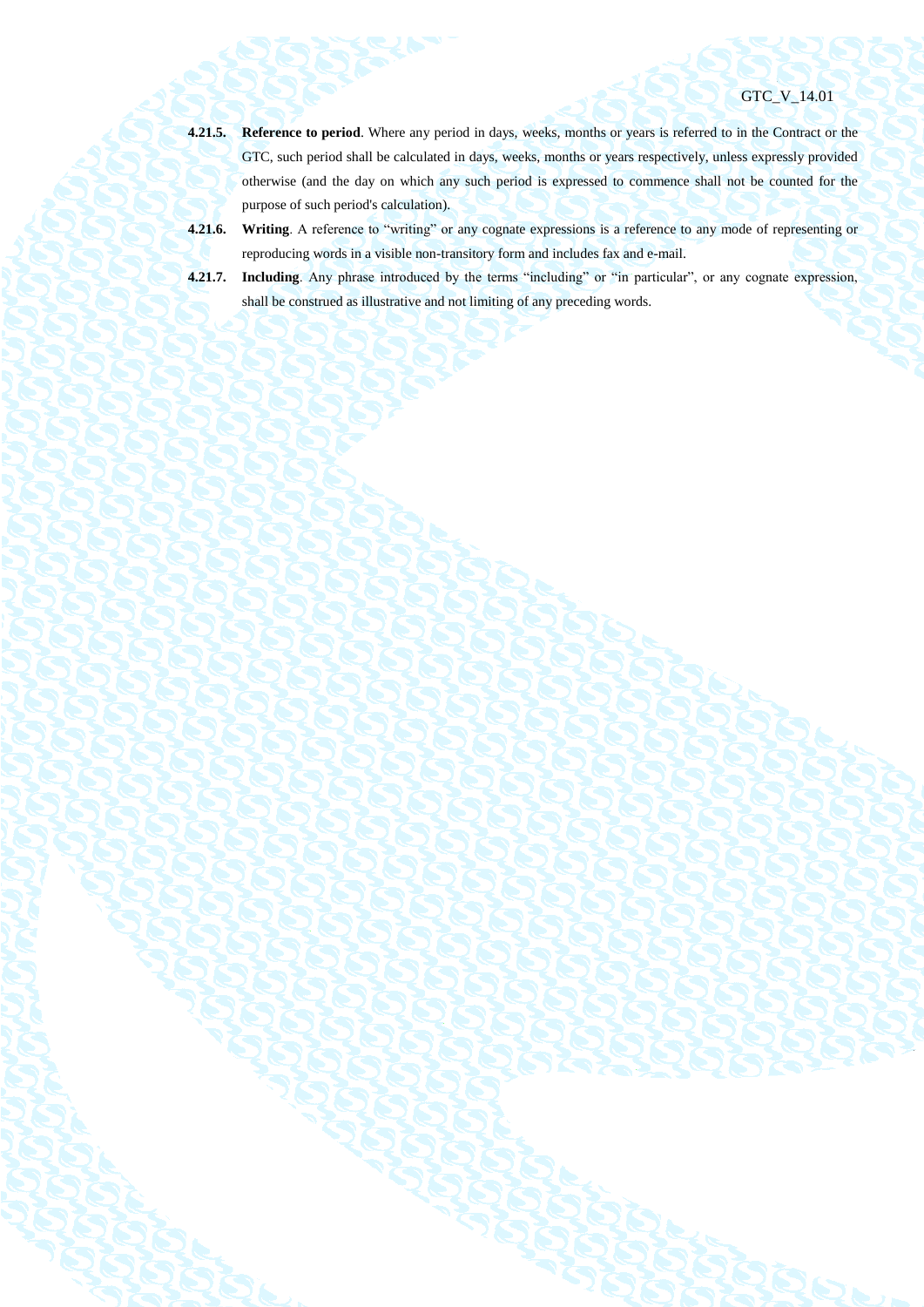# **ANNEX A THE FORMAT OF THE AMENDMENT**

# **AMENDMENT №** *[to insert the number the amendment]* **To** *[to insert the title of the Contract* **№** *[to insert the contract number]* **Dated** *[to insert the month, date, year]*

This Amendment № *[to insert the number of the amendment]* (hereinafter this "**Amendment**") dated as of *[to insert month, date, year]* (herewith and after the "**Signing Date**"),

by and between

- A. **SIBUR International GmbH**, a company organized and existing under the laws of Austria, with its registered legal address at Nussdorfer Platz 8, A-1190 Wien, Austria, represented by [**to insert the title, name**], acting on the basis of [**to insert the document**], (hereinafter the **"Seller"**), on the one hand, and
- B. *[to insert the name of the company]*, a company organized and existing under the laws of *[to insert the country]*, with its registered legal address at *[to insert the registered address]* represented by *[to insert the title, name]*, acting on the basis of *[to insert the document]* (herewith and after the "**Buyer**"), on the other hand.

The Seller and the Buyer may be referred to herein together, as "Parties", or each individually, as a "Party".

# **RECITALS**

**WHEREAS**, the Seller and the Buyer entered into a *[to insert the title of the Contract] №[to insert the number of the Contract, if any]* between the Seller, on the one hand and the Buyer, on the other hand, dated as of *[to insert the date of the Contract]* (the "Contract"); and

**WHEREAS**, the Seller and the Buyer wish to amend the Contract, on the terms and conditions set forth in this Amendment;

**NOW THEREFORE**, in consideration of the premises and the mutual covenants set forth herein and for other good and valuable consideration, the receipt and sufficiency of which are hereby acknowledged, the Parties hereby agree as follows:

1. **Amendment to** *[to insert Clause] [to insert the number]* **of the Contract.** The Contract is hereby amended to delete *[to insert Clause] [to insert the number]* and replace it with the following: *"[to insert the wording]"*.

2. **Amendment to** *[to insert Clause] [to insert the number]* **of the Contract.** Immediately following first/last sentence of *[to insert Clause] [to insert the number]* the following new sentence is added with the following: *"[to insert the wording]"*.

3. **Amendment to** *[to insert Clause] [to insert the number]* **of the Contract.** The Contract is hereby amended to delete *[to insert Clause] [to insert the number]* and replace it with "[Intentionally left blank by the Parties]".

4. **Amendment to** *[to insert Appendix] [insert the number]* **to the Contract.** The *[to insert Appendix] [to insert the number]* to the Contract is hereby amended to delete the *[to insert Appendix] [to insert the number]* and replace it with the *[to insert Appendix] [to insert the number]* attached as ATTACHMENT I hereto.

5. **Definitions**. All terms used, but not defined, in this Amendment shall have the respective meanings set forth in the Contract.

6. **Headings; Interpretation**. The section headings in this Amendment are inserted for convenience only and shall not affect in any way the meaning or interpretation of this Amendment. The Parties hereby acknowledge and agree that this Amendment has been prepared jointly and no rule of strict construction shall be applied against either Party. In this Amendment, the singular shall include the plural and vice versa and the word "including" shall be deemed to be followed by the phrase "without limitation". The terms "herein" and "hereunder" and similar terms shall be interpreted to refer to this entire Amendment.

7. **Effective Date of Amendment; Incorporation of Terms; Continuing Effect**. This Amendment shall be deemed effective for all purposes *[as of the Signing Date of the Contract / as of the latest date of signing of this Amendment by the Parties / upon the last date of execution by all of the undersigned Parties]*. All of the amended provisions set forth in this Amendment shall be deemed to be incorporated in, and made a part of, the Contract, and the Contract, as amended by this Amendment, shall be read, taken and construed as one and the same agreement. Except as otherwise expressly modified by this Amendment, the Contract shall remain in full force and effect in accordance with its terms and conditions.

8. **Counterparts**. This Amendment is executed in the English simultaneously in two identical original counterparts, each of which shall be deemed an original, but all of which together shall constitute one and the same instrument. Both counterparts have equal force and validity.